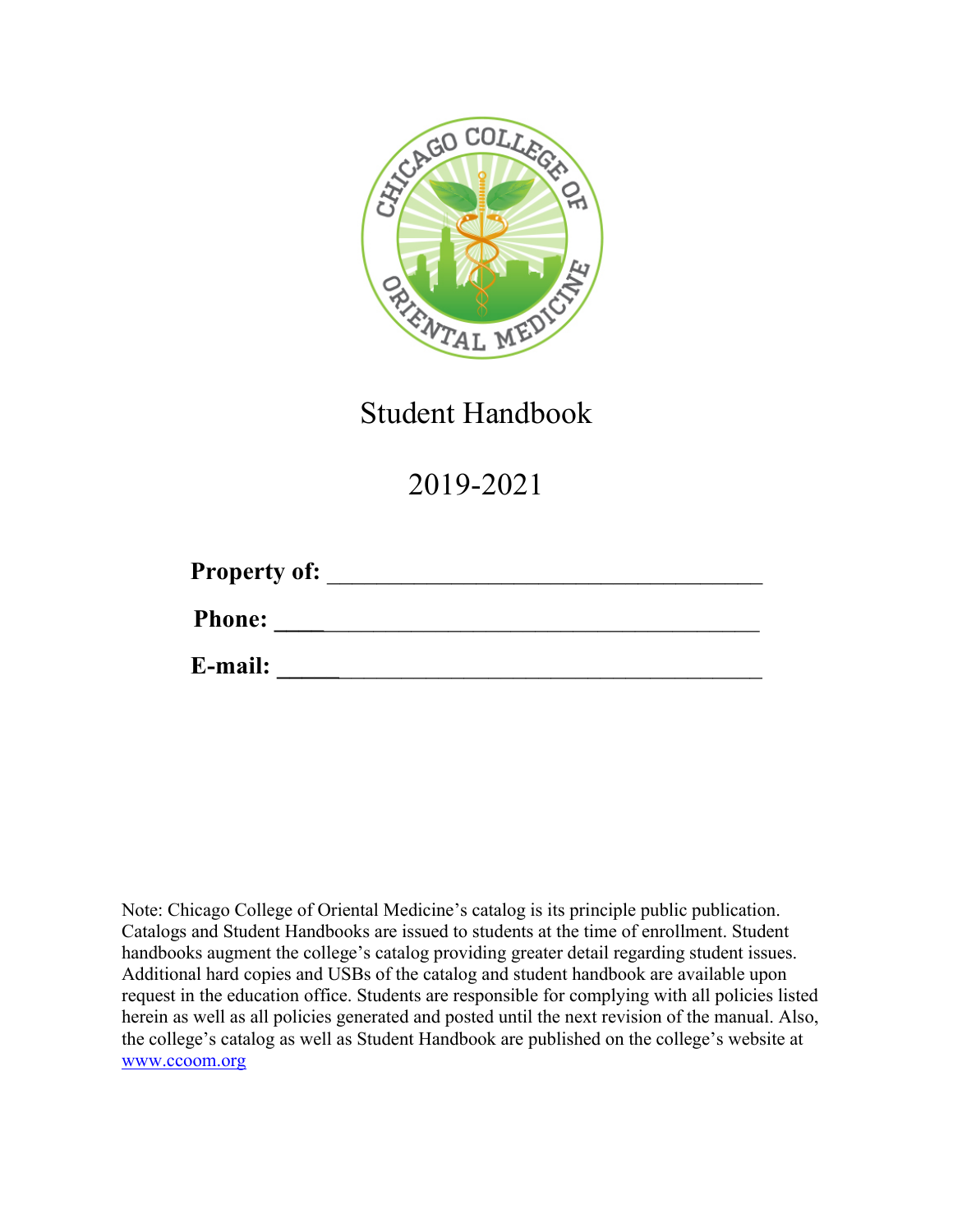# Table of Contents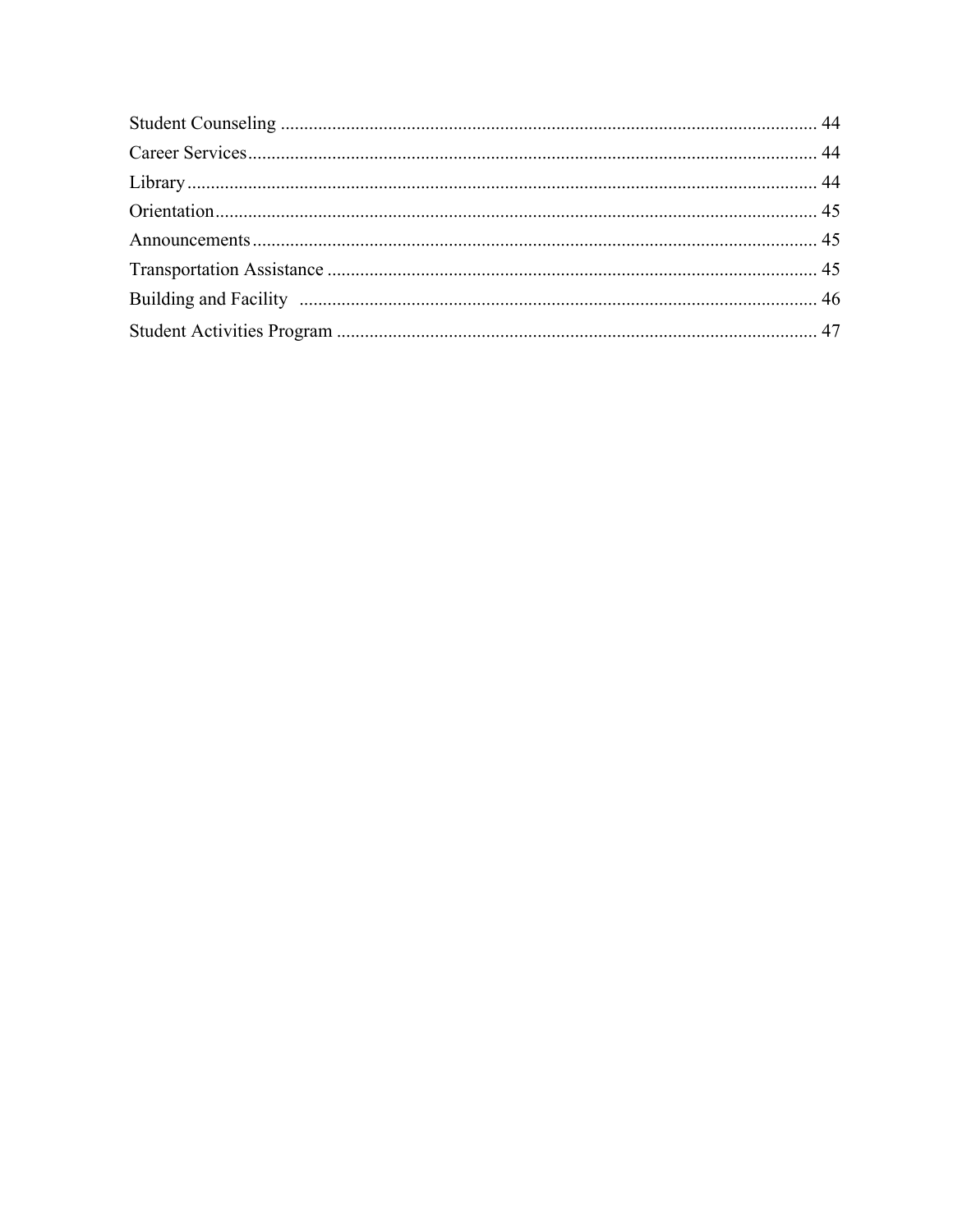# **CCOM's Mission, Statement of Purpose and their supporting documents**

#### **Our Mission Statement**

The mission of the Chicago College of Oriental Medicine (CCOM) is to equip its students with the necessary knowledge and clinical skills of Acupuncture and Oriental Medicine which transforms them into accomplished practitioners who have adopted the core disciplines of Acupuncture and Oriental Medicine and integrated them into the Western healthcare system.

#### **Statement of Purpose**

The purpose of the Chicago College of Oriental Medicine is to instill into its students and equip them with the knowledge and skills necessary to become competent practitioners of acupuncture and Oriental Medicine with the ability to participate as independent health care providers in a variety of settings. This will be done through classroom instructions, clinical practices, research and specialization opportunities.

#### **Philosophy**

The philosophy of CCOM is to unify the educational forces between the medical traditions of the East and the West. CCOM strives to help students understand the culture from where Acupuncture and Oriental Medicine originated. Acupuncture and Oriental Medicine must also be studied, learned, and practiced in a way that blends it into modern Western approaches to healthcare. CCOM transforms students into healers who treat the whole person as an energetic system and promotes wellbeing that establishes balance and harmony in a person's body, mind, and spirit.

#### **Vision**

CCOM aspires to be a leader in Acupuncture and Oriental Medicine education in the United States. This will be achieved through superior academic programs, extensive clinical research, advanced professional collaboration, and continuing community outreach.

#### **Institutional Goals**

To realize the Chicago College of Oriental Medicine's mission and vision, our administration and faculty have established the following institutional goals:

- Recruit students that possess the skill sets, maturity, and personal commitment to become competent and caring practitioners.
- Structure a portion of the curricular framework anchored on scientific research of the evidence-based practice in Acupuncture and Oriental Medicine.
- Educate students to conduct clinical research and to keep up with the scientific literature in the profession.
- Provide a supportive educational environment that nurtures students' personal and professional growth.
- Develop clinical training sites in diverse environments that promote deep learning and develop the real-world experience in clinical applications of Acupuncture and Oriental Medicine.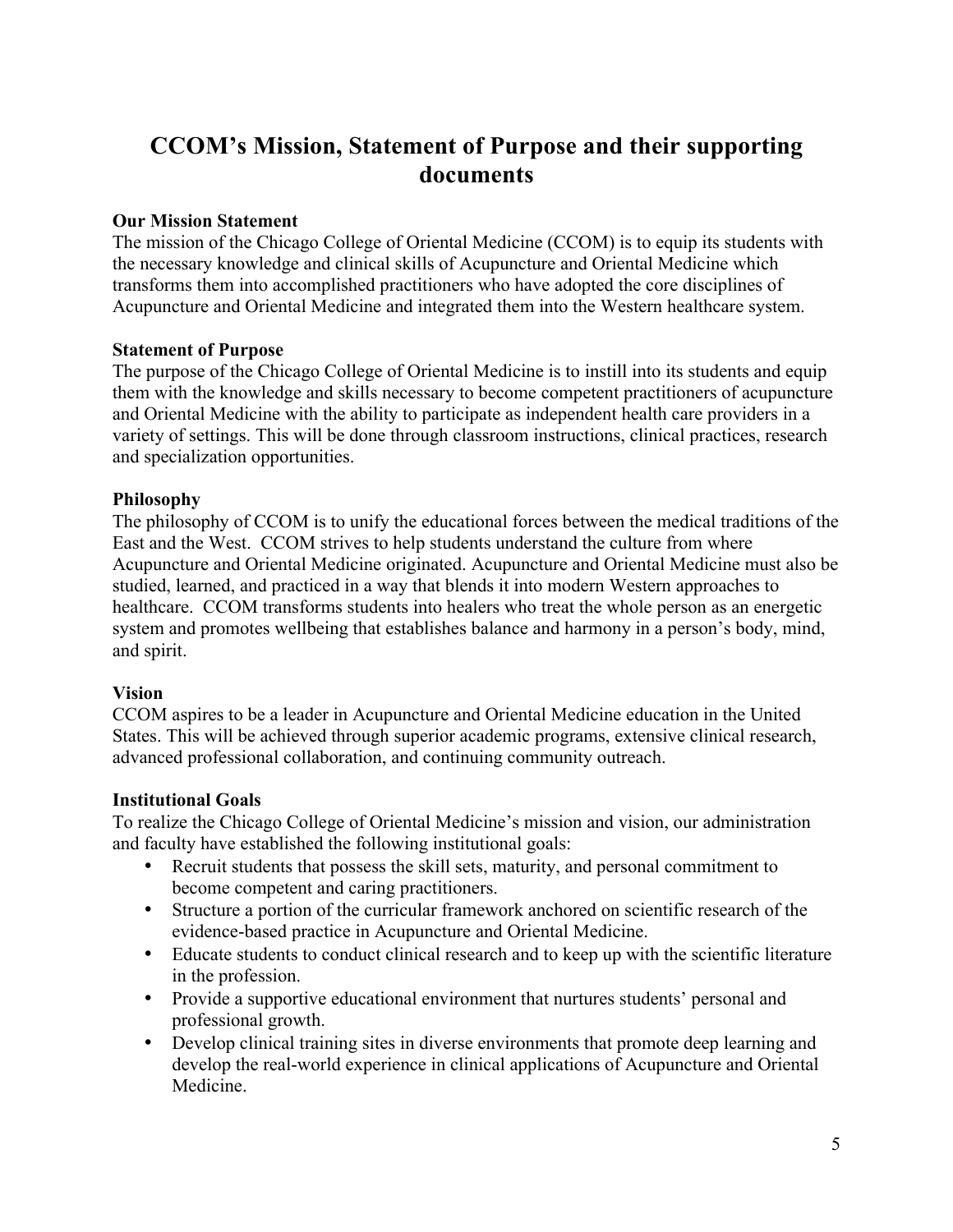- Maintain the highest levels of effective and compassionate healthcare services for patients in the school's clinics.
- Graduate exceptional health care practitioners who serve their respective communities with the ability to practice as independent health care practitioners in a variety of settings.
- Expand the scope, definition, and treatment of health & wellness options.
- Improve the wellbeing of the Chicagoland communities through CCOM's outreach programs.
- Foster an atmosphere that encourages cross-cultural cooperation by creating opportunities for open dialogue with other members of the healthcare community in metropolitan Chicago.

#### **Educational Objectives**

In addition to meeting the college's goals as outlined above, CCOM graduates will also be able to:

- Demonstrate a solid understanding of the philosophy, theories, and systems of Acupuncture and Oriental Medicine;
- Demonstrate a fundamental understanding of Western medical science and incorporate those principles into patient care;
- Demonstrate the ability to perform clinical research including accessing healthcare information, utilizing general medical resources, analyzing and interpreting scientific data, and critically appraising medical literature;
- Effectively combine the skills and knowledge of the two medical approaches in the clinical setting;
- Meet all the requirements for licensure and practices in Illinois and the National Commission for Certification of Acupuncture and Oriental Medicine (NCCAOM) and pass the State and national board certification examinations.

### **Core Values**

- Compassion and Service
- Harmony and Balance
- Flexibility and Openness
- Diversity and Inclusiveness
- Excellence and Integrity
- Integration and Innovation
- Accountability and Transparency

### **Message from the Founder**

Thank you for choosing the Chicago College of Oriental Medicine. We appreciate your interest and consider it a privilege to participate in fulfilling your educational goals.

CCOM offers science-based graduate education through the Master's of Acupuncture and the Master's of Oriental Medicine programs. The academic programs are backed by dedicated faculty, a resourceful learning network, and a strong academic support system. Specifically,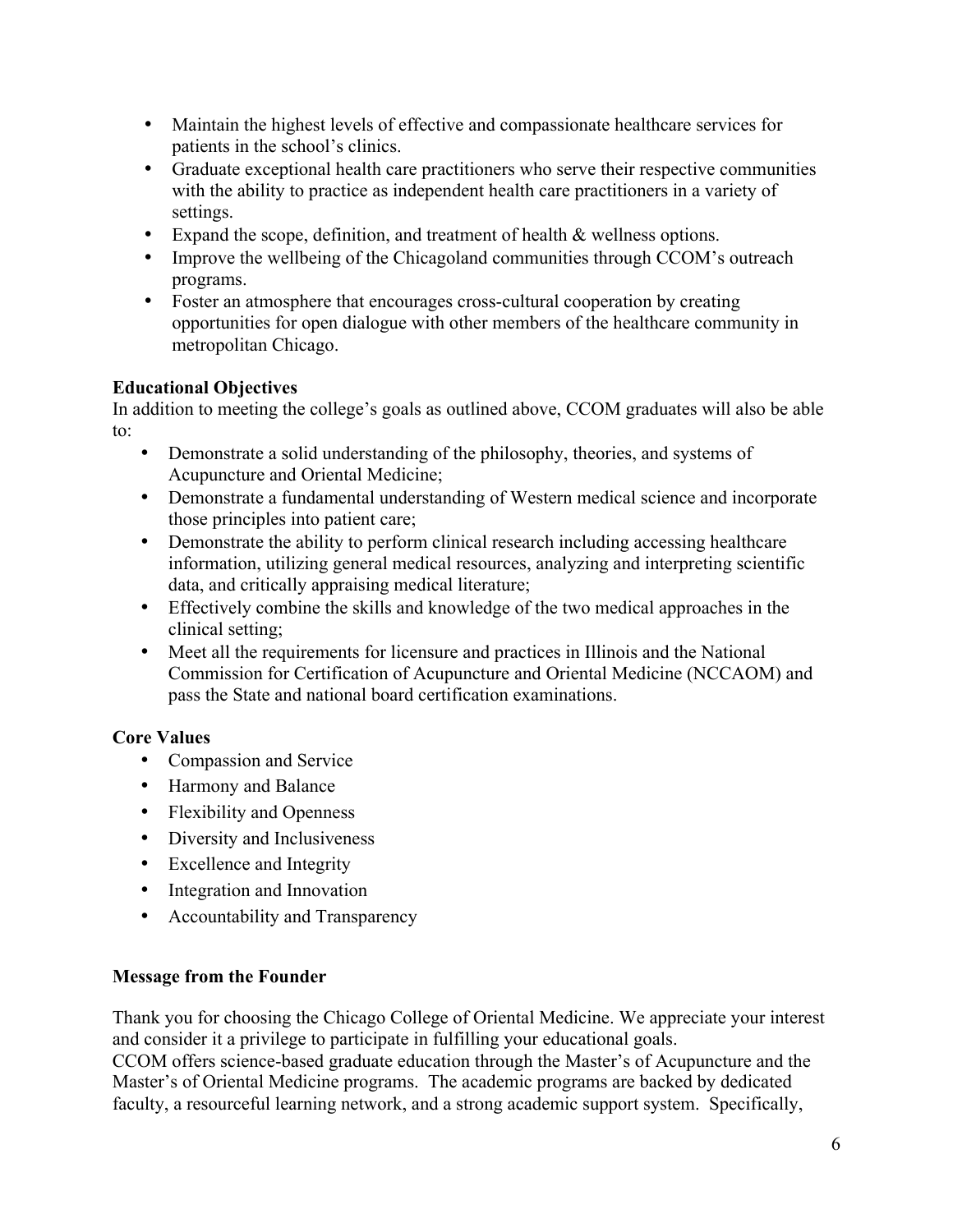CCOM is dedicated to the integration of proven traditional methods with Western medicine practices. CCOM provides students with the knowledge, skills, and attitudes learned from the ancient wisdom that has developed over 4,000 years and makes them relevant to the healthcare environment in the 21st-century.

Acupuncture and Oriental Medicine has been my life for over 30 years. It brings me great joy to practice this time-honored profession. My dream, through CCOM, is to introduce you to the satisfaction of this holistic learning experience, which realizes your professional career along with achieving your personal growth.

We invite you to visit our beautiful campus in Chicago downtown for an individual info session. You will have the opportunity to evaluate the programs first-hand. Meanwhile, visit our website at www.ccoom.org to explore what CCOM has to offer.

If, at any time, you have questions or concerns, please contact us. It is imperative that we build a culture of continual improvement. Your input, therefore, is critical to CCOM's growth. Being here says that you care about others and are willing to heal the hurting. Together we can make you better. I am honored that you are with us and I wish you all the best.

Sincerely, Dr. Yong Gao Wang. Founder

# **CCOM's Location**

#### **Location**

The College is located in the historic Chicago Loop. The "Loop" is a major hub of business activity in Chicago encompassing the financial and theater districts and parks. At the cross section of business, commerce, and great shopping, one block East, the school opens to Chicago's "Magnificent Mile;" South to the world-renowned Art Institute, the famous Grant and Millennium Park and West to the Harold Washington Library, the Chicago Stock Exchange, City Hall, and other major municipal buildings. The campus is in a college corridor with Harold Washington Community College across the street and several other colleges nearby. The campus is easily accessible by all major forms of public transportation and has reasonable parking accommodations across the street and next door. The convenience factor of commuter trains and buses, which bring students within a block or two of the college, is critical for a student population that depends primarily on public transportation. Reasonable eating and retail establishments are within walking distance.

The Chicago College of Oriental Medicine is located on the 8<sup>th</sup> floor, suite 801, of the 180 N. Michigan Avenue, 19<sup>th</sup> floor, Suite 1919, Chicago, IL 60601. The college shares library facilities with Taylor Business Institute which is located at the 5<sup>th</sup> floor of the 180 North Wabash Office Building.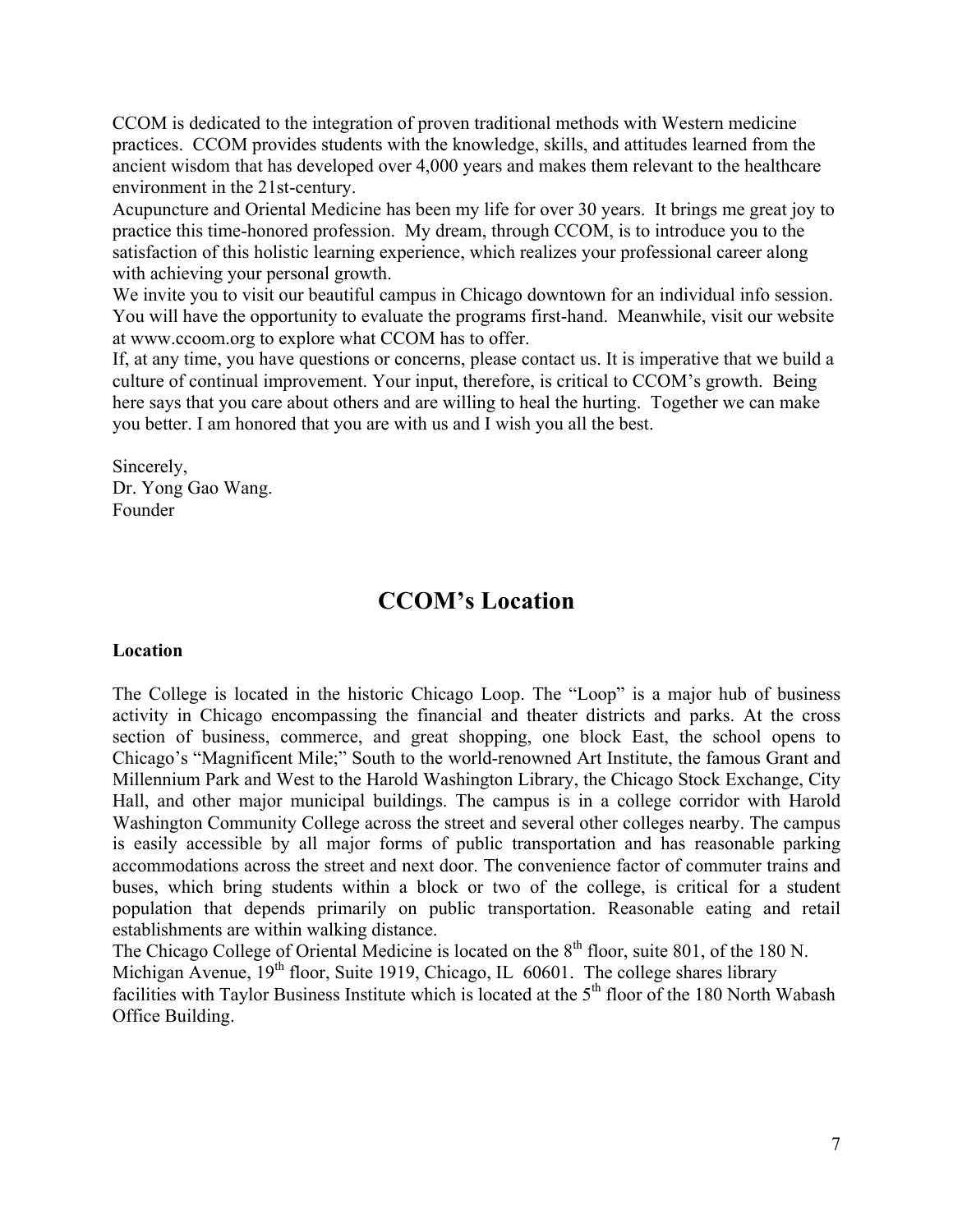## **Directions**

#### **From the North**

Take I90E/I94E towards Chicago, exit at East Ohio St. Drive straight to Michigan Ave., turn right on North Michigan Ave.

Take South Lake Shore Drive, exit at Randolph St., turn right on Michigan Ave.

#### **From the West**

Take I290E towards Chicago, exit at Congress Parkway, left on Michigan Ave.

#### **From the South**

Take I90W/I94W towards Chicago, exit to Congress Parkway, turn left on Michigan Ave. Take North Lake Shore Drive, exit at West Randolph St., turn right on Michigan Ave.

# **Standards Expected of a CCOM Student**

Acupuncture and Oriental Medicine's Practices are very challenging requiring complete synchronization between brain, body and soul. An acupuncture and oriental medicine practitioner must be able to evaluate, diagnose, and perform treatments while providing adequate emergency care and working with other health care providers. These required skills are acquired throughout the course of study. The academic and professional competencies that are required of a Chicago College of Oriental Medicine's graduates are further explained below.

The Chicago College of Oriental Medicine's Master of Science in Oriental Medicine and Master of Science degree in Acupuncture programs are designed in a way that enables the students to engage in complex, practical and diverse experiences that are essential for acquiring and practicing as a safe alternative health care provider. A healthcare practitioner has a great responsibility that can only be fulfilled if he/she is of sound mind and body using combinations of cognitive, motor, psychomotor, physical, and social abilities. A good healthcare provider must be able to perform with calm and efficiency under stressful and unpredictable situations.

According to Onet online http://www.onetonline.org/link/details/29-1199.01 a practitioner must be able to

- Insert needles to provide acupuncture treatment.
- Maintain and follow standard quality, safety, environmental and infection control policies and procedures.
- Adhere to local, state and federal laws, regulations and statutes.
- Identify correct anatomical and proportional point locations based on patients' anatomy and positions, contraindications, and precautions related to treatments such as intradermal needles, moxibustion, electricity, guasha, or bleeding.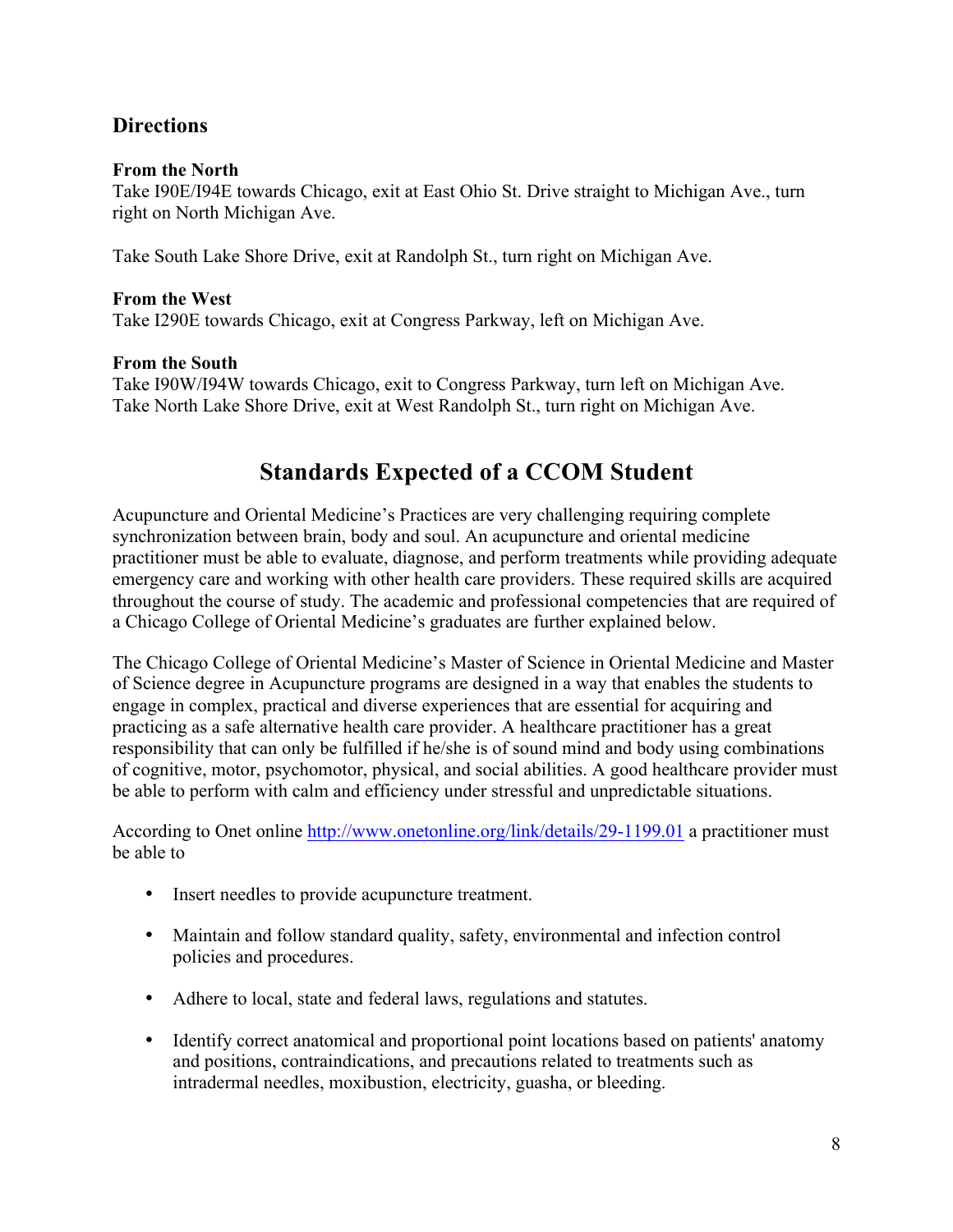• Maintain detailed and complete records of health care plans and prognoses.

These can only be accomplished if the practitioner is of sound body and mind, has knowledge of the subject, is proficient in language, is socially perceptive, has the ability to make the most appropriate judgements using inductive and deductive reasoning, and is able to establish and maintain interpersonal relationships.

Applicants and students in the Master's in Oriental Medicine or Master's in Acupuncture must be able to meet these minimum standards with reasonable accommodation as provided by law. These standards, in addition to the academic conduct standards set out in "Student Conduct", form the basis for all assessments within the college and include but are not limited to:

### **Standards**

#### • **Physical Abilities**

A student must have sufficient gross and fine motor movements to obtain patient information through palpation, auscultation, percussion, and other maneuvers of diagnosis and provide them with routine care and treatment. Students must be able to carry out the necessary movements to provide safe, general and therapeutic care, including patient positioning, patient draping, needle insertion, manipulation of other methods such as cupping, plum blooming and moxibustion, and safe disposal or sterilization of any material that may contain blood borne pathogens.

#### • **Sensory Abilities**

A student must have sufficient sensory functions and be able to integrate sensory functions such as touch, vision and smell with gross and fine motor movements to provide patients with routine care and treatment. These abilities are also necessary in observing lectures, practicing in laboratory and be able to distinguish between different herbs and needles. The student must be able to accurately observe a patient and appreciate non - verbal communications when performing an evaluation, intervention, or treatment. The student must be able to perceive the signs of illness and infection as being manifested by physical examination such as peripheral pulses, areas of inflammations, discoloration, edema or atrophy etc.

#### • **Ability to Communicate effectively**

Students must be able to communicate or exchange information at a level that allows the development of a history of health, identify presented problems, explain alternative solutions, and provide guidance during treatment and post - treatment. Students must be able to communicate with fellow students, faculty, staff, patients, family, and other professionals in an effective and sensitive manner. A student should be able to express his or her ideas and feelings constructively and clearly and show a willingness and ability to give feedback and receive it. Student must also be able to perceive nonverbal communication. Students must also be able to communicate effectively and efficiently with other health care community members in order to communicate information that is essential for safe and effective care. Communication includes speech, hearing, reading, and writing, but is not limited.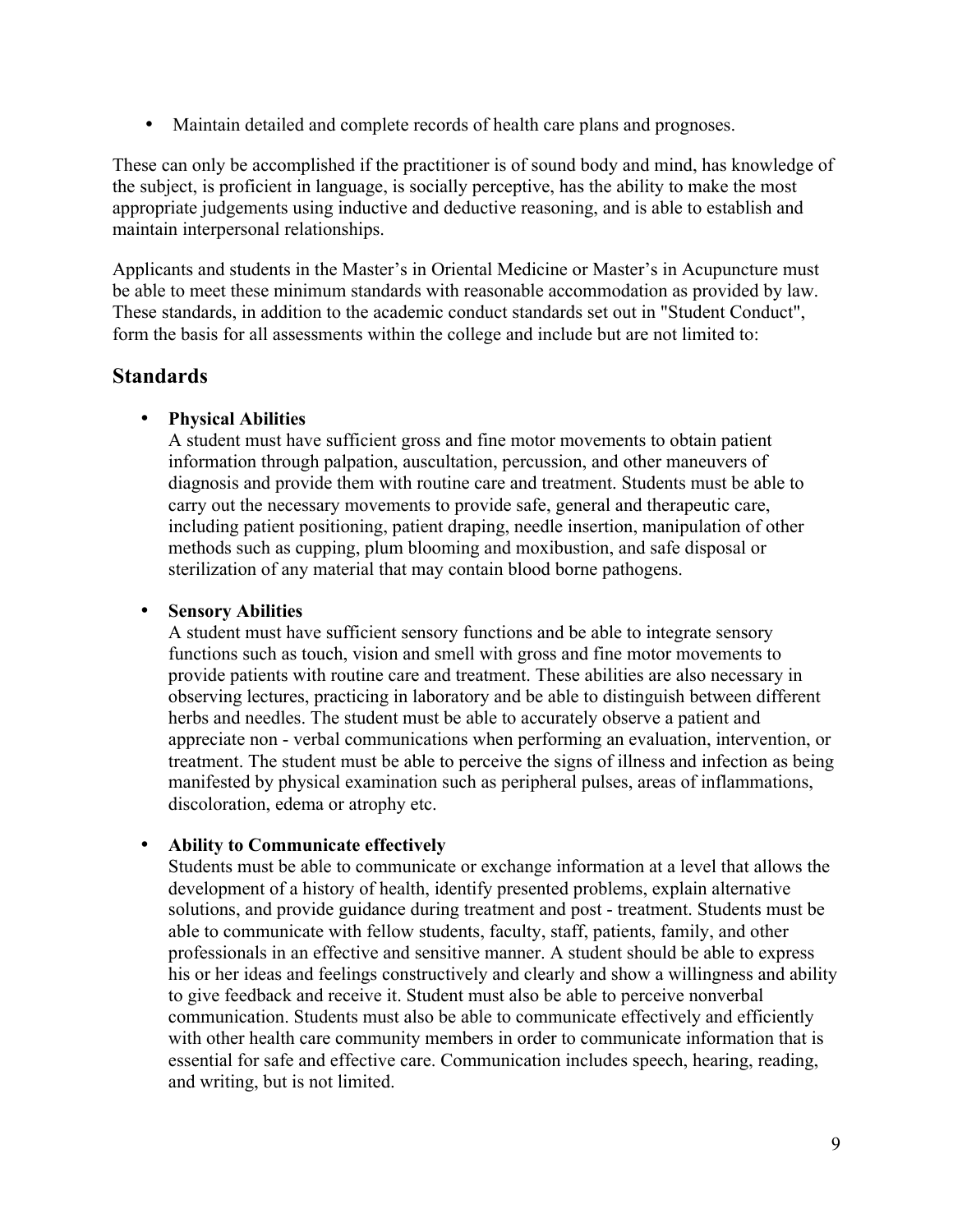#### • **Ability to analyze and solve problems**

In order to engage in critical thinking, develop a diagnosis and monitor treatment plans and modalities, students must be able to measure, calculate, reason, analyze, integrate, and synthesize information in a timely manner. A student must be capable of synthesizing knowledge and integrating relevant aspects of the history, physical findings, and diagnostic studies of a patient.

#### • **Psychological, Social and Emotional Abilities**

Students must possess the psychological and emotional health necessary for the full use of their intellectual abilities, the exercise of good judgment, and the prompt fulfillment of all responsibilities related to patient diagnosis and care. Students must be able to develop mature, sensitive, suitable and effective patient relationships. Students must be able to tolerate and function effectively under stress, and physically and mentally taxing workloads. The student must be able to experience empathy for other people's situations and circumstances and communicate empathy effectively. A student must be able to assume leadership from the faculty, supervisors, staff and administration and be willing to work effectively in a team.

#### • **Moral and Ethical Responsibilities**

Students must be able to provide patient care in all settings and be able to provide care to all patient irrespective of age, religion, race, gender or sexual orientation. Students must practice following the Code of Ethics as provided by NCCAOM. Students must be willing to learn and comply with professional practice standards. Students must have compassion, empathy, altruism, integrity, honesty, accountability, tolerance, and acceptance.

### **Academic Conduct Standards**

#### • **Course Requirements**

Students must be able to successfully complete all required components of the curriculum, including the learning outcomes in each course, with reasonable accommodation as provided by law.

#### • **Assessments**

As a condition for continued progress through the curriculum, successful completion of scheduled exams, quizzes and assignments is required of all students with reasonable accommodation as provided by law.

#### • **Clinical Requirements**

Demonstration of effective clinical skills is an integral and essential component in the student's career with reasonable accommodation as provided by law.

#### • **Reasonable Accommodation**

Reasonable accommodation is determined on individual level through due process by the Academic Dean. For more details, please see our Reasonable Accommodation Policy.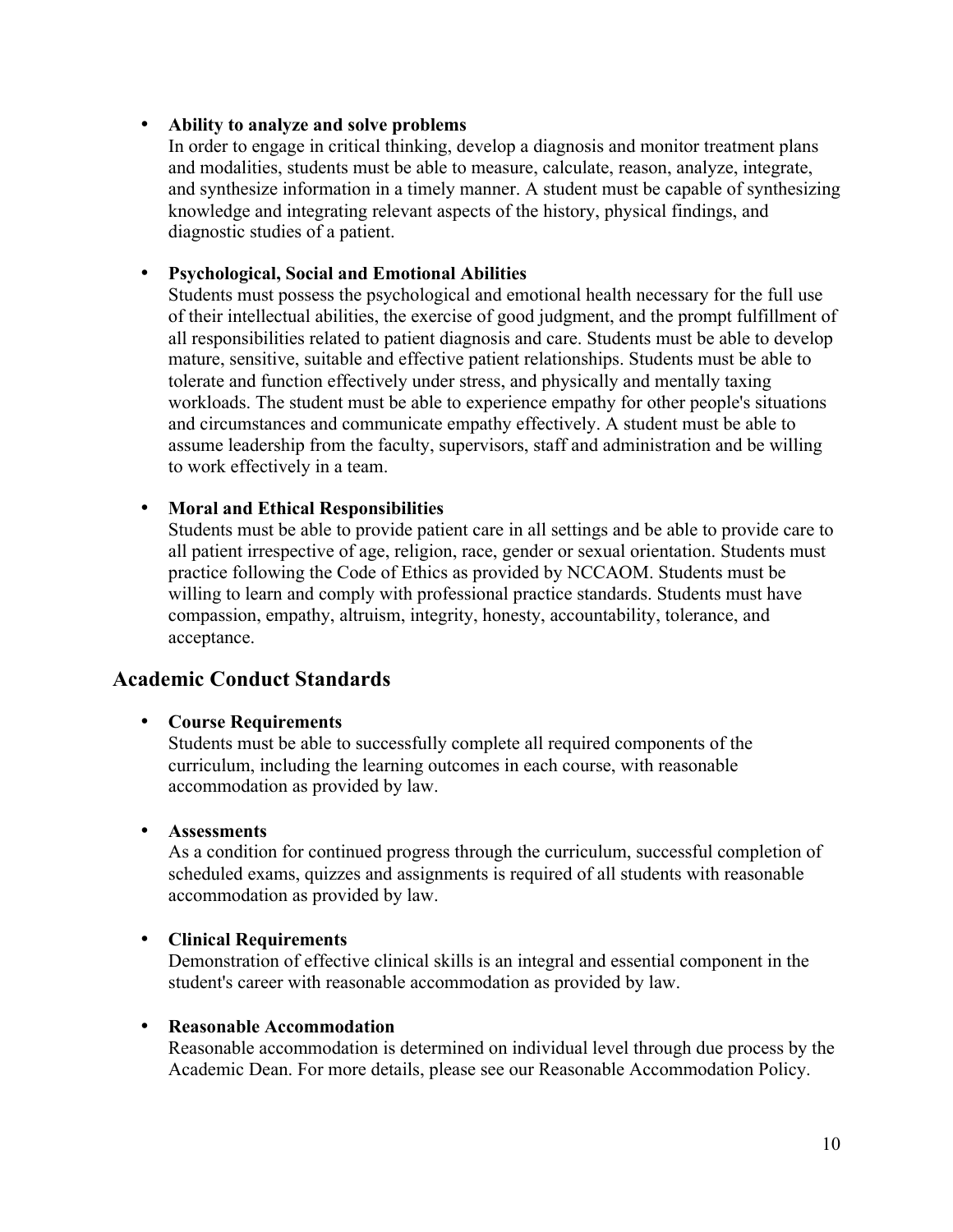# **Student Rights, Privileges and Responsibilities**

#### • **Student Rights**

Students have the right to have a safe and unbiased environment including no discrimination on the basis of age, race, sex, ethnicity, religion, sexual preference, gender orientation, serious medical conditions, genetic conditions, disabilities, or handicaps. Students will have the freedom to review their academic grades and progress in the presence of a school official. Students will have the right to appeal for a grade reevaluation if they are not satisfied. Students' information is protected under FERPA and will not be disclosed to anyone unless the student authorize the college to disclose it to licensing agencies, institutes of higher learning or other official bodies. Records will be kept confidential according to state and federal law.

Chicago College of Oriental Medicine encourages its students to provide constant feedback and evaluate those feedbacks with sincerity and implement the changes to help make the college a better place. Students have the following channels to report their input:

- I. Grievance Policy
- II. Grade Appeal
- III. Harassment policy
- III. Feedback
- IV. Reasonable Accommodation as provided by law.

I. Grievance: The Grievance Policy applies to actions taken by the students to address a perceived wrongdoing on the part of another student or the college. (Please see grievance policy available in catalog and later in this manual for more details)

II. Grade Appeal: A student who believes his/her grade is not equitable must discuss the issue with the instructor within two weeks of receiving the grade. If an appeal is not made within the two-week period, the student waives the right to an appeal. If the issue is not resolved between the student and the instructor, the Chief Academic Officer will intervene.

III. Harassment Policy: The Chicago College of Oriental Medicine insists on a drugfree safe environment. Safety seminars will be offered on issues such as alcohol/drug awareness, safety precautions, campus safety policies, sexual harassment and crisis intervention procedures. Respect for CCOM students, faculty and staff is of utmost importance. Accordingly, it is the college's policy that sexual harassment of students or applicants for enrollment in any form, such as unwelcome sexual flirtation, advances or propositions, requests for sexual favors, verbal abuse, gestures or actions of a persistent or offensive nature is unacceptable conduct and will not be tolerated. If a student has a sexual harassment complaint they should file a written complaint with the Title IX Coordinator. See Title IX Policy for more details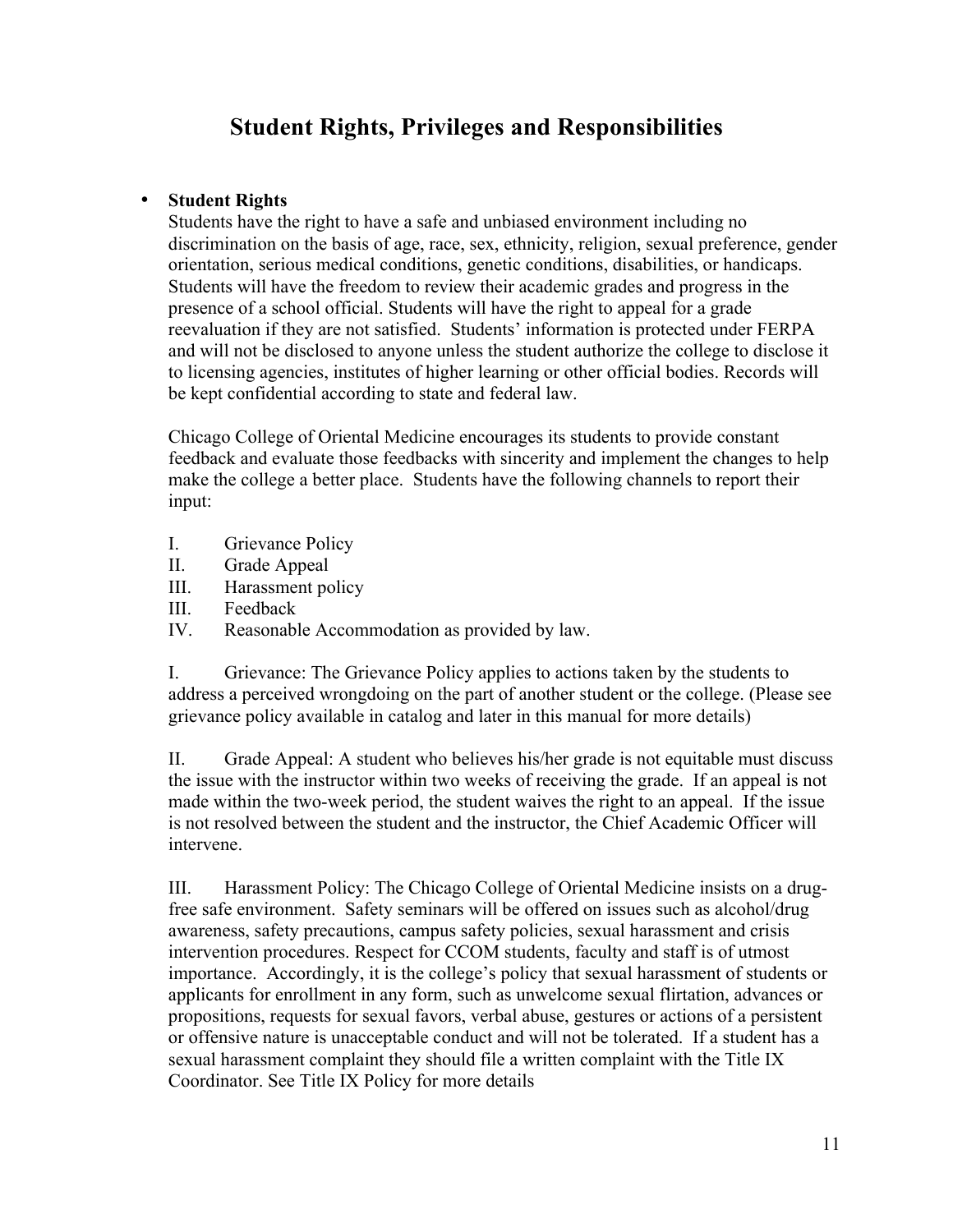- IV. Feedback: Students have the right to provide feedback through a variety of formats to include instructor/staff evaluations, pizza with the President etc.
- V. Reasonable accommodation as provided by law: Please see reasonable accommodation policy for more details

#### • **Privileges**

CCOM's students are provided with wireless services, computer access, counseling, extracurricular activities etc.

#### • **Responsibilities**

It is Student's responsibility to behave in a proper manner, to conduct themselves like professionals, to report any incidents or wrongdoings, to provide honest feedback and to provide accurate information when asked for. Patient records must be kept on the forms provided as stated in the record policy.

## **Reasonable Accommodation Policy**

#### **I. Policy**

The Chicago College of Oriental Medicine is an equal opportunity institute and does not discriminate in admitting and retaining students on the basis of disability or a serious medical condition. The college complies with The Americans with Disabilities Act (ADA) to ensure that people with disabilities have the same rights and opportunities as everyone else. The ADA defines a person with a disability as a person who has a physical or mental impairment that substantially limits one or more major life activity. This includes people who have a record of such an impairment, even if they do not currently have a disability. It also includes individuals who do not have a disability but are regarded as having a disability. The ADA measures an impairment as when the condition is most severe. There are two essential parts to having a disability:

- You must have a physical or mental impairment; and
- The impairment must substantially keep you from doing major life activities.

A physical impairment is any medical disorder, condition, or loss that affects the body such as Neurological, Musculoskeletal, Special sense organs, Respiratory (including speech organs), Cardiovascular, Reproductive, Digestive, Genitourinary, Immune, Circulatory, Hemic, Lymphatic, Skin, Endocrine etc.

A mental impairment is any mental or psychological disorder. Things like intellectual disability, mental retardation, organic brain syndrome, mental illness, and specific learning disabilities.

Reasonable accommodations such as academic adjustments and auxiliary aids will be made to ensure equal access for persons with disabilities to all academic programs, services and activities as required by law. Students seeking such accommodations must provide current and accurate documentation, fill the request for reasonable accommodations request and coordinate with the Academic Dean during the process. However, this must be noted that although the Chicago College of Oriental Medicine will follow the due process of providing Reasonable Accommodations according to ADA, it will not alter the Learning Outcomes, Student Standards,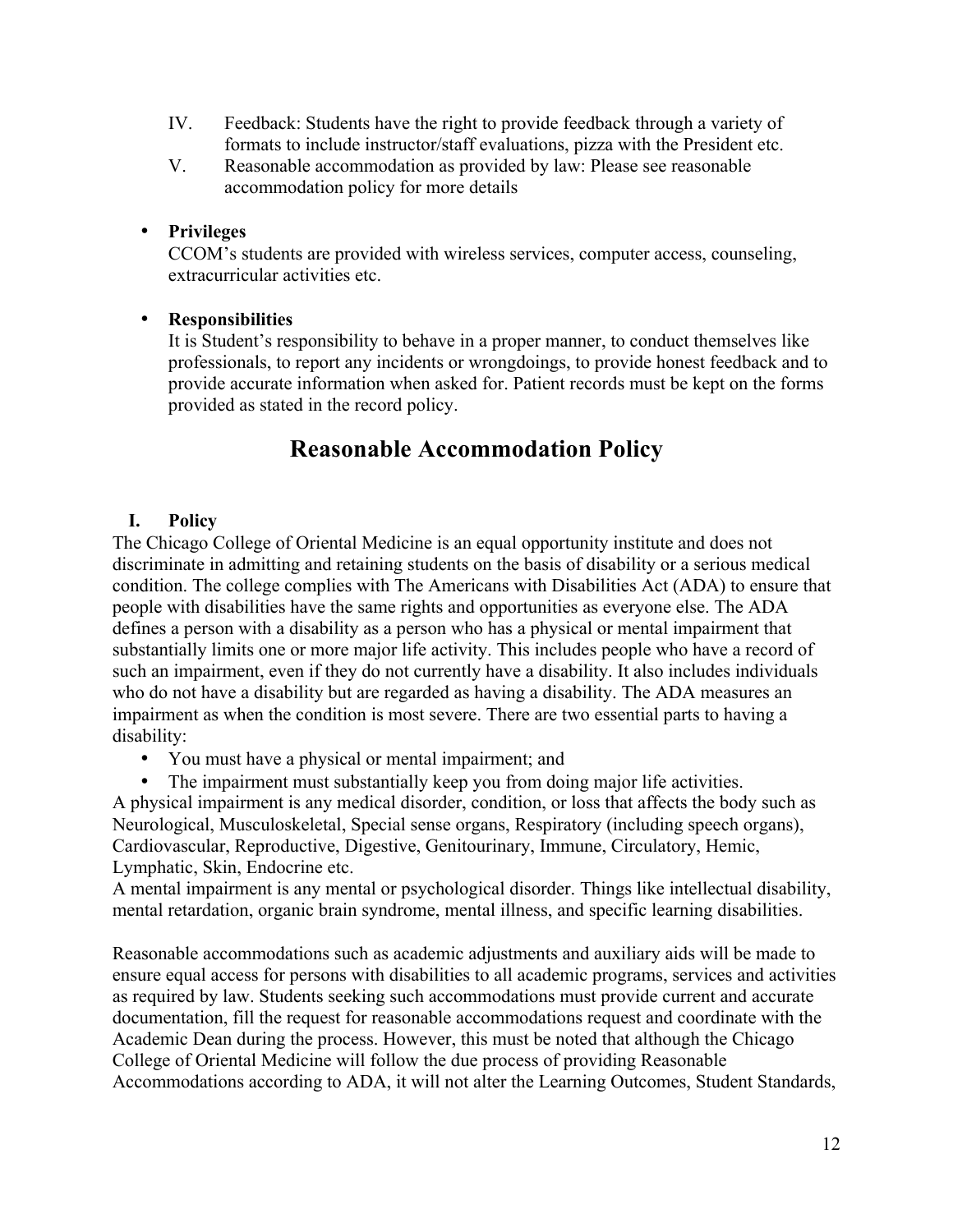Assessment Requirements or Clinical Requirements to avoid creating an unreasonable risk to safety and security of students, staff, faculty and patients.

## II. **Procedure**

The Chicago College of Oriental Medicine's Reasonable Accommodation Policy's procedures consist of three fundamental parts which are as follows:

- A. Reasonable Accommodation Application
- B. Verification
- C. CCOM's Responsibility

#### **A. Reasonable Accommodation Application**

The process for request for reasonable accommodation starts with Reasonable Accommodation Application which can be acquired from the Academic Dean or through the College's website at www.ccoom.org. For the college to review and approve the student's request, the applicant must provide the following:

- i. Provide disability or serious medical condition information for which reasonable accommodation is sought,
- ii. Provide information on disability or serious medical condition limitations,
- iii. Provide information on the impact of the disability or serious medical condition on the ability of the individual to perform the essential tasks in learning outcomes of the courses and/or in clinical settings,
- iv. Document, where applicable, the frequency of need for reasonable accommodation,
- v. Provide previously reasonable accommodations, if applicable,
- vi. Provide information on the specific reasonable accommodations that the individual believes would be helpful in enabling him or her to perform a student's essential functions and make an appointment with the Academic Dean to discuss these applications and
- vii. Update the requests if anything changes during the process.

### **B. Verification**

To support requests for accommodation and/or assistance, the following information is required:

- i. Identification by a qualified evaluator of the type of disability with an official diagnosis (physical, cognitive, psychological, educational or serious medical condition),
- ii. Full Credentials of the evaluator,
- iii. Description of how a major life function and academic performance is affected by this disability,
- iv. Additional Recommended Disability Specific Requirements include:
	- a. For Learning Disability, Traumatic Brain Injury, and Cognitive Disorders: Current aptitude as derived from an acknowledged intellectual evaluation, including subtest scores. Current academic achievement scores as derived from a recognized age - standardized battery of performance tests, including current levels of performance in areas such as reading, understanding, problem solving and written expression. Current ability to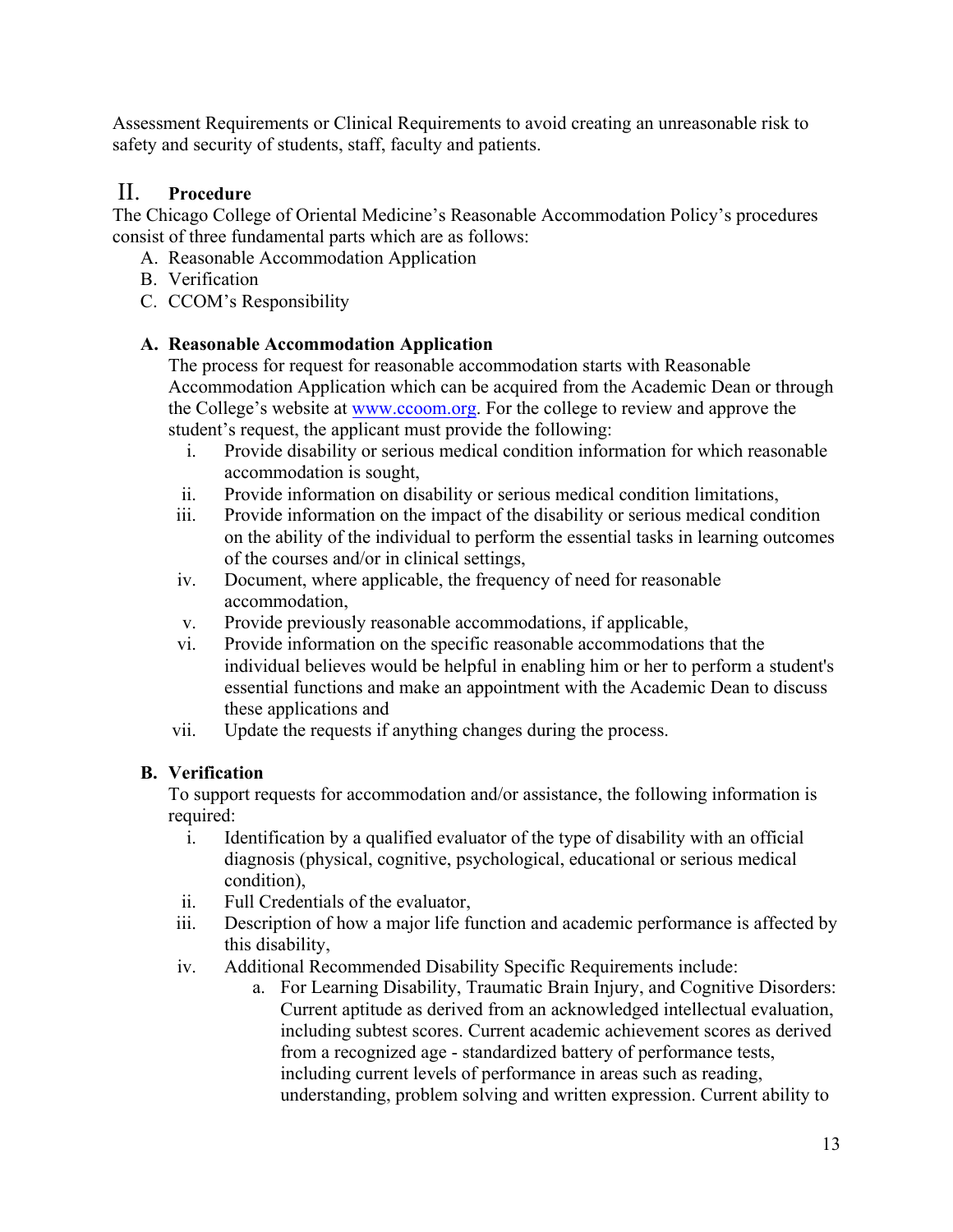process information, including short and long - term memory, sequential memory, auditory and visual perception / processing, speed of processing, executive functioning, divided attention and motor skills, as appropriate for specific learning or cognitive impairment.

- b. For ADHD: Disability diagnostic procedures, including a list of all evaluation instruments including rating scales and continuous performance testing. The age at which ADHD was diagnosed and a summary statement addressing substantial limitations caused by this condition, any medicinal side effects that may affect a student, and recommended accommodation in an academic environment.
- c. For Psychological impairments based on DSM IV and V: A summary statement addressing substantial limitations caused by this condition, any medicinal side effects that may affect a student, and recommended accommodation in an academic environment. Also provide a not from the clinician indicating the condition as stable, improving, or progressive condition.
- d. For Physical/Systemic: A summary statement addressing substantial limitations caused by this condition, any medicinal side effects that may affect a student, and recommended accommodation in an academic environment. Also provide a not from the clinician indicating the condition as stable, improving, or progressive condition.
- v. Documentation must be from a certified and/or licensed professional who is trained and qualified (i.e.) to assess / diagnose / assess the particular disability or condition of health. These professionals include physicians, psychologists, audiologists, ophthalmologists, and educational diagnosticians, but are not limited to them.
- vi. Documentation must include the professional's letterhead providing assessment / diagnosis and diagnosis / assessment date and include the professional's name, address and qualifications.
- vii. The student must provide the verification documentation when required.

### **C. CCOM's Responsibility**

i. Once the Documentation provide for accommodation and/or assistance, is verified The Academic Dean will determine student eligibility for reasonable accommodations, taking into account the documented impacts of the disability, interview of the student, and recommendations of qualified professionals. The academic Dean will then implement the reasonable accommodation while maintaining records identifying students with verified disabilities. These records will include the student's name, address, disability documentation, and a Disability Accommodations Determination Form (signed by the student and the Dean). This information will be kept separate from all other student records. FERPA allows release of information from these records to CCOM staff who have a legitimate educational interest. The Dean will utilize professional judgment in releasing only the minimum amount of information that is in the student's best interest to facilitate accommodation administration. No information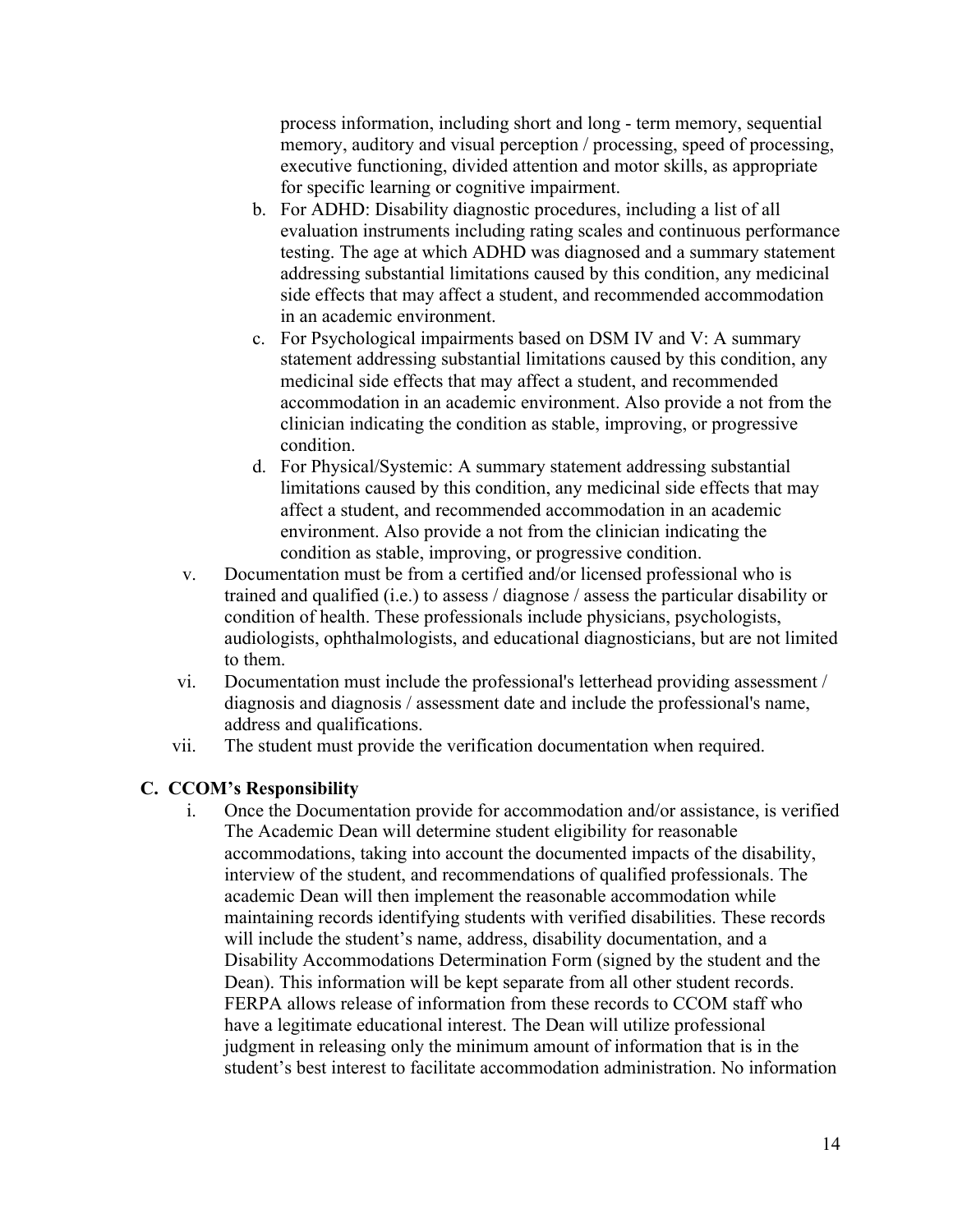shall be released to a third party not employed by CCOM without the student's signed consent.

- ii. The Dean will provide the student with a copy of the Disability Accommodations Determination Form.
- iii. The accommodation policy will be made public by administrators and the faculty will discuss related procedures. Administrators will also ensure that the faculty and staff understand the commitment of the college to implement law and policy that ensures non - discrimination based on disability or serious medical condition.

### III. **Policy for Exams and Quizzes**

CCOM facilities are physically accessible to all students. Requesting a reasonable accommodation for examinations is the student's responsibility. All requests for reasonable accommodation must be submitted in writing to the Academic Dean, who will evaluate each request individually to provide adequate and effective accommodation in accordance with the guidelines set forth herein, to provide an appropriate and effective accommodation.

In order to protect the integrity of CCOM's Tests and Assessment procedures, the student must provide accurate documentation of the existence of a disability and the necessity of the accommodation requested.

Examinations given with reasonable accommodation will be conducted simultaneously with the class taking the examination as far as possible. Students are responsible for adhering to the Codes of Ethics, exam policies, attendance and professionalism policies of the instructor.

# **Codes of Ethics a CCOM Student must abide by**

## **Student Conduct**

Students at CCOM prepare themselves for health care professions, and all of the privileges and responsibilities inherent in such careers. It is expected that each student conducts themselves in a professional, mature, and respectful manner, both on and off campus. Students are expected to treat faculty, staff, and fellow students with respect. Furthermore, students are expected to abide by all legal and ethical standards of their professional and academic community. CCOM will not tolerate any deviation from these standards. Suspension or termination may result from any such violation.

The Chicago College of Oriental Medicine follows strict codes of ethics and expects its students to adhere to them at all times. CCOM firmly believes that healing cannot be achieved until all three; body, mind and soul are in balance and working in harmony. There are three codes that a CCOM's Student must adhere to

- Chinese Hippocratic Oath by Sun Simiao
- Teachings of Sun Simiao
- Code of Ethics by NCCAOM

The Chicago College of Oriental Medicine's teaching and practicing values are influenced by the great Sun Simiao.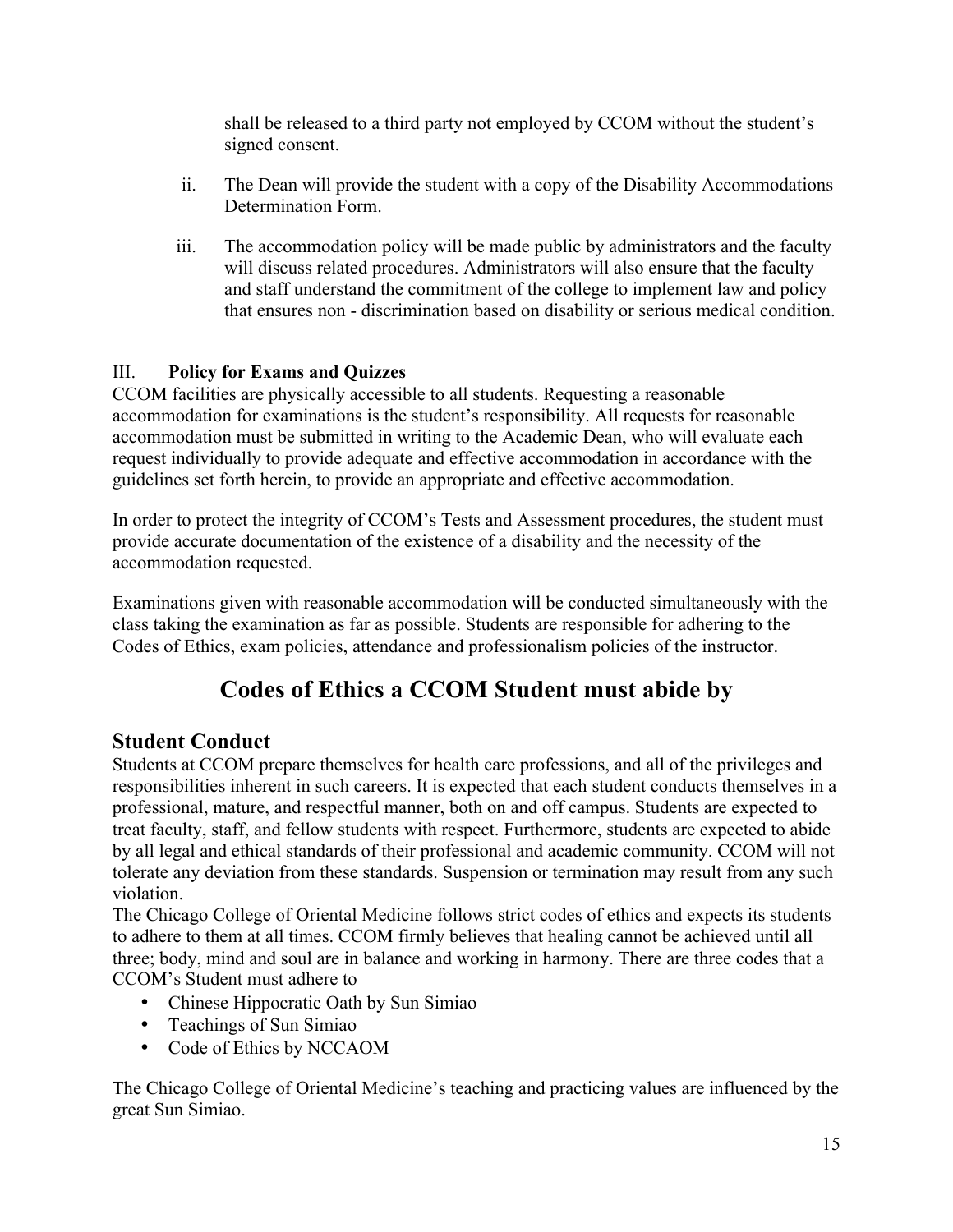Sun Simiao (simplified Chinese: 孙思邈; traditional Chinese: □□□; pinyin: Sūn Sīmiǎo; Wade– Giles: Sun Ssu-miao; died 682) was a famous traditional Chinese medicine doctor of the Sui and Tang dynasty. He was titled as China's King of Medicine ( $\Box$ ) 药王, Yaowang) for his significant contributions to Chinese medicine and tremendous care to his patients.

According to Sun Simiao in "On the Absolute Sincerity of Great Physicians," often called "the Chinese Hippocratic Oath," or called "Dayi Heart", which is still a required reading for Chinese physicians:

### **Chinese Hippocratic Oath**

*"A Great Physician should not pay attention to status, wealth or age; neither should he question whether the particular person is attractive or unattractive, whether he is an enemy or friend, whether he is a Chinese or a foreigner, or finally, whether he is uneducated or educated. He should meet everyone on equal grounds. He should always act as if he were thinking of his close relatives.*"

### **Golden Rule by Sun Simiao**

Chicago College of Oriental Medicine's students and practitioners must try to adhere to the golden rule, that Sun Simiao introduced to the world.

*""*

*"Whenever eminent physicians treat an illness, they must quiet the spirit and settle the will, they must be free of wants and desires, and they must first develop a heart full of great compassion and empathy. They must pledge to devote themselves completely to relieving the suffering of all sentient beings."*

— SUN SIMIAO(King of Medicinals, Beiji Qian Jin Yao Fang ("Essential Formulas for Emergencies [Worth] a Thousand Pieces of Gold")

## **Code of Ethics by NCCAOM**

National Certification Commission for Acupuncture and Oriental Medicine (NCCAOM) is a non-profit organization in the United States that advances the professional practice of acupuncture and eastern medicine by establishing and promoting national evidence-based standards of competence and credentialing. The cornerstone of the NCCAOM's commitment to ethical business practices and professional conduct is its Code of Ethics. Every NCCAOM Diplomat and applicant pledges to abide by the NCCAOM Code of Ethics standards and procedures as a condition of NCCAOM certification and certification maintenance. Chicago College of Oriental Medicine strives to produce practitioners with great ethical and moral values, hence it is expected that students take the pledge for code of ethics as early as possible.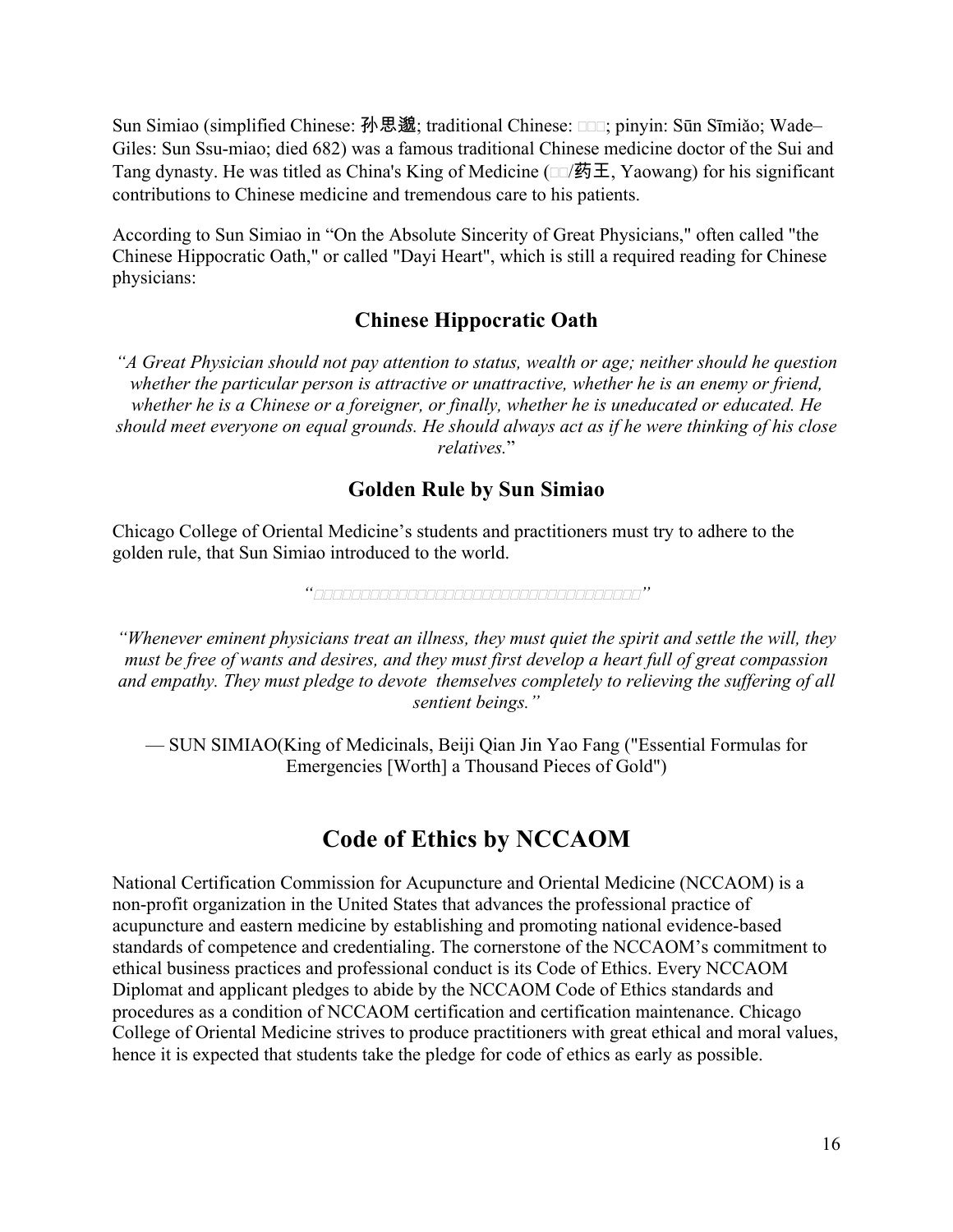# Code of Ethics

As a Diplomat of the NCCAOM®, I hereby pledge my commitment to the following principles:

**R**espect the rights, privacy and dignity of my patients and maintain confidentiality and professional boundaries at all times.

**T**reat within my lawful scope of my practice and training and only if I am able to safely, competently and effectively do so.

**A**llow my patients to fully participate in decisions related to their healthcare by documenting and keeping them informed of my treatments and outcomes.

**A**ccept and treat those seeking my services in a fair and nondiscriminatory manner.

**R**ender the highest quality of care and make timely referrals to other health care professionals as may be appropriate.

Continue to advance my knowledge through education, training and collaboration with my colleagues to maintain excellence and high ethical standards in our profession.

> **S**upport my medicine's access to all people and its growth in the broad spectrum of U.S. health care.

**A**ssist in the professional development and advancement of my colleagues.

**P**articipate in activities that contribute to the betterment of my community

# **Professionalism Policies**

### **Use of Information Technology Policy**

Use of computers and network services is a privilege enjoyed by students of Chicago College of Oriental Medicine. CCOM provides computers facilities and network services to enhance educational and learning processes for CCOM students. As with all privileges, computer or network usage at CCOM carries with it certain responsibilities. These responsibilities are set forth in the CCOM Acceptable Use Policy and reproduced below:

Prohibited uses of the CCOM Network include, but are not limited to:

- Use of the CCOM Network for, or in support of, any illegal purposes
- Use of the CCOM Network for, or in support of, any obscene or pornographic purposes; this includes, but is not limited to, the retrieving or viewing of any sexually explicit material;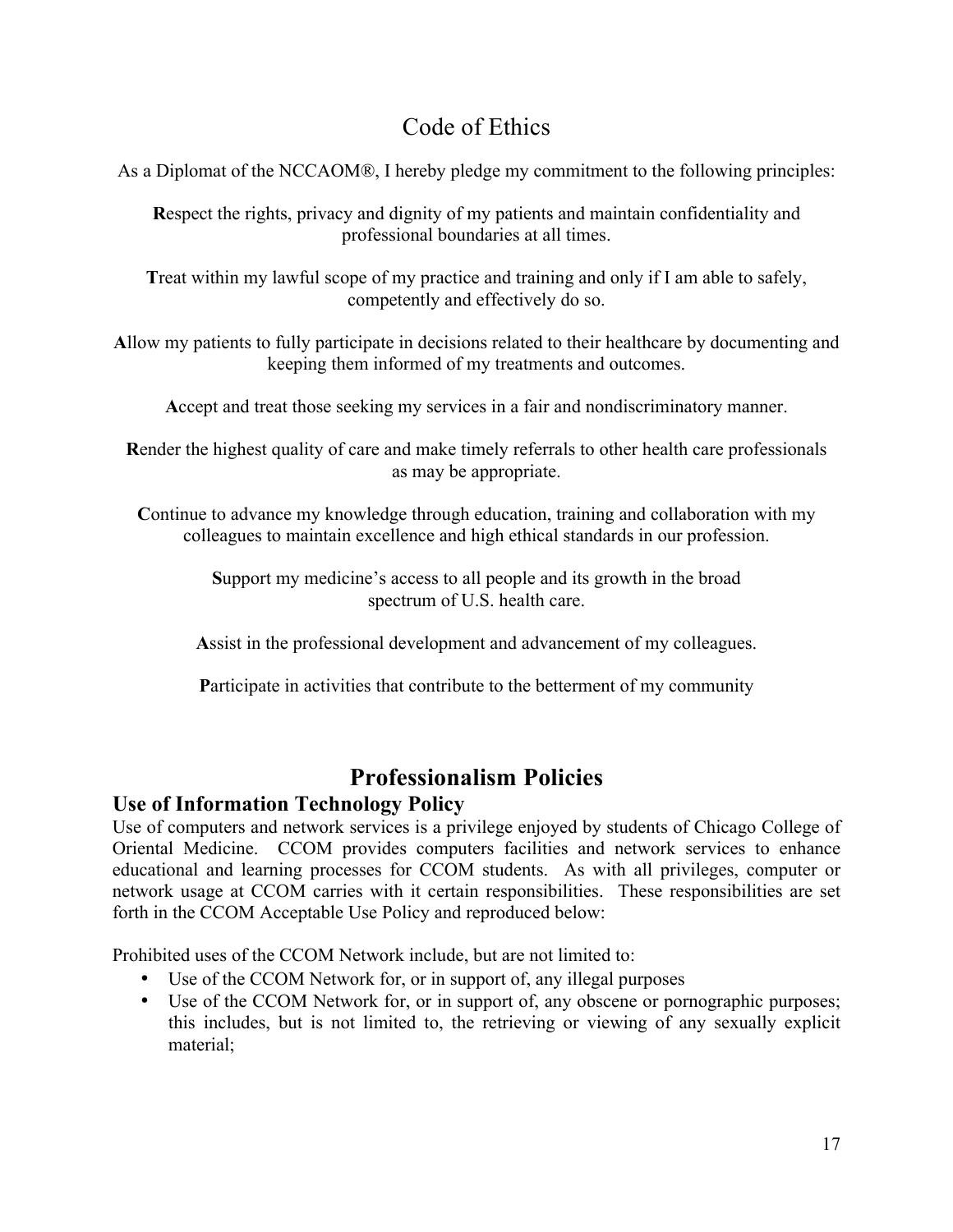- Use of profanity, obscenity, or language that is generally considered offensive or threatening to persons of a particular race, gender, religion, sexual orientation, or persons with disabilities
- "Reposting" or forwarding personal communications without the author's prior consent
- Copying commercial software in violation of state, federal, or international copyright laws
- Using the CCOM Network for financial gain or for the transaction of any business or commercial activities
- Intentional disruption of the use of the CCOM Network for any other users, including, but not limited to, use of any process, program, or tool to ascertain passwords or engaging in "hacking" of any kind
- Providing access to the CCOM Network to unauthorized individuals

### **The Scope and Nature of Copyright Protection**

Chicago College of Oriental Medicine requires compliance with applicable copyright laws in the use of instructional materials.

The Copyright Act protects all types of expression or authorship fixed in any tangible medium, including written works, paintings, sculptures, photographs, videos, recorded music, sheet music, computer programs, video games, architectural design, and choreography. It is important to note, however, that the Act does not protect the underlying facts or ideas in a copyrighted work - - only the "expression" of those facts or ideas.

During the applicable term of protection, the author of the work possesses certain exclusive rights (which may be assigned to another party such as the publisher or distributor). These exclusive rights include: (1) the right to copy the work; (2) the right to create derivative works; (3) the right to distribute the work; and (4) the right to display, perform or broadcast the work. Therefore, before exercising any of these rights with respect to a given work, you must obtain permission from the copyright holder unless a statutory exception such as "fair use" applies or the work is in the public domain.

#### **The Public Domain and Other "Free" Works**

Copyright protection does not extend to works in the public domain, which include: (1) works for which the applicable term of protection has expired; (2) works published by the federal government (e.g., published by the Centers for Disease Control or the National Oceanic and Atmospheric Association); (3) works that lack sufficient originality or expression to qualify for copyright protection (e.g., unadorned calendars, indices, phonebooks, databases); and (4) works expressly donated to the public domain. Such works may be copied and used without the permission of the author or publisher.

CCOM students/instructors/staff who violate this policy are subject to appropriate disciplinary action. Serious violations of this policy may result in expulsion or discharge from Chicago College of Oriental Medicine.

Individuals who violate state or federal copyright laws may also be subject to criminal/civil action by the appropriate agency or by the owner of the copyright.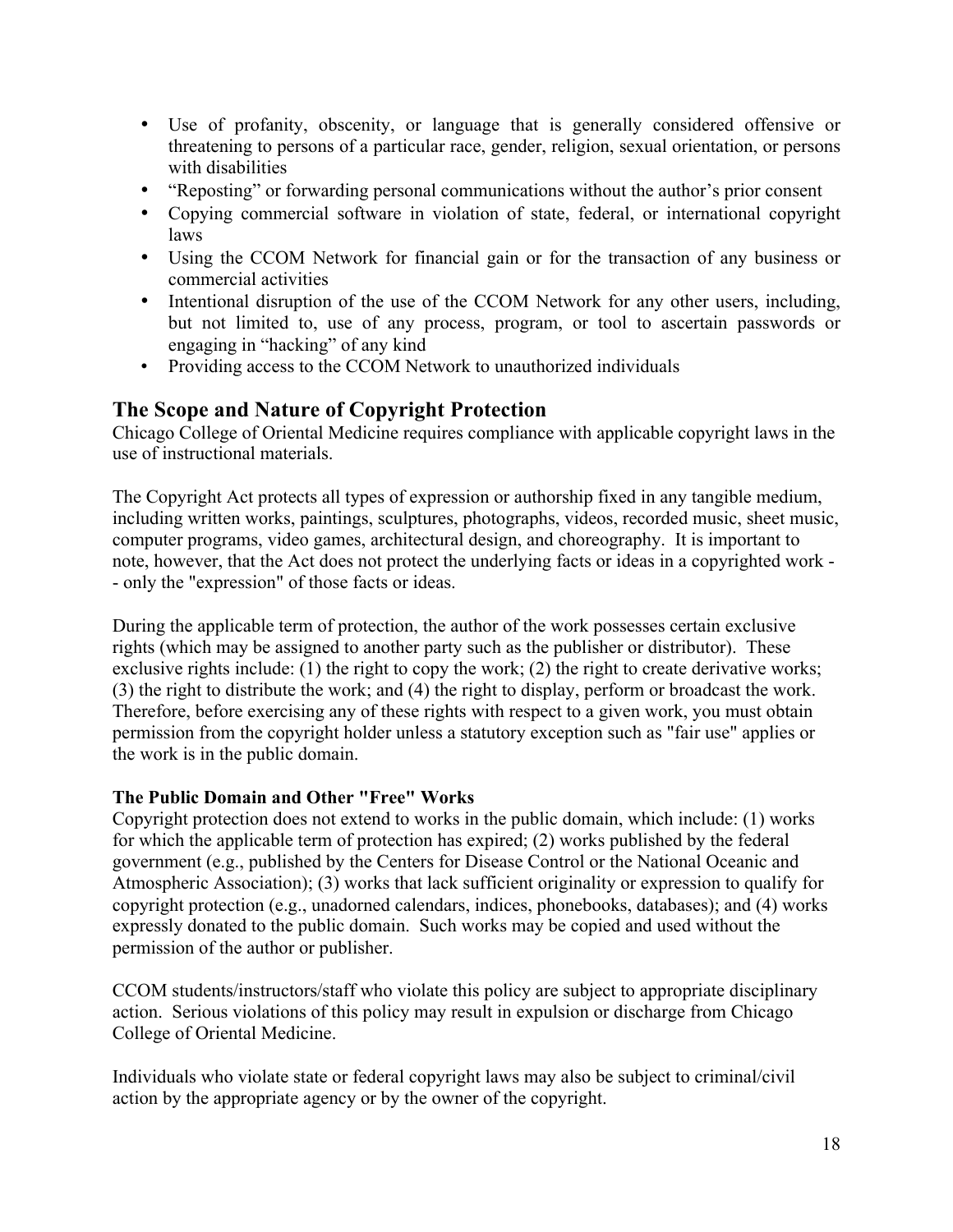## **Drug/Alcohol Policy**

CCOM promotes a drug and alcohol free environment. In order to ensure that this policy is maintained, it will suspend and/or terminate any student or employee who is found to be involved with the unlawful manufacture, possession, use, sale, dispensation or distribution of alcohol or illicit drugs on campus, or is found under the influence of them. Alcohol and drugs are not permitted on the college premises or as part of the college activities. Any violation of this policy, will result in appropriate disciplinary actions up to and including expulsion in the case of students and termination in the case of employees, even for a first offense. Violations of the law will also be referred to the appropriate law enforcement authorities.

### **Talking During Class**

The classroom is a learning environment. Students are expected to respect the right of the instructor to conduct the class as he or she sees fit and not to disrupt the experience with personal conversations or phone calls. Cell phones should be set to vibrate and emergency calls should be taken outside the classroom. The classroom should not be used for texting.

### **Profanity**

Every student, faculty and staff member of CCOM will be treated with respect. Any use of profane language towards any student, faculty, staff member or any one while on college premises is subjected to disciplinary action including but not limited to suspension and termination.

### **Diversity**

Chicago College of Oriental Medicine is committed to serving a diverse population. The unique demographic composition of the college necessitates the need for consideration and respect towards others who have different perspectives and cultures. Any discrimination against a student, faculty or staff member due to age, origin, religion, education, culture, income strata, sexual orientation, gender or race will be seen as a violation of CCOM's code of conduct and will be followed by disciplinary action.

### **Weapons**

Safety of CCOM's students and employees is of utmost importance. No unauthorized weapons are allowed on the college premises. Any student or employee found to be carrying a weapon is subject to immediate termination/dismissal. Additionally, violations of the law also will be referred to the appropriate law enforcement authorities.

### **Cell phones**

Cell phones **CAN NOT** be used in the classroom during class time and should be turned off or set to vibrate mode.

# **Academic Freedom Policy**

#### **Goal**

The goal of the Academic Freedom policy is to ensure a high level of effectiveness, professionalism, and integrity in the delivery of The Chicago College of Oriental Medicine's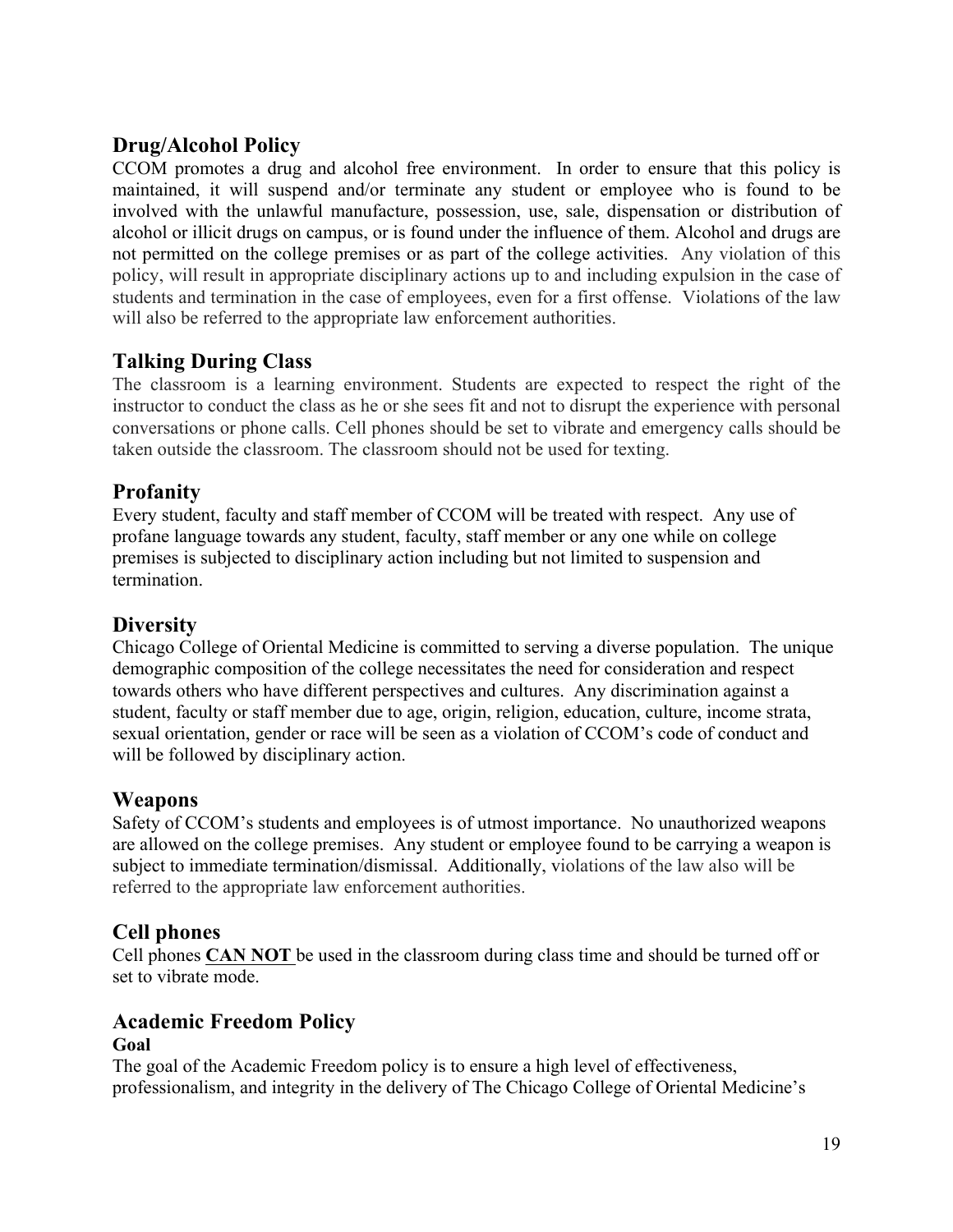educational programs to its students. As this policy is broad in scope, it is intended that it will be supported with guidance and resources from the faculty senate and the Chief Academic Officer. **Policy**

- I. CCOM acknowledges the academic freedom of faculty in their conduct of scholarly research, academic delivery and related academic activity in their teaching field.
	- A. Academic freedom is defined as the autonomy to pursue, discuss and express ideas and opinions without fear of repression, intimidation or retribution from supervisors or governing officials.
	- B. All academic activity conducted at or on behalf of CCOM supports the published mission, policies, procedures and values of CCOM.
- II. CCOM supports the application of theory developed through scholarly research and/or professional experience by encouraging instructors to bring this knowledge into the curriculum development and review processes.

Instructors have the freedom to supplement CCOM curriculum with local market information, personal experience and knowledge gained from their professional study, and information to enhance student learning, engagement and professional development.

1. In supplementing the curriculum, Faculty shall adhere to CCOM's grading policy and all other current academic policies.

- 2.All course delivery conducted on behalf of CCOM must support the program of study as defined in the program's catalog, curriculum and in its syllabi.
- 3.CCOM supports change to existing curriculum and syllabi subject to consensus from other instructors who teach the subject and as approved by the Program/Department Chair and the Chief Academic Officer.
- 4.When supplementing approved curriculum, Instructors must achieve all specified program and learning objectives, clock hour requirements, and all other program or course elements defined in the course catalog and syllabi.
- 5.Instructors shall refrain from delivering subject matter that is unrelated to the course objectives.
- 6.Instructors shall respect all intellectual property and privacy laws and will refrain from using any copyright materials or information subject to rights of publicity, without obtaining appropriate permissions.
- 7.Where or when the information introduced by the instructor has a bearing on the student's grade, that information must be disclosed in the course syllabus and issued to each student.

### **Academic Dishonesty Policy**

CCOM is dedicated to preparing students with the strongest possible educational foundation for future success in the health care profession of their choosing. The college therefore has a firm policy against academic dishonesty. Academic dishonesty weakens the educational foundation of the participant and is detrimental to the educational progress of all students.

Academic dishonesty is defined by the college as participating or assisting in any action intended to result in the improper award of credit for academic work. Actions meeting this definition include, but are not limited to:

- Submitting another student's work as one's own
- Giving test questions or answers to, or receiving test questions or answers from, other students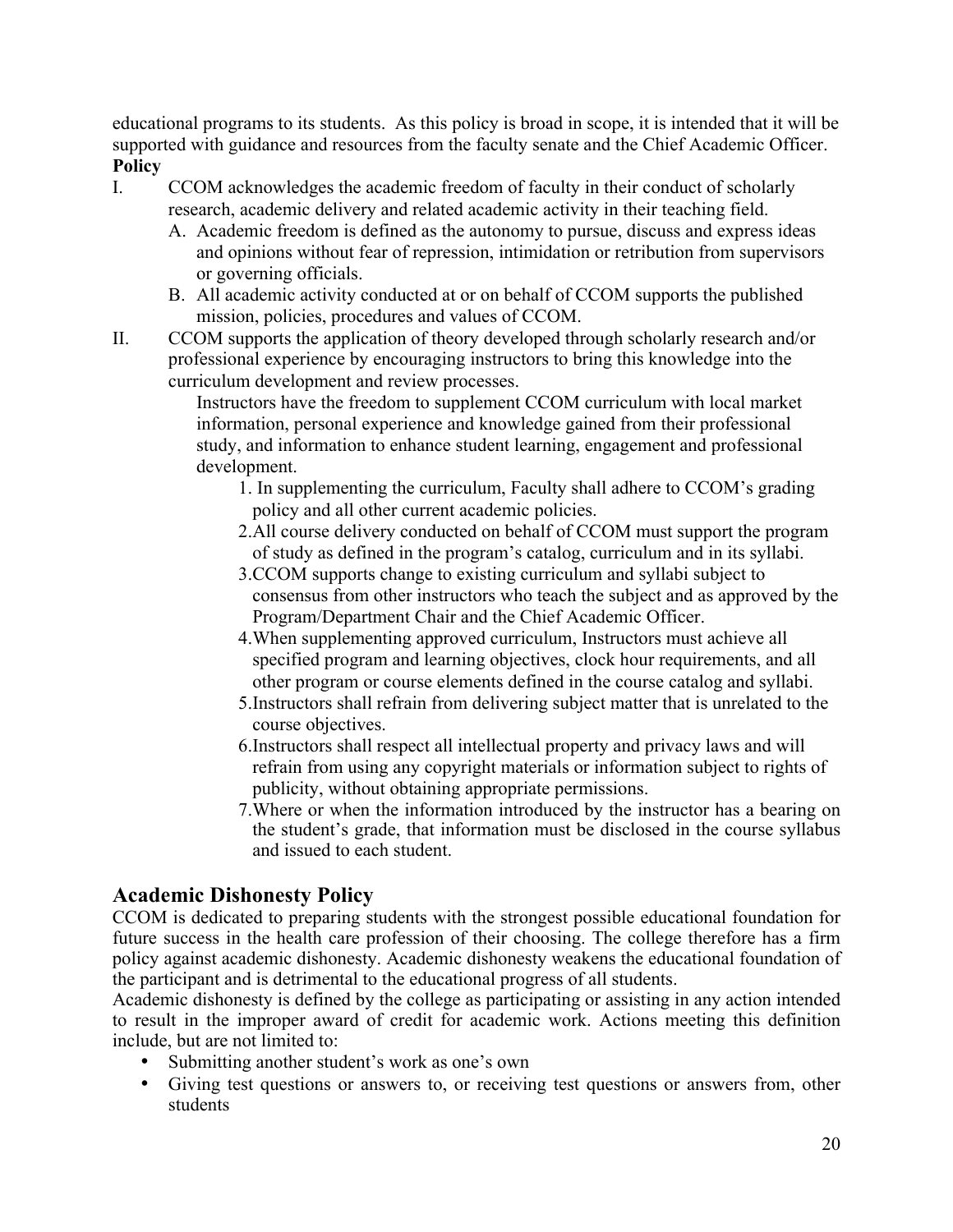- Copying, or allowing another student to copy answers or work during a test
- Using materials that are not permitted during a test
- The following acts will be considered plagiarism:
	- o presenting ideas and words of another as one's own
	- o to use someone's production without crediting the source or giving incorrect information about the sources
	- o to present as new and original an idea derived from an existing source
	- o failing to put a quotation in quotation marks and citing that quotation
	- o changing the words but keeping the sentence structure the same without giving credit, or copying so many words and/or ideas that it makes up the majority of the work
- Copying, or having someone else prepare homework, papers, projects, laboratory reports, or take-home exams (except in those cases designated as group work by the instructor)
- Participating in, assisting with, or knowing about and failing to report any of the above or related activities

When it has been determined by an instructor or the administration that a student has engaged in academic dishonesty the college will impose one or more of the following sanctions on the offending student:

- Require the student to resubmit the assignment or complete a different assignment
- Issue a grade of zero for the assignment
- Issue a failing grade for the course
- Terminate the student from the class and place a permanent note on that student's transcript
- Suspend the student from the college

In determining sanctions to be imposed, the college will consider both the seriousness of the offense and any prior history of academic dishonesty.

### **Attendance Policy**

Professionalism and Full and Prompt Attendance: To pass any course (separate from academic performance) all students must meet requirements for professionalism in coursework.

Professionalism includes full and prompt attendance: **students who miss more than 4 class meetings in a 15-week course will earn an F in that course**. Additionally, students who arrive more than 15 minutes to class or leave class before it ends will be given ½ absence towards attendance.

NOTE: Students who leave and return to class late from a break or leave during the class (especially if this is repeated) or who disrupt the class in other ways may earn an F in that class and/or be referred to the Academic Dean for professionalism.

### **Assessment**

Grades are calculated by averaging attendance, quiz scores, paper grades, and other assessments. Make up work and deadlines are assigned and enforced at the instructor's discretion. Points may be deducted for failure to meet assigned deadlines. Weighted Categories Method is used for final calculation of the grades.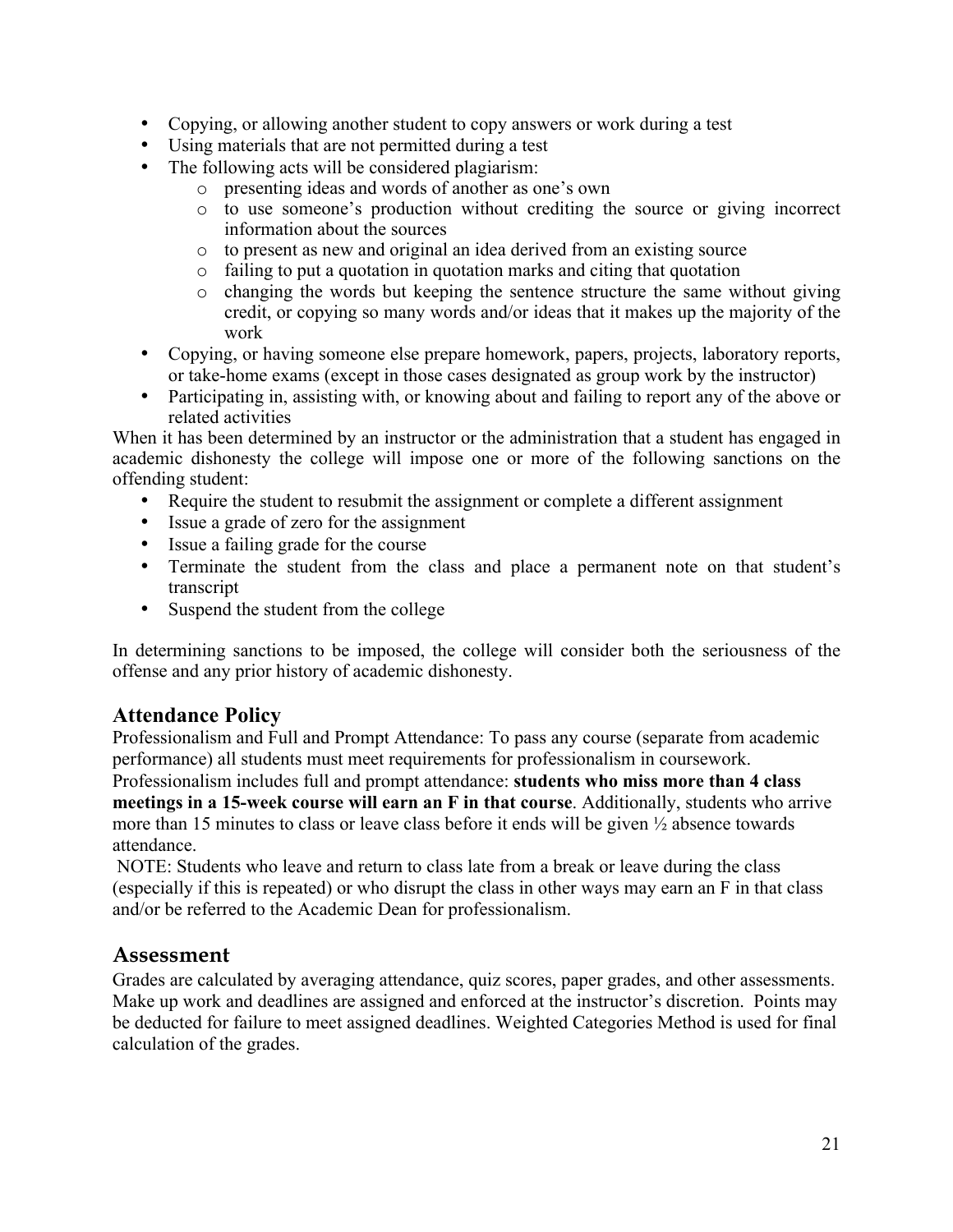## **Plagiarism Policy**

Plagiarism is a serious academic offense. Students are responsible for educating themselves about it. The following information is designed to explain what plagiarism is, why it brings severe penalties, and how to avoid it.

Plagiarism is a form of dishonesty that occurs when a person passes off someone else's work as his or her own. This can range from failing to cite an author for ideas incorporated into a student's paper, cutting and pasting paragraphs from different websites, or handing in a paper downloaded from the Internet. Plagiarism is not only dishonesty, displaying a lack of integrity on the part of the student is also theft of intellectual property.

### *There are three central things all students should know about the consequences of plagiarism:*

1) Plagiarism is a college offense. Instructors are expected to report all instances of plagiarism. In addition to discipline from the course instructor, students who plagiarize must also discuss the incident with their respective Dean. Students found guilty of plagiarism will have this entered into their record and may be expelled.

2) Plagiarism is easy to identify and expose. The very force that makes plagiarism easy and tempting to some students - the Internet - makes its detection easy. Most professors can locate the source of suspected plagiarism within a few minutes of searching the web. In this context, plagiarism is as much stupidity as it is dishonesty. Students should be aware that instructors have access to very effective resources for catching plagiarism.

3) All parties to plagiarism are considered equally guilty*.* If you share your coursework with another student and he or she plagiarizes it, you are considered as guilty as the student who copied your work since you enabled plagiarism to take place. Students who plagiarize are very likely to be caught, and the consequences will be severe and will include anyone who enabled the plagiarism to take place.

This policy will kick in, regardless of the feelings of either the students or the instructor. *Avoid plagiarism at all costs!*

Punishment for the first incident of plagiarism is left to the discretion of the instructor. Upon discovery of a second incident of plagiarism the student will be put on college-wide academic probation which includes reporting of incident to all applicable sources of financial aid. A third occurrence of plagiarism will result in the student being expelled.

### **Classroom discipline**

Cell phones CANNOT be used in the classroom during class time and should be turned off or set to vibrate mode.

No food and snacks are allowed in the classrooms. Students can retain the food items where they are not visible to the instructor.

All students are expected to show respect to the authority of instructors, staff and to fellow students. A student who is loud, disrespectful, and disrupts classroom decorum will be subjected to disciplinary action up to termination.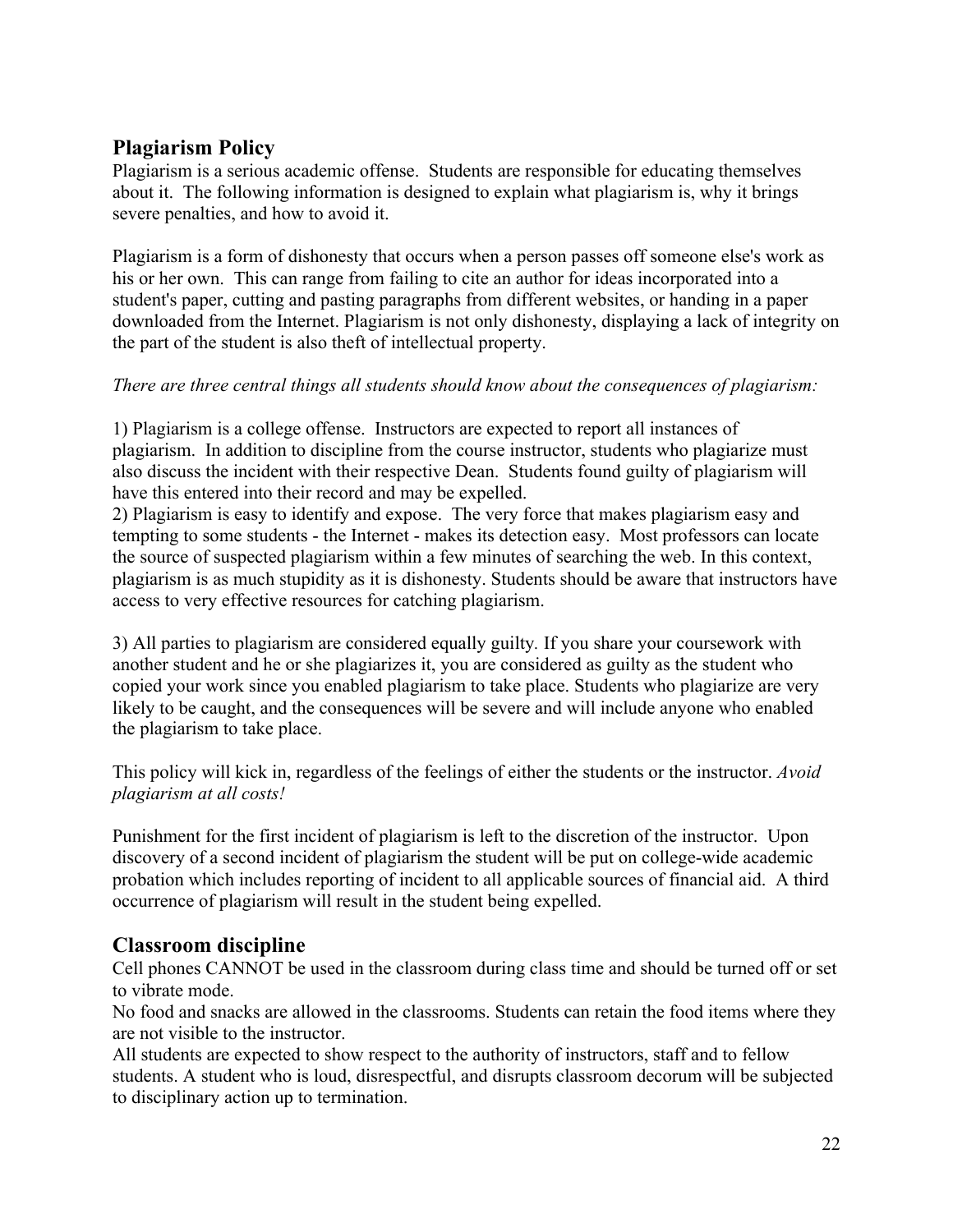### **Fabrication and Fraud**

Fabrication includes a misstatement of any fact that it expected to be relied upon by students, faculty, administrators or others. It further includes the, fabrication of events or instruction, making false statements or creation of data, research or resources, by self or others, or altering graded work without the prior consent of the course instructor. Deception made for personal gain or to damage another individual, bribing and threatening CCOM employees or students will be considered as a serious offense. No student shall practice or advertise that he or she is a graduate or licensed practitioner of Acupuncture or Oriental Medicine unless he is licensed or a graduate. This includes diagnosing or administering treatment outside of class or clinic. Practicing without a license is a felony and grounds for expulsion.

#### **VIOLATIONS**

Violations of the Code of Ethics and professionalism policies can lead to oral reprimand, written reprimand, Academic Suspension or termination. Such violations include but are not limited to: plagiarism; cheating; fraud, misrepresentation, being misleading, theft, fabrication; aid of academic dishonesty; any untruth to any course instructors or administration; bribery or threats pertaining to academic, health, safety or administrative matters, any other conduct which adversely affects the relationship between instructor - student, student - administration, student community, or an attempt to do any of the aforementioned violations.

# **General Policies**

### **Affirmative Action and Title IX**

Although the Chicago College of Oriental Medicine is not currently eligible to participate in federal financial assistance programs, CCOM does observe Title IX of the Education Amendments of 1972 and Title VI of the Civil Rights Act of 1964 prohibiting institutions that participate in federal financial assistance programs from discriminating on the basis of race, color, religion, sex, national origin, sexual orientation, disability, veteran status, age, or any other basis which is protected by federal law. Chicago College of Oriental Medicine is subject to and complies fully with these requirements. In hiring and promotion, CCOM gives consideration only to those characteristics constituting bona-fide occupational requirements for the educational programs or activities that it operates.

Complaints of discrimination should be referred in writing to the Title IX Coordinator, who also serves as CCOM's Compliance Coordinator.

See "Student Consumer Information page on the College's website (www.ccoom.org) for more information on the Title IX policy.

### **Family Educational Rights and Privacy Act of 1974**

Under federal law, students have certain rights with respect to examination of their educational records. The Family Educational Rights and Privacy Act of 1974 (FERPA) requires colleges to inform students of rights guaranteed under this Act.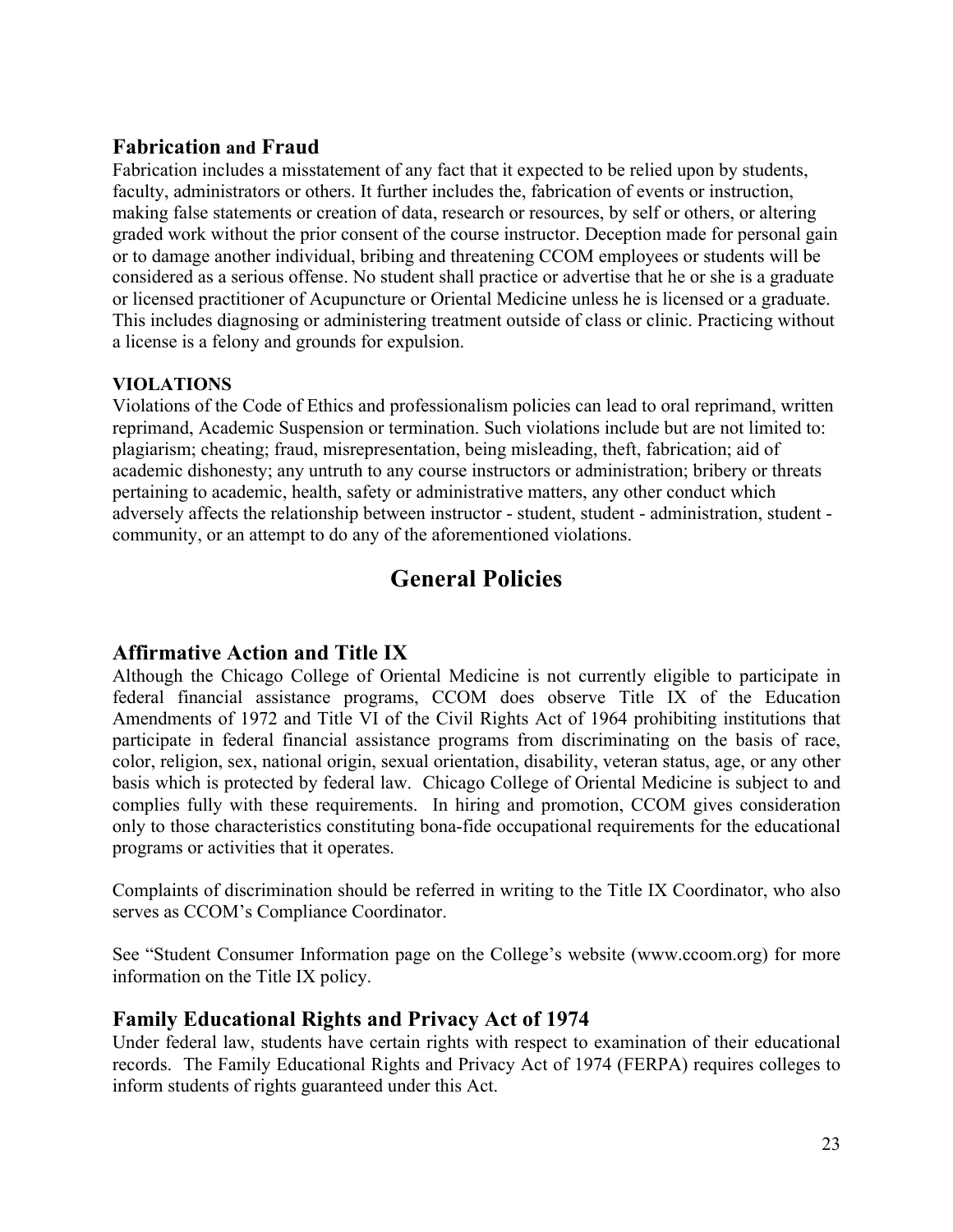#### **General Provisions**

FERPA protects from disclosure to third parties certain records containing personally identifiable information about an individual student. FERPA also grants students the right to examine certain files, records, or documents maintained by the college that contain such information. Colleges must permit students to examine their "educational records" within 45 days after submission of a written request, and provide copies of such records upon payment by the student of the cost of reproduction.

CCOM students may request that the college amend their educational records on the grounds that these records are inaccurate, misleading, or in violation of the student's right to privacy. In the event that the college does not comply with a student's request after the student has complied with Chicago College of Oriental Medicine's complaint procedures, the student is entitled to a full hearing. Requests for such a hearing should be directed in writing to the Office of the President.

#### **Notification of Rights under FERPA for Postsecondary Institutions**

The Family Educational Rights and Privacy Act (FERPA) affords students certain rights with respect to their education records. These rights include:

1) The right to inspect and review the student's education records within 45 days of the day Chicago College of Oriental Medicine receives a request for access.

A student should submit to the registrar, Chief Academic Officer, or other appropriate official, a written request that identifies the record(s) the student wishes to inspect. An official from Chicago College of Oriental Medicine will make arrangements for access and notify the student of the time and place where the records may be inspected. If the records are not maintained by the College official to whom the request was submitted, that official shall advise the student of the correct official to whom the request should be addressed.

2) The right to request the amendment of the student's education records that the student believes are inaccurate, misleading, or otherwise in violation of the student's privacy rights under FERPA.

A student who wishes to ask Chicago College of Oriental Medicine to amend a record should write the College official responsible for the record, clearly identify the part of the record the student wants changed, and specify why it should be changed. If Chicago College of Oriental Medicine decides not to amend the record as requested, Chicago College of Oriental Medicine will notify the student in writing of the decision and the student's right to a hearing regarding the request for amendment. Additional information regarding the hearing procedures will be provided to the student when notified of the right to a hearing.

3) The right to provide written consent before Chicago College of Oriental Medicine discloses personally identifiable information from the student's education records, except to the extent that FERPA authorizes disclosure without consent.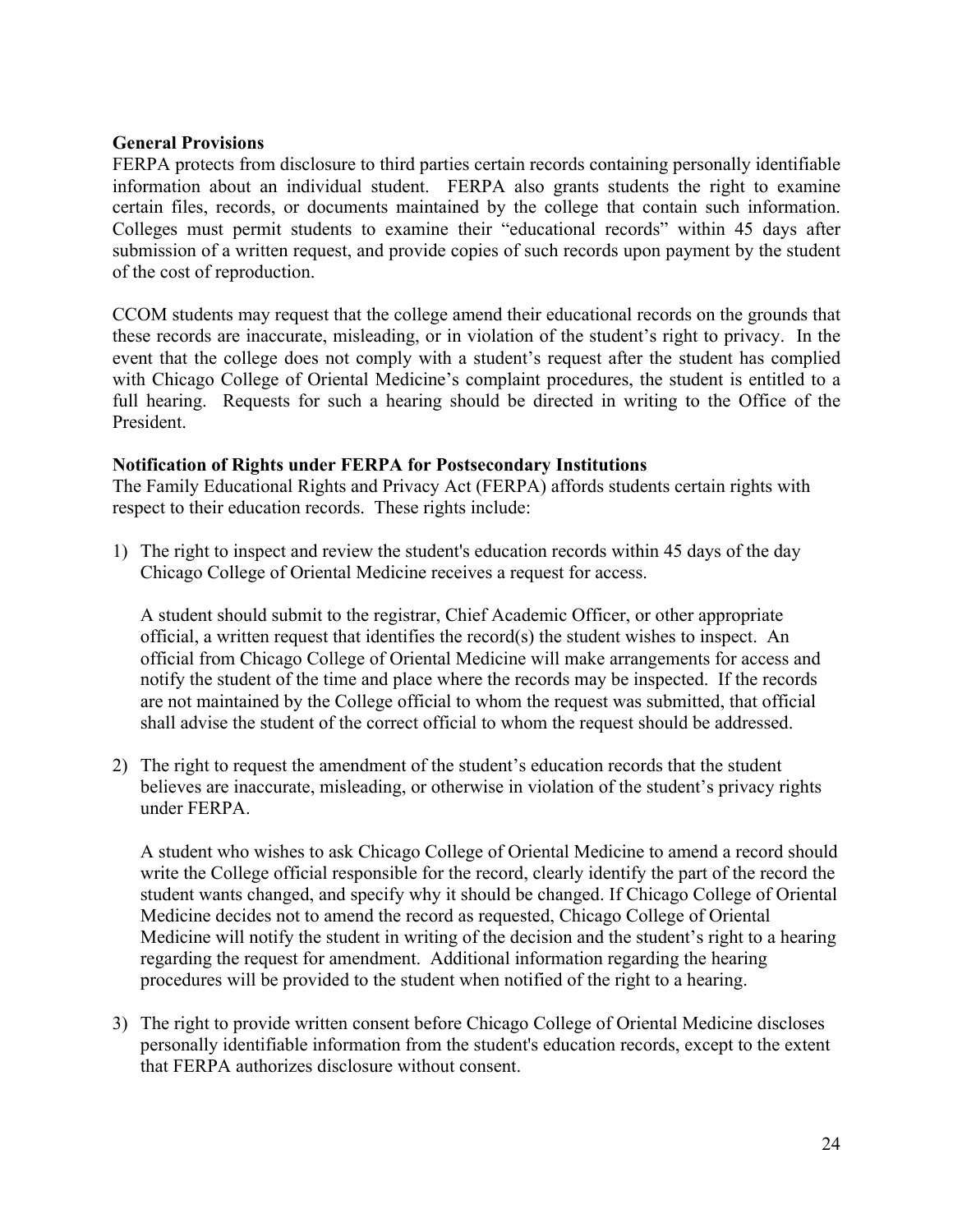Chicago College of Oriental Medicine discloses education records without a student's prior written consent under the FERPA exception for disclosure to school officials with legitimate educational interests. A school official is a person employed by Chicago College of Oriental Medicine in an administrative, supervisory, academic or research, or support staff position (including law enforcement unit personnel and health staff); a person or company with whom Chicago College of Oriental Medicine has contracted as its agent to provide a service instead of using Chicago College of Oriental Medicine employees or officials (such as an attorney, auditor, or collection agent); a person serving on the Board of Trustees; or a student serving on an official committee, such as a disciplinary or grievance committee, or assisting another school official in performing his or her tasks.

A school official has a legitimate educational interest if the official needs to review an education record in order to fulfill his or her professional responsibilities for Chicago College of Oriental Medicine.

Upon request, Chicago College of Oriental Medicine also discloses education records without consent to officials of another school in which a student seeks or intends to enroll. Chicago College of Oriental Medicine will forward records on request.

4) The right to file a complaint with the U.S. Department of Education concerning alleged failures by the College to comply with the requirements of FERPA. The name and address of the Office that administers FERPA is:

> Family Policy Compliance Office U.S. Department of Education 400 Maryland Avenue, SW Washington, DC 20202-5901

[NOTE: In addition, an institution may want to include its directory information public notice, as required by § 99.37 of the regulations, with its annual notification of rights under FERPA.]

#### **Educational Records**

A student's educational records consist of all files, records, or documents maintained by CCOM that contain information directly related to the student, including student academic files, placement files, and financial aid files. The only persons other than the student who are allowed access to such records without the student's consent are individuals who have a legitimate administrative or educational interest in their content, or as required by law.

#### **Exemptions**

The following items are exempt from provisions of the Act that guarantee student access, and need not be disclosed to the student under FERPA:

• Parents' Confidential Statement, Financial Need Analysis Report, and the PELL Grant A.D. Report.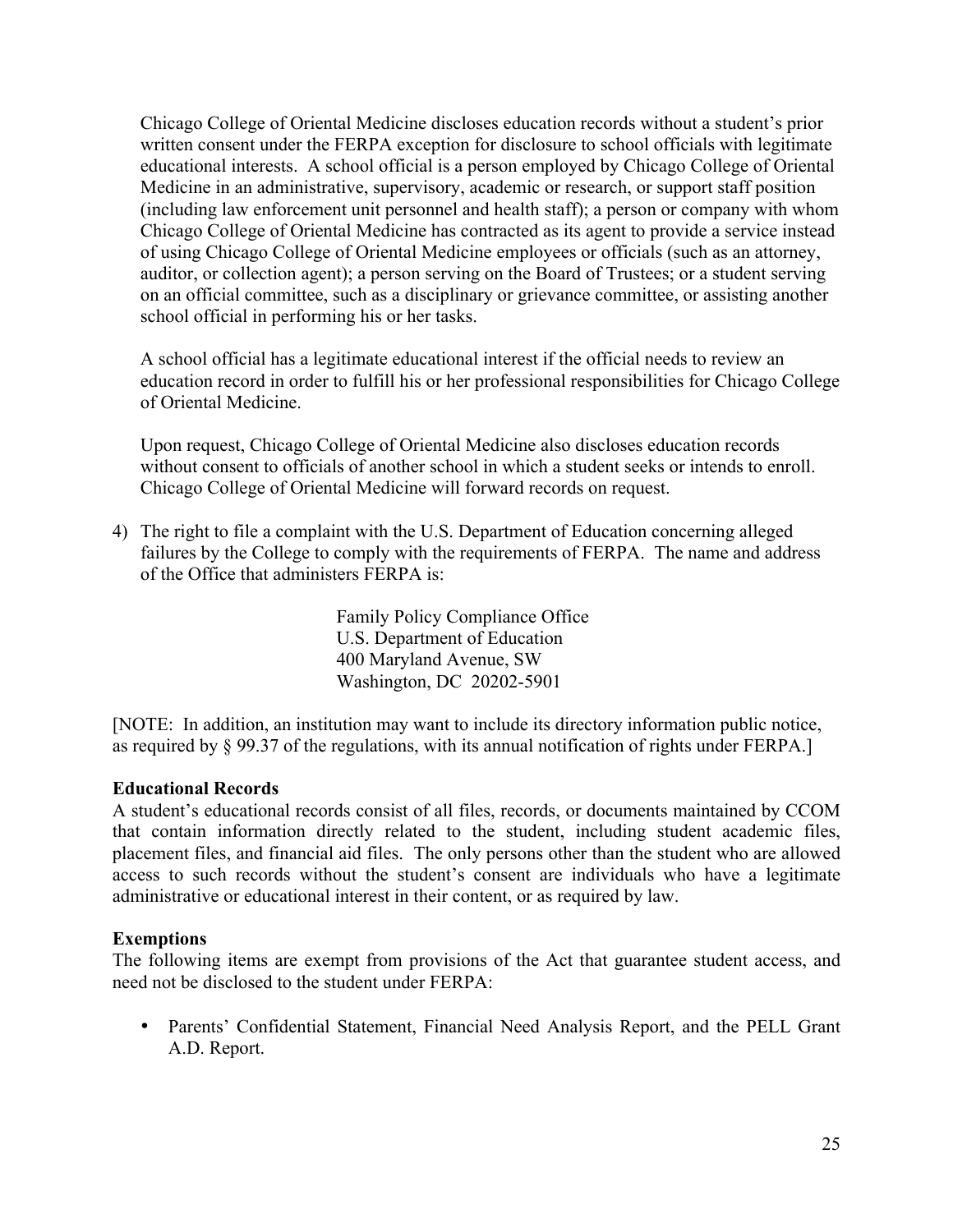- Confidential letters of recommendation received by the college prior to January 1, 1975. As to such letters received after 1974, the Act permits students to waive their right of access if the letters are related to admissions, employment, or honors.
- Records of students produced by instructors or administrators which are maintained by and accessible only to the instructors or administrators.
- School security records.
- Employment records of college employees who are not currently students.
- Records compiled or maintained by physicians, psychiatrists, psychologists, or other recognized professionals or paraprofessionals acting or assisting in such capacities, for treatment purposes, and which are available only to persons providing the treatment.

#### **Directory Information**

FERPA also provides that certain information, known as "directory information," may be released unconditionally, without a student's consent, unless the student has specifically requested that the information not be released.

Directory information includes a student's: name, address(es), telephone number(s), date and place of birth, course of study, extracurricular activities, degrees and awards received, last school attended, post-graduation employer(s), job title(s) in post-graduation job(s), academic honors, and dates of attendance.

Students who do not wish to have directory information released by the college may make this preference known when responding to the **Directory Information - Memorandum of Agreement** at the time of enrollment.

#### **Access Without Student Consent**

The college may release educational records to the following parties without the prior written consent of the student:

- Other schools where a student has applied for admission. In this case, the student must be advised that the records are being sent and that he or she is entitled to receive a copy and is given an opportunity to review and challenge the records.
- Authorized representatives of the Department of Education or the Comptroller General of the United States.
- State and local authorities where required.
- Accrediting agencies.
- Parents of students who list them as their dependents for purposes of the Internal Revenue Code. However, the college is not required to release such records.
- Appropriate persons or agencies in connection with student applications for, or receipt of, financial aid.
- Courts ordering compliance with a court order or subpoena provided that the student is notified prior to compliance.
- Appropriate persons or agencies in the event of a health or safety emergency, where such release without consent is necessary under the circumstances.

In all other cases, the college shall obtain the written consent of the student prior to releasing educational records to any person or organization.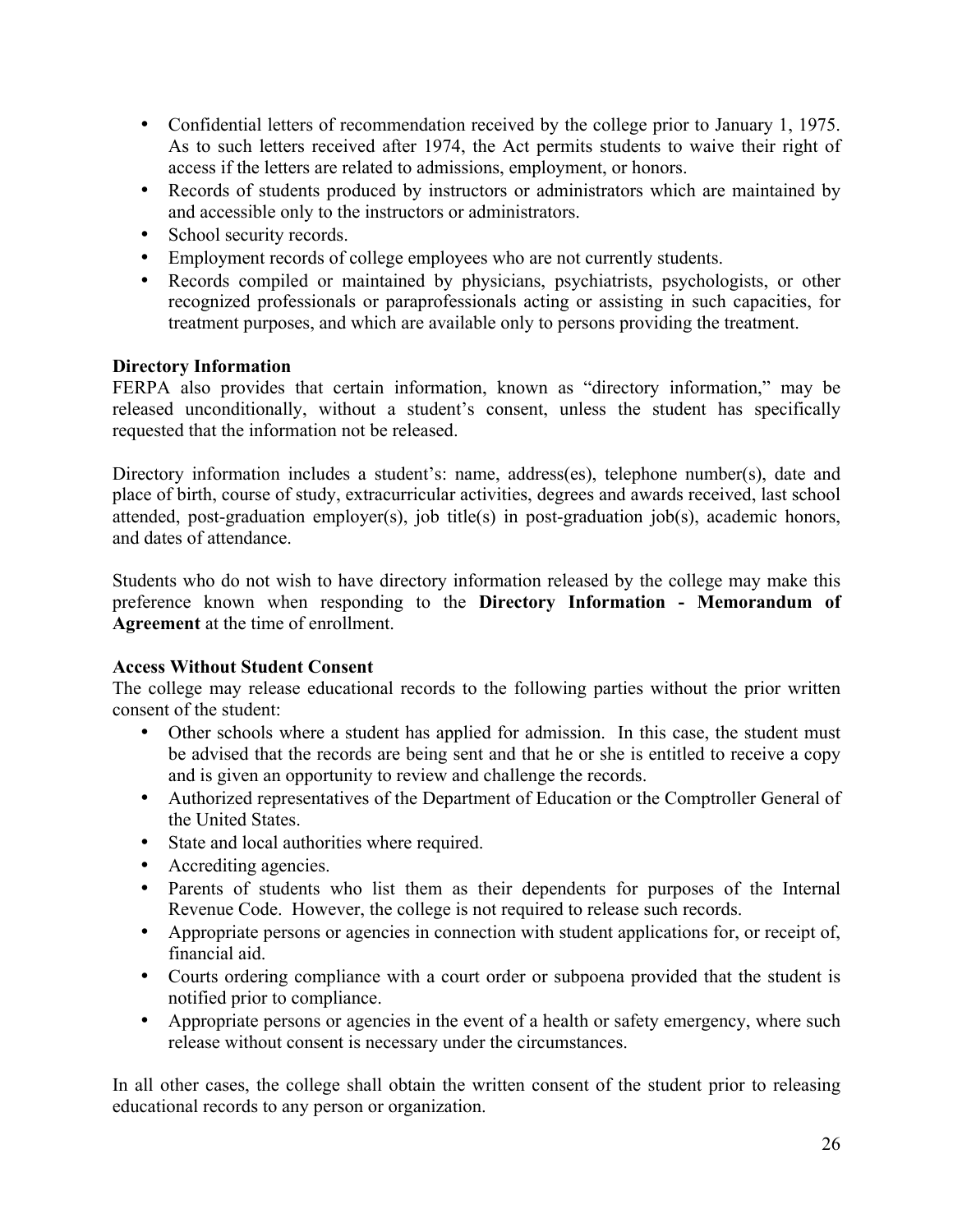### **Grievance Policy**

There may be times when a student has a complaint or grievance that he or she feels cannot be satisfactorily resolved through the ordinary channels. In such instances, the student may wish to file a written grievance regarding the matter.

The grievance process involves the following steps:

**Step One:** The student should first request a conference with the faculty or staff member who is directly involved in the matter. The student should discuss the issues and seek a resolution.

**Step Two:** If the grievance is regarding an education matter which cannot be resolved with the instructor the matter, then should be referred to the Chief Academic Officer. If there is no resolution with the Chief Academic Officer the matter should then be referred to the Chief Operating Officer/ President.

**Step Three:** If the grievance is regarding admissions/administrative matter then the complaint should be filed directly with the Chief Operating Officer/ President.

**Step Four:** After the above steps have been exhausted and if the grievance is still not satisfactorily resolved, the aggrieved party may present all facts relevant to the grievance in writing to the president requesting an impartial Grievance Committee Hearing.

Within 24 hours of receipt of a written request, the Committee must be formed, and a hearing must be scheduled. All parties concerned must be notified. The Committee will consist of staff or faculty members not involved in the matter in question.

All persons directly involved, or their representatives, must be present at the hearing. Both parties will be given the opportunity to discuss the grievance at that time. The Grievance Committee will then excuse the parties and immediately review and rule on the case. The decision of the Committee will be communicated to those involved in the grievance within 48 hours. The Committee decision will be final.

Any subsequent complaints by the aggrieved party may be filed with Illinois Board of Higher Education(IBHE) at 1 N. Old State Capitol Plaza, Suite 333, Springfield, IL 62701 or at www.ibhe.org.

Complaints against this school may also be registered with the Accrediting Commission of Acupuncture and Oriental Medicine(ACAOM) at http://acaom.org/forms/acaom-complaint-form/ ACAOM policy on grievances can be found at http://acaom.org/wpcontent/uploads/2018/11/ACAOM-Policy-Governing-Complaints.pdf

### **Security Policies and Programs**

Chicago College of Oriental Medicine is committed to providing a safe and secure environment for all members of the campus community. Our goal is to ensure that standard security procedures are in place that represent the best practices in the field to provide a safe and secure environment to our academic community.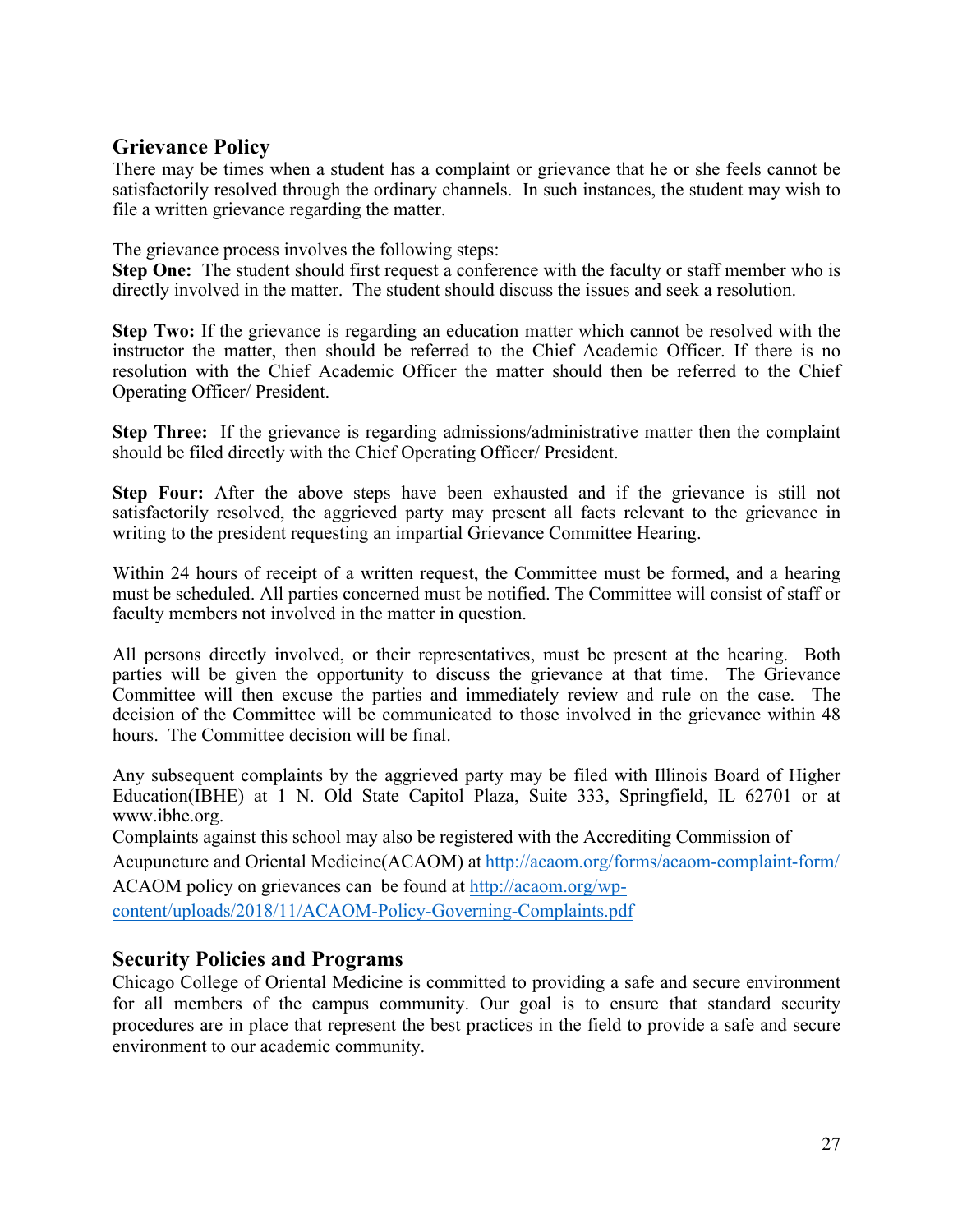For expanded information regarding the security policies and programs, see CCOM website (**Safety, Security and Clery Act Policy Handbook**) or contact the Safety and Security/Clery Act

The Title IX Coordinator is also the college's Safety and Security Coordinator. Any infractions of the drug and alcohol policy, reports of sexual harassment, anything stolen, or a security breach of any kind should be reported to her office The appropriate document will be completed and a formal report will be filed. Forms are available in the Education Office, at the receptionist's desk, or at the office of the President for reporting any concern of safety or security on the campus. Concerns may be reported anonymously should the student so choose.

Issues regarding campus safety and security will be reported on the school monitor. Email alerts will be sent to all students in cases of campus wide emergencies.

Anticipated events will be announced in the classroom as well.

#### **SAFETY AND SECURITY EDUCATION**

Chicago College of Oriental Medicine insists on a drug-free environment. Safety seminars will be offered on issues such as alcohol/drug awareness, safety precautions, campus safety policies, sexual harassment and crisis intervention procedures.

As required by the Drug Free Schools and Communities Act, any use, distribution, or possession of alcoholic beverages and/or illegal drugs on the college's premises or at organized college events by a student or employee violates the college's student conduct policy. **Any violation of this policy is sufficient grounds for expulsion or termination of the student or employee and referral for prosecution to the local law enforcement agencies.**

#### **Emergency Management Structure**

An administrator will be on the campus at all times that the school is in operation to provide a point of reference in the event of an emergency. See Emergency Management Structure in college's reference section.

### **SEXUAL HARASSMENT AND WORKPLACE HARASSMENT**

Respect for CCOM students, faculty and staff is of utmost importance. Accordingly, it is the college's policy that sexual harassment of students or applicants for enrollment in any form, such as unwelcome sexual flirtation, advances or propositions, requests for sexual favors, verbal abuse, gestures or actions of a persistent or offensive nature is unacceptable conduct and will not be tolerated. If a student has a sexual harassment complaint they should file a written complaint with the Office of the President.

### **Sexual Harassment Policy**

Chicago College of Oriental Medicine does not condone sexual harassment. No individual whether student, faculty or staff should be subjected to sexual harassment by any other member of the Chicago College of Oriental Medicine college community. Sexual harassment has occurred when: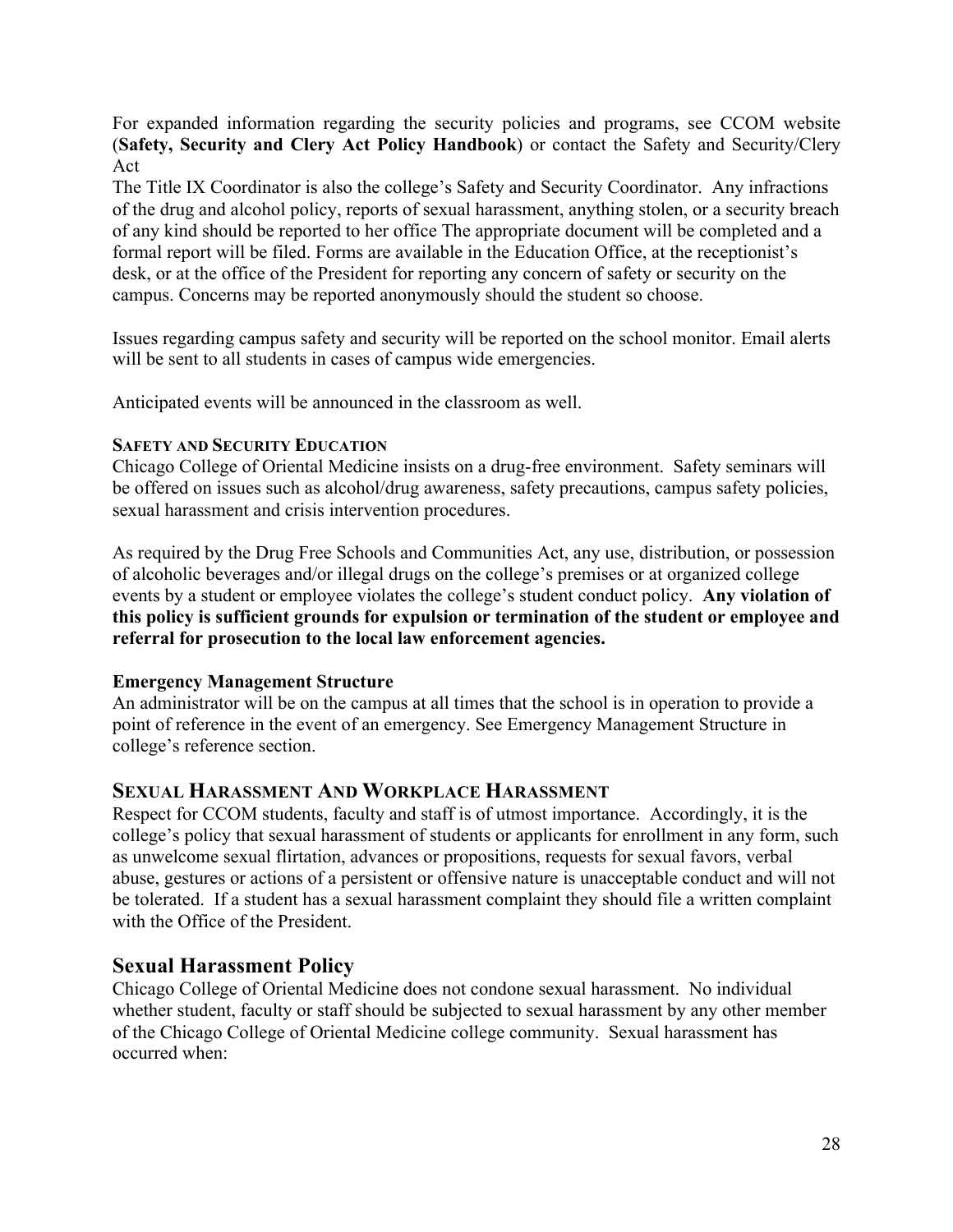- ! The employee or student must submit to the offensive conduct as an explicit or implicit condition of employment or academic standing (for example, to maintain his or her position or grade).
- ! The employee's job status or student's grade is affected by the acceptance or rejection of sexual advances.
- ! Sexual conduct unreasonably interferes with an employee's or student's work performance or creates a hostile, intimidating, or offensive working and learning environment.
- ! The display in the workplace of sexually suggestive or explicit objects, pictures, posters or cartoons, including, but not limited to, offensive electronic communications or voicemail messages; access to pornographic images through the Internet or e-mail.
- ! Verbal abuse of a sexual nature including foul or obscene language, lewd, off-color, sexually oriented comments or sexual jokes or any graphic verbal commentary about an individual's body.

### **Other Discriminatory Harassment**

Any conduct based on a person's race, color, religion, gender, sexual orientation, national origin, age, disability, or any other characteristic protected by local or federal law is considered harassing if it creates a hostile, intimidating or offensive work or learning environment, or unreasonably interferes with an employee's or student's work performance.

As with sexual harassment, other discriminatory harassment can be verbal, non-verbal or physical. Examples of what may, if unwelcome and severe or pervasive, constitute other discriminatory harassment include, but are not limited to, the use of racial or ethnic slurs, jokes, or derogatory remarks; or the use of insults or threats.

This policy applies anywhere employees and/or students are functioning on behalf of CCOM regardless of whether it is on campus or in a different location.

If you believe that you have been subject to sexual harassment, you should report the incident according to the complaint procedures outlined below. No retaliatory action will be taken against any employee who files a complaint.

Chicago College of Oriental Medicine is committed to providing a work environment that is free of discrimination and harassment. Any employee who wants to report an incident of sexual or other harassment should report the matter to his or her supervisor promptly. If the supervisor is unavailable, or if the employee believes that it would be inappropriate to report the matter to the supervisor, the employee should contact the President immediately. Employees can raise concerns and make reports without fear of reprisal.

Any employee who becomes aware of possible sexual or other harassment of another employee should advise the President promptly. The President will handle the matter in a timely and confidential manner.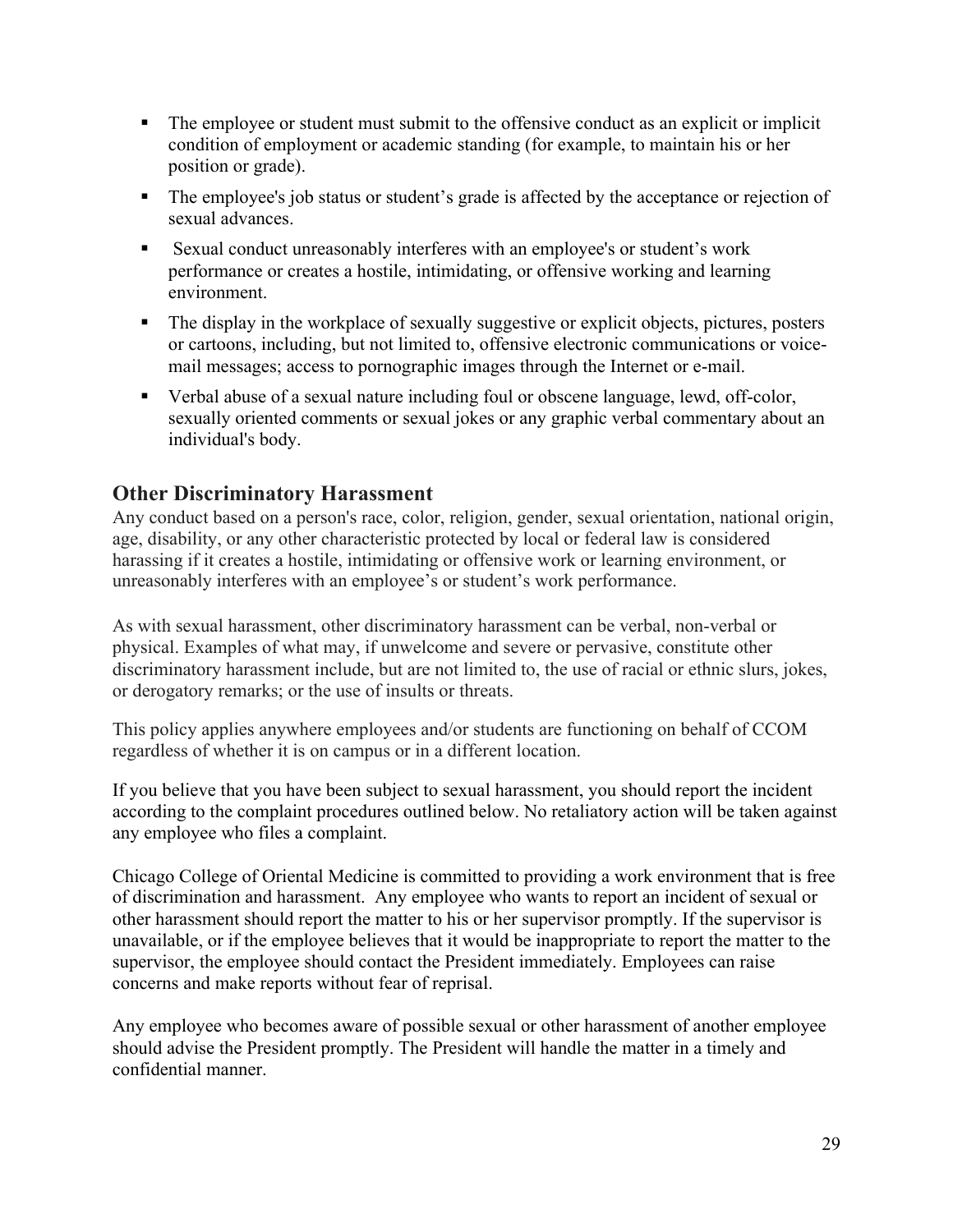The President or the appointed designee will investigate the complaint promptly. The investigation will include interviews with persons identified by the complainant as having direct knowledge of the harassment. The alleged harasser also will be interviewed. After a thorough investigation, the President will prepare a written determination regarding the allegations, and copies of the determination will be provided to the complainant and the alleged harasser. Either party may appeal either the decision or the disciplinary action or both to the President, who will have the final authority.

Any individual found to have engaged in harassment is subject to disciplinary action, including discharge where appropriate.

#### *For detailed information, see the security policies and programs appendix at the end of the CCOM student catalog.*

### **TERMINATION BY THE COLLEGE**

The college reserves the right to terminate any student who fails to: maintain passing grades, shows excessive tardiness or absences, fails to make proper payment on their financial account, destroys or damages any property of the college (the student may be held liable for repair and/or replacement of the damaged property), engages in unlawful or improper conduct contrary to the best interest of the college or any conduct that reflects discredit upon the college, or demonstrates behavior disruptive of normal classroom discipline. This list of examples is not intended to be all inclusive. CCOM reserves the right to act in the best interest of its constituents and may deem actions committed by a student to be a conduct violation although the action does not appear on a list of examples. Disciplinary action, including immediate removal from CCOM premises, suspension of privileges and/or dismissal from the college may result from conduct violations.

# **Academic Programs**

Chicago College of Oriental Medicine offers degree programs focused on preparing students for immediate employment. All programs of study are offered in-residence at the college's 180 N. Michigan Avenue, 19<sup>th</sup> floor, Suite 1919, Chicago, Illinois campus.

### **Programs of Study**

The Chicago College of Oriental Medicine offers two graduate programs leading to either the Master of Acupuncture or the Master of Oriental Medicine degree.

#### **Master of Acupuncture:**

Trimester credit Hours – 139.766 Clock Hours – 2,678 The Master of Acupuncture program is almost identical to the Oriental Medicine program, but does not include herbal studies. This program includes 2,678 clock hours of instruction and may be completed in two and two-thirds calendar years (eight consecutive trimesters). This program must be completed within six years from the date of matriculation.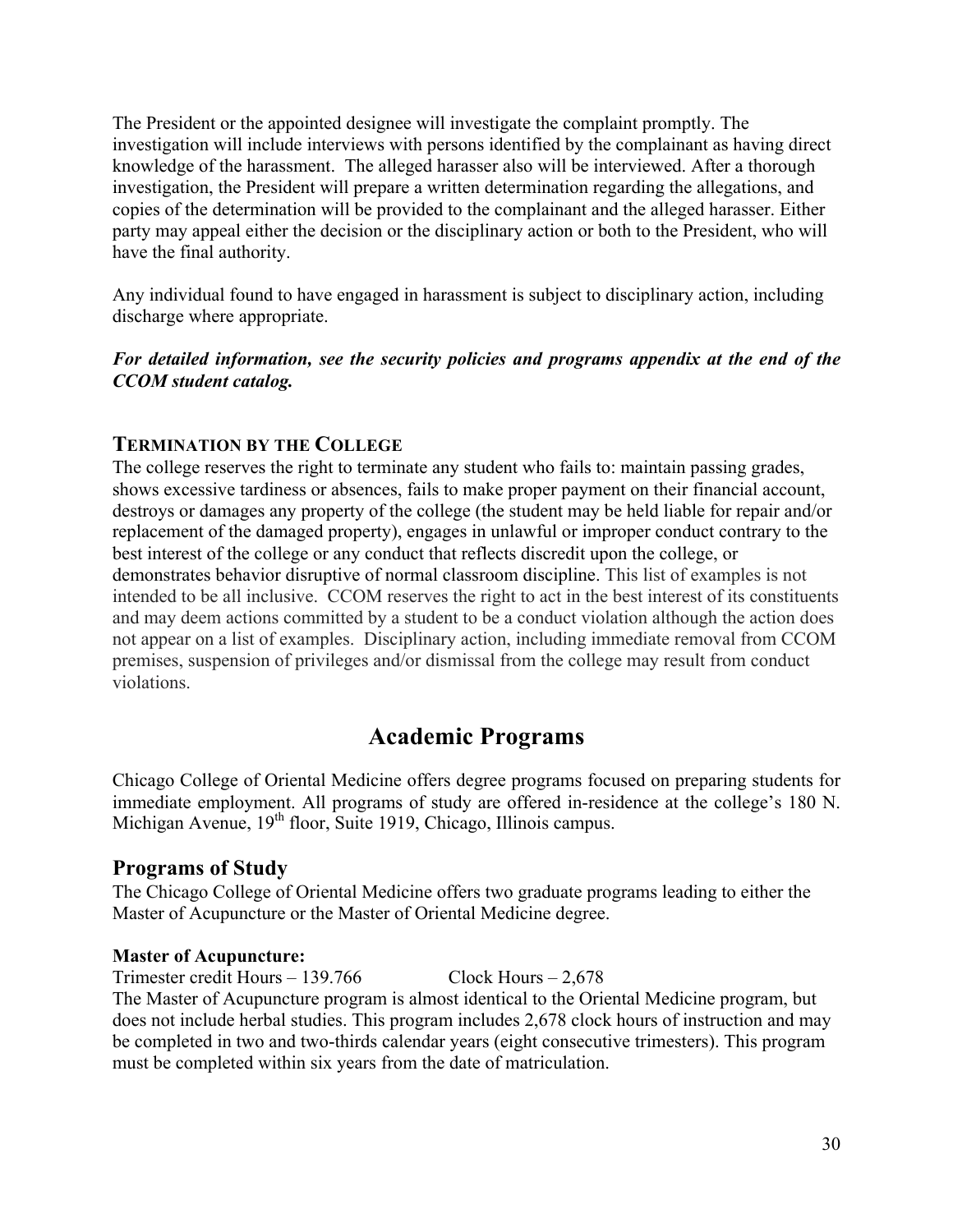#### **The Master of Oriental Medicine**

Trimester Credit Hours – 154.766 Clock Hours – 2,963

The Master of Oriental Medicine program is comprised of the same courses that are contained in the Masters of Acupuncture but adds an additional trimester that addresses Chinese Herbology and related studies. The program may be completed in three calendar years (nine consecutive trimesters) but must be completed within eight years from the date of matriculation. See the Chicago College of Oriental Medicine Catalog for further details.

# **Program Learning Outcomes**

## **Master of Acupuncture**

- 1. It is expected that each student conducts themselves in a professional, mature, and respectful manner, both on and off campus.
- 2. They must exhibit a deep understanding of ethical standards and must pledge to the NCCAOM's Code of Ethics.
- 3. Maintain and follow standard quality, safety, environmental and infection control policies and procedures.
- 4. Adhere to local, state and federal laws, regulations and statutes.
- 5. Maintain detailed and complete records of health care plans and prognoses.
- 6. Analyze physical findings and medical histories to make diagnoses according to Oriental medicine traditions.
- 7. Develop individual treatment plans and strategies.
- 8. Evaluate treatment outcomes and recommend new or altered treatments as necessary to further promote, restore, or maintain health.
- 9. Collect medical histories and general health and life style information from patients.
- 10. Assess patients' general physical appearance to make diagnoses.
- 11. Consider Western medical procedures in health assessment, health care team communication, and care referrals.
- 12. Educate patients on topics such as meditation, ergonomics, stretching, exercise, nutrition, the healing process, breathing, or relaxation techniques.
- 13. Insert needles to provide acupuncture treatment.
- 14. Identify correct anatomical and proportional point locations based on patients' anatomy and positions, contraindications, and precautions related to treatments such as intradermal needles, moxibustion, electricity, guasha, or bleeding.
- 15. Apply moxibustion directly or indirectly to patients using Chinese, non-scarring, stick, or pole moxa.
- 16. Treat patients using tools such as needles, cups, ear balls, seeds, pellets, or nutritional supplements.

## **Master of Oriental Medicine**

In addition to the above mentioned sixteen learning outcomes, students graduating from the Masters of Oriental Medicine program must also demonstrate the following:

17. Dispense herbal formulas and inform patients of dosages and frequencies, treatment duration, possible side effects and drug interactions.

31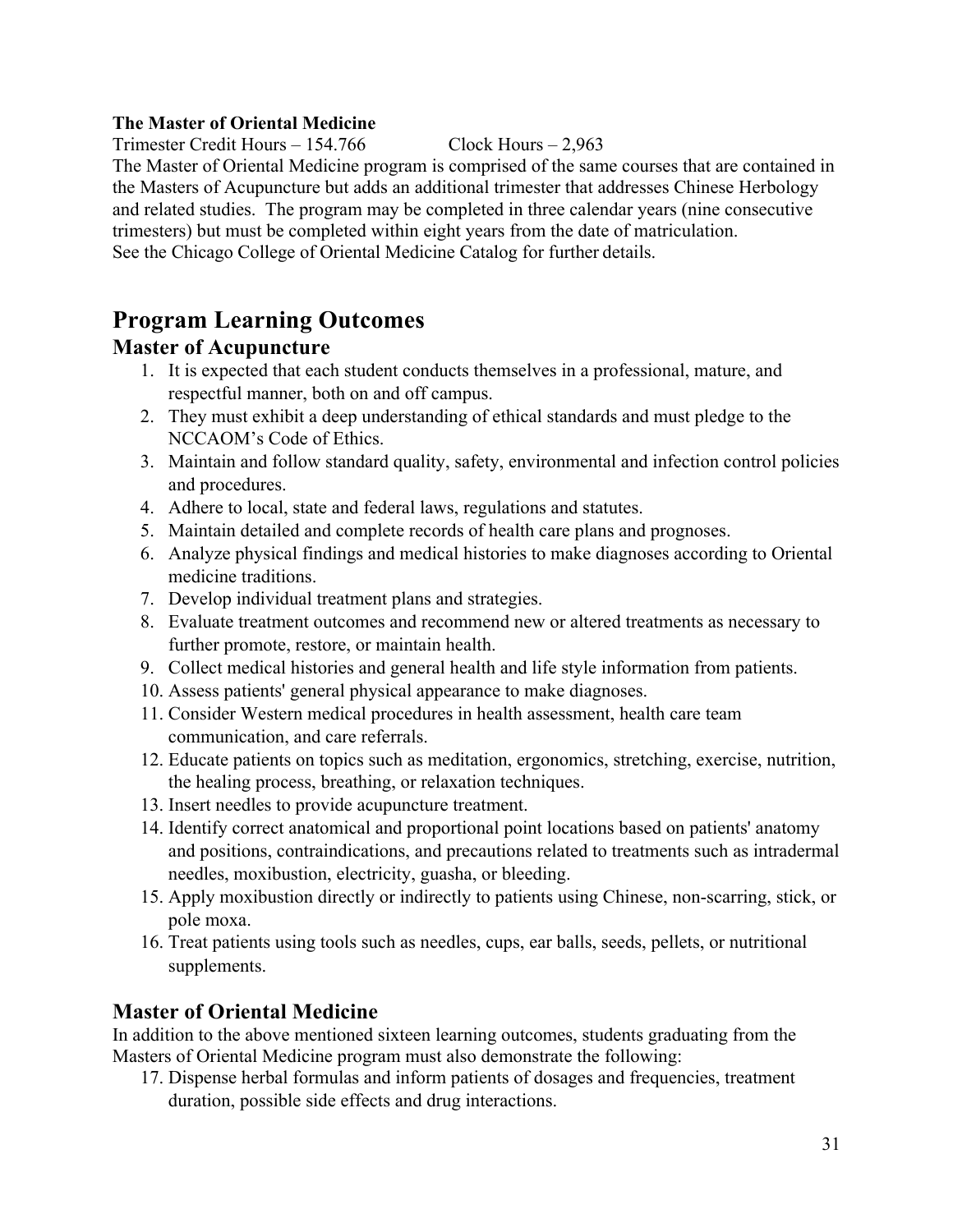- 18. Formulate herbal preparations to treat conditions considering herbal properties such as taste, toxicity, effects of preparation, contraindications, and incompatibilities.
- 19. Apply heat or cold therapy to patients using materials such as heat pads, hydrocollator packs, warm compresses, cold compresses, heat lamps, or vapor coolants.
- 20. Treat medical conditions using techniques such as acupressure, shiatsu, or tuina.

# **Academic Calendar**

The Chicago College of Oriental Medicine operates its academic calendar on a trimester format. Each trimester is 15 weeks. There are three scheduled trimesters within the academic year.

| <b>Term</b>           | <b>New Class</b><br><b>Start Date</b> | <b>Trimester</b><br><b>Start Date</b> | <b>Trimester</b><br><b>End Date</b> | <b>Holidays/Breaks</b>                                                                                |
|-----------------------|---------------------------------------|---------------------------------------|-------------------------------------|-------------------------------------------------------------------------------------------------------|
| 2018<br>Winter        | 1/8/18                                | 1/8/18                                | 4/20/18                             | 1/15/18: Martin Luther King, Jr. Day<br>2/19/18: Presidents Day<br>$4/23/18 - 4/27/18$ : Spring Break |
| 2018<br><b>Spring</b> |                                       | 4/30/18                               | 8/10/18                             | 5/28/18: Memorial Day<br>7/4/18: Independence Day<br>$8/13/18 - 8/24/18$ : Summer<br><b>Break</b>     |
| 2018<br>Fall*         | 8/27/18                               | 8/27/18                               | 12/7/18                             | $9/3/18$ : Labor Day<br>11/22, 18 - 11/24/18: Thanksgiving<br>$12/10/18 - 1/4/19$ : Winter Break      |
| 2019<br><b>Spring</b> |                                       | 3/4/19                                | 6/15/19                             | 1/21/19: Martin Luther King, Jr. Day<br>2/18/19: Presidents Day<br>5/27/19: Memorial Day              |
| 2019<br>Summer*       | 6/17/19                               | 6/17/19                               | 8/16/19                             | 7/4/19: Independence Day<br>$9/2/19$ : Labor Day                                                      |
| <b>2019 Fall</b>      |                                       | 9/03/19                               | 12/13/19                            | $11/28/19 - 9/29/19$ : Thanksgiving<br>$12/25/19 - 12/26/19$ : Christmas                              |
| 2020<br>Winter        | 1/6/20                                | 1/6/20                                | 4/17/20                             | 1/20/20: Martin Luther King, Jr. Day<br>2/17/20: Presidents Day<br>$4/25/20 - 5/1/20$ : Spring Break  |
| 2020<br><b>Spring</b> |                                       | 5/4/20                                | 8/14/20                             | 5/25/20: Memorial Day<br>7/4/19: Independence Day<br>8/17/20 - 8/28/20: Summer Break                  |
| <b>2020 Fall</b>      | 8/31/20                               | 8/31/20                               | 12/11/20                            | 9/7/20: Labor Day<br>11/26/20 - 9/27/20: Thanksgiving                                                 |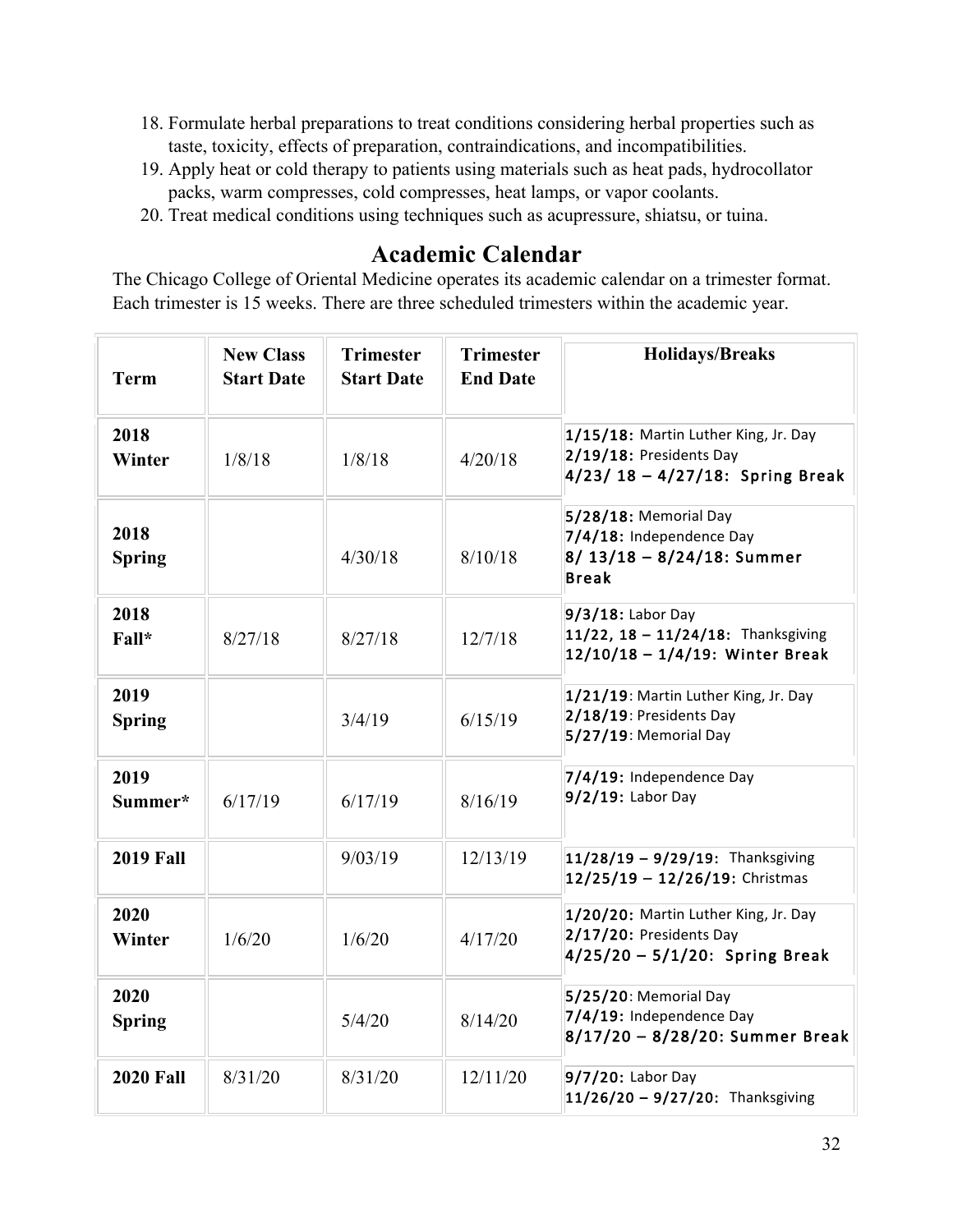|                       |        |        |         | $12/14/20 - 1/1/21$ : Winter Break                                                                       |
|-----------------------|--------|--------|---------|----------------------------------------------------------------------------------------------------------|
| 2021<br>Winter        |        | 1/4/21 | 4/16/21 | 1/18/21: Martin Luther King, Jr. Day<br>$2/15/21$ : Presidents Day<br>$4/19/21 - 4/30/21$ : Spring Break |
| 2021<br><b>Spring</b> | 5/3/21 | 5/3/21 | 8/13/21 | $ 5/31/21$ : Memorial Day<br>7/4/21: Independence Day<br>$8/16/21 - 8/27/21$ : Summer Break              |

## **Admissions and Tuition**

### **Admission to the College**

Requirements for admission to the Chicago College of Oriental Medicine are as follows:

- 1. Applicants must provide evidence of an associate's or higher degree or have completed the minimum equivalent of 60 semester/90 quarter credits through an official transcript from an accrediting authority recognized by the U.S. Department of Education or the Council for Higher Education or a degree from another country evaluated for U.S. equivalence, by a recognized credentials evaluation service. The college will request transcripts on all students seeking admission to the college. Transcripts will become a part of the applicant's file and must be evaluated by the Chief Academic Officer to ensure that these minimum standards have been met prior to an applicant's acceptance to the Chicago College of Oriental Medicine. In evaluating applicants for admission to the Chicago College of Oriental Medicine's programs, and in addition to the information stipulated in its application response, candidates to the Chicago College of Oriental Medicine must complete their 60 semester/ 90 quarter credits at the bachelor's degree level in an institution accredited by an agency recognized by the US Secretary of Education. This education must be the appropriate preparation for graduate-level work or the equivalent (e.g. certification in a medical profession requiring at least the equivalent training of a registered nurse or a physician's assistant), from an institution accredited by an agency recognized by the U.S. Secretary of Education.
- 2. Applicants must demonstrate an overall minimum of 2.5 on a 4.0 scale. All extenuating circumstances regarding admission into the program will be referred to the Admissions Committee for consideration
- 3. Provide three character references(Optional)
- 4. A completed essay (Optional)
- 5. A current resume (if applicable)
- 6. Must complete a mandatory admissions interview and
- 7. Must complete an application for admission which includes a \$50 non-refundable application fee.
- 8. Background Check Fee will be charged.
- 9. Effective January 1, 2019, English language competency is required of all students seeking admission in CCOM's Acupuncture or Oriental Medicine's program. This may be demonstrated by one of the following: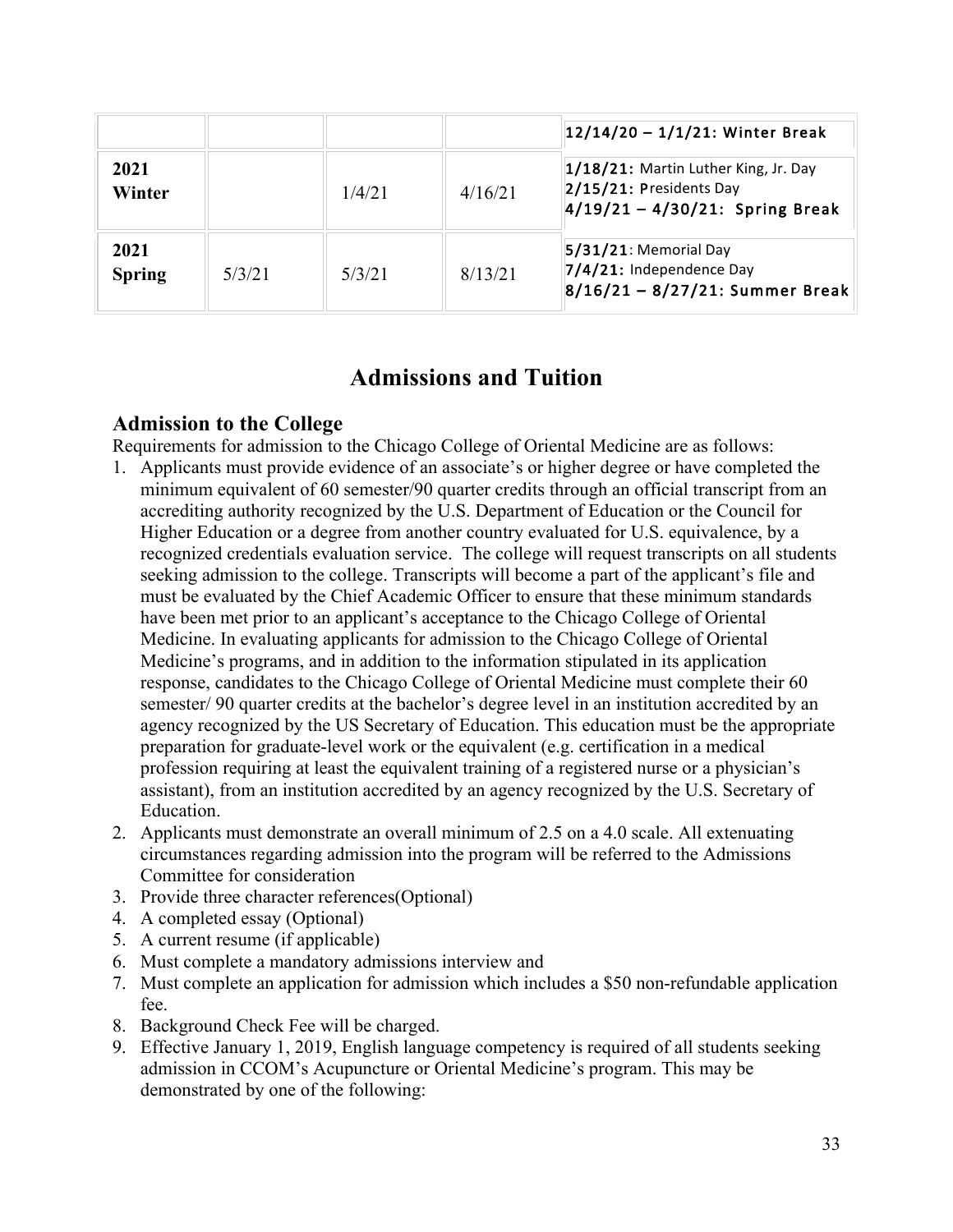- a) The student must have completed a two-year (60 semester credits or 90 quarter credits) baccalaureate or graduate level, English-based education in an institution accredited by an agency recognized by the U.S. Secretary of Education. English must have been the language of instruction and the language of the curriculum used;
- b) For programs taught in English, the student must score a total score of at least 61 on the Test of English as a Foreign Language Internet-Based Test (TOEFL®iBT), including a minimum speaking exam score of 26 and a minimum listening exam score of 22, or an overall band score of level 6 on the International English Language Testing System (IELTS)exam

The college will not admit individuals who have been convicted of a misdemeanor of a violent or sexual nature or any felony. CCOM will deny admission to applicants with such convictions. The College therefore will conduct a criminal background check on all applicants seeking admissions.

### **Entrance Requirements**

Students must indicate the capability and sufficient maturity to function as a health care professional. The expectations of students in CCOM's health care programs include but are not limited to:

- 1. The ability to manage professional boundaries
- 2. The ability to properly place acupuncture needles within a patient's body and manipulate them appropriately
- 3. The ability to perform appropriate clinical techniques and procedures and follow a supervisor's directions
- 4. The ability to perform in all laboratory and clinical settings without posing a threat to herself/himself or to the safety and well-being of fellow students or patients
- 5. The ability and willingness to receive acupuncture and accessory treatment.
- 6. The ability to see with or without reasonable accommodation

Students in the Master's of Oriental Medicine degree program must pass the following physical abilities, with or without reasonable accommodation, for completion of their degree:

- The ability to see with or without reasonable accommodation
- The ability to identify odors, tastes, colors and other physical properties of herbs and other organic and mineral substances utilized in Oriental medical therapy and
- The ability to document and prepare herbal formulae in accordance with Oriental medicine therapeutic principles, including but not limited to reading, writing, chopping, reading, mixing and grasping.

## **Transfer Students and Transfer Policy**

Students wishing to transfer from another Acupuncture or Oriental Medicine program or any other college or program must follow the same application procedures as new students (see Admission Information above) but with the following exceptions:

- 1. Forward all official transcripts from any other Acupuncture or Oriental Medicine program(s) they have attended
- 2. Submit two letters of recommendation written by faculty members from the acupuncture or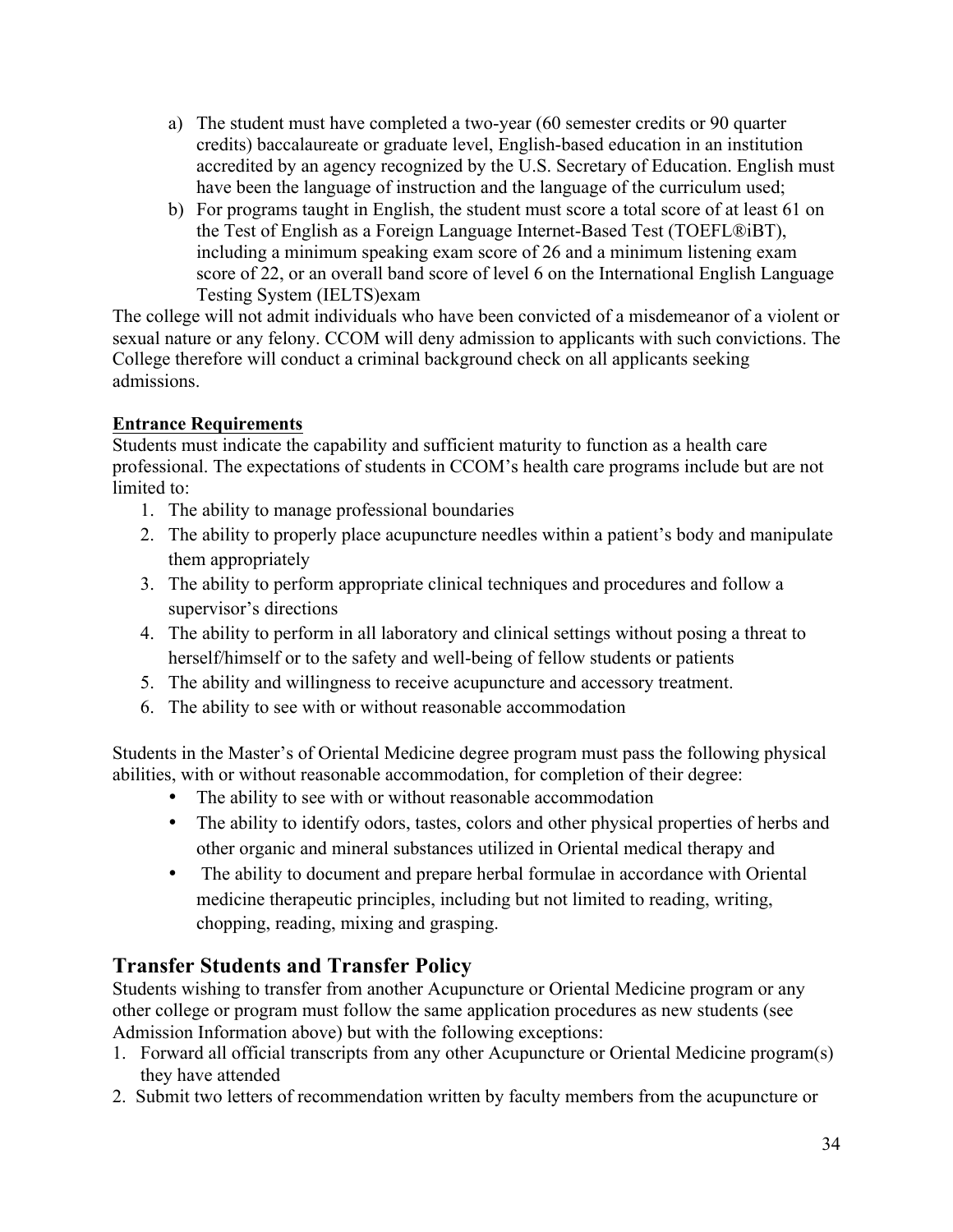Oriental medicine program(s) they attended and one from outside third party that is not a relative.

3. Provide a letter from the registrar at that Acupuncture or Oriental Medicine program indicating that the students are in good academic standing and could continue studies at that institution, if so desired.

Courses may transfer to CCOM if the student has received grades of C or better. Transfer courses must have similar course content, name, length or objective and correspond to courses within CCOM's Acupuncture and Oriental Medicine curriculum. The Chief Academic Officer will determine comparability. A syllabus or other detailed course description and a copy of the catalog from the original institution may be required. Normally, the course must be an academic course from an accredited institution at the bachelor's degree level or better and passed within the past five years with a grade of C (an overall CGPA of 3.0) or better.

- 1. Transfer credit may be awarded for equivalent coursework documented by an official transcript that indicates the credits are from a post-secondary accredited institution recognized by the U.S. Department of Education.
- 2. Transfer courses must have similar course content to courses within CCOM's Acupuncture and Oriental Medicine curriculum.
- 3. A grade of "Pass" or "C" (2.0) or above in a given course with an overall CGPA of 3.0 is required for transfer.
- 4. Credit must have been earned within the last five years unless the applicant provides acceptable evidence of continuous activity within the last two years in the specific field for which transfer credit is requested e.g., a physician for clinical science.
- 5. Transfer credit is granted only when the total hours for any given course have been documented.
- 6. Coursework taken at another institution after admission to the Chicago College of Oriental Medicine is not transferable unless approved in advance in writing by the Chief Academic Officer.
- 7. At least 50% of the program must be completed at the Chicago College of Oriental Medicine.
- 8. Applicants with life experience can request a review with the Chief Academic Officer to determine credit eligibility.
- 9. Transfer credit accepted will decrease the number of hours of study at the Chicago College of Oriental Medicine. The tuition will be adjusted accordingly.

## **Responsibility of Applicant**

It is the responsibility of the applicant to meet the entrance requirements of CCOM and make sure all the requirements are met prior to enrollment. If the student does not meet the requirements of the college, the student will not be allowed to enroll or to continue at CCOM.

## **Illinois Immunization Requirement**

Students must provide evidence of immunity as stipulated by the State of Illinois as a condition of enrollment in the following areas: diptheria, tetanus, measles, rubella, and mumps per Title 77: Public Health, Chapter I: Department of Public Health, Subchapter K: Communicable Disease Control and Immunizations Part 694 College Immunization Code and Section 694.100 Proof of Immunity.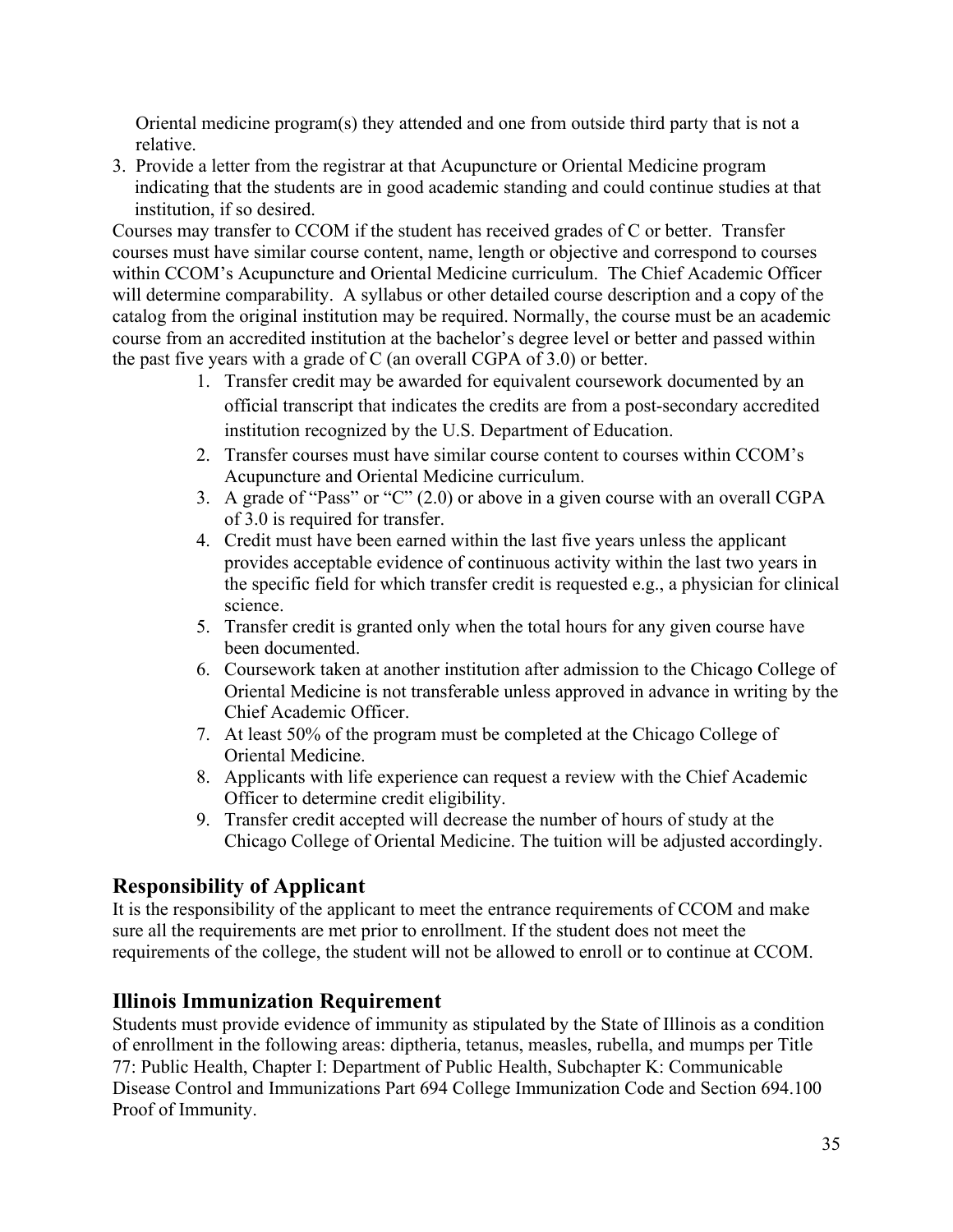## **Application Procedure and Selection of Candidates**

Applicants seeking admissions into CCOM will be expected to do the following: The steps in the application process must include:

- 1. Submitting a properly completed application for admission.
- 2. An application processing fee of \$50. This fee is non-refundable;
- 3. Official transcripts from all colleges attended sent directly to the Chief Academic Officer at the Chicago College of Oriental Medicine. High school transcripts are not required. NOTE: Indicate if your transcripts will be arriving under another name.
- 4. Names and addresses of three character references.
- 5. A completed essay
- 6. A current resume (if applicable)

#### **Selection of Candidates**

The Admissions Committee in general seeks to admit students who can demonstrate motivation, a solid general education foundation, a sense of service, a caring attitude and the ability to communicate effectively. Students interested in seeking transfer credit should apply as early as possible, in order to assure that the admission committee has sufficient time to obtain relevant documents prior to the first day of class. CCOM strongly encourages campus visits.

#### **Students with Disabilities**

All students, with or without reasonable accommodation, must be able to carry out clinical assignments and diagnostic interpretation. Qualified persons with disabilities, with or without reasonable accommodation, must be able to pass oral, written and practical examinations and meet all of the program's clinical requirements. It is in the best interest of both the student and the College to assess the degree of limitation caused by any disability. However, the College will make the final determination of whether or not an individual meets all qualifications for study at the College. Questions regarding qualifications or accommodations should be directed to the Chief Academic Officer.

### **Tuition Deposit and Refund Policy**

Applicants will be notified in writing of the Admissions Committee's decision regarding their application following receipt and review of all information and materials. Upon notification of acceptance, a non-refundable tuition deposit of \$200 (US dollars) is required to secure a place in the program. The tuition deposit will be applied to the first trimester tuition.

As the Chicago College of Oriental Medicine has not been approved for financial aid, students must be able to provide evidence of financial resources or access to financial resources sufficient to complete their education. The college expects accepted students to pay each trimester in advance of starting or prepare a payment plan to have tuition prorated and paid prior to completion of any given trimester.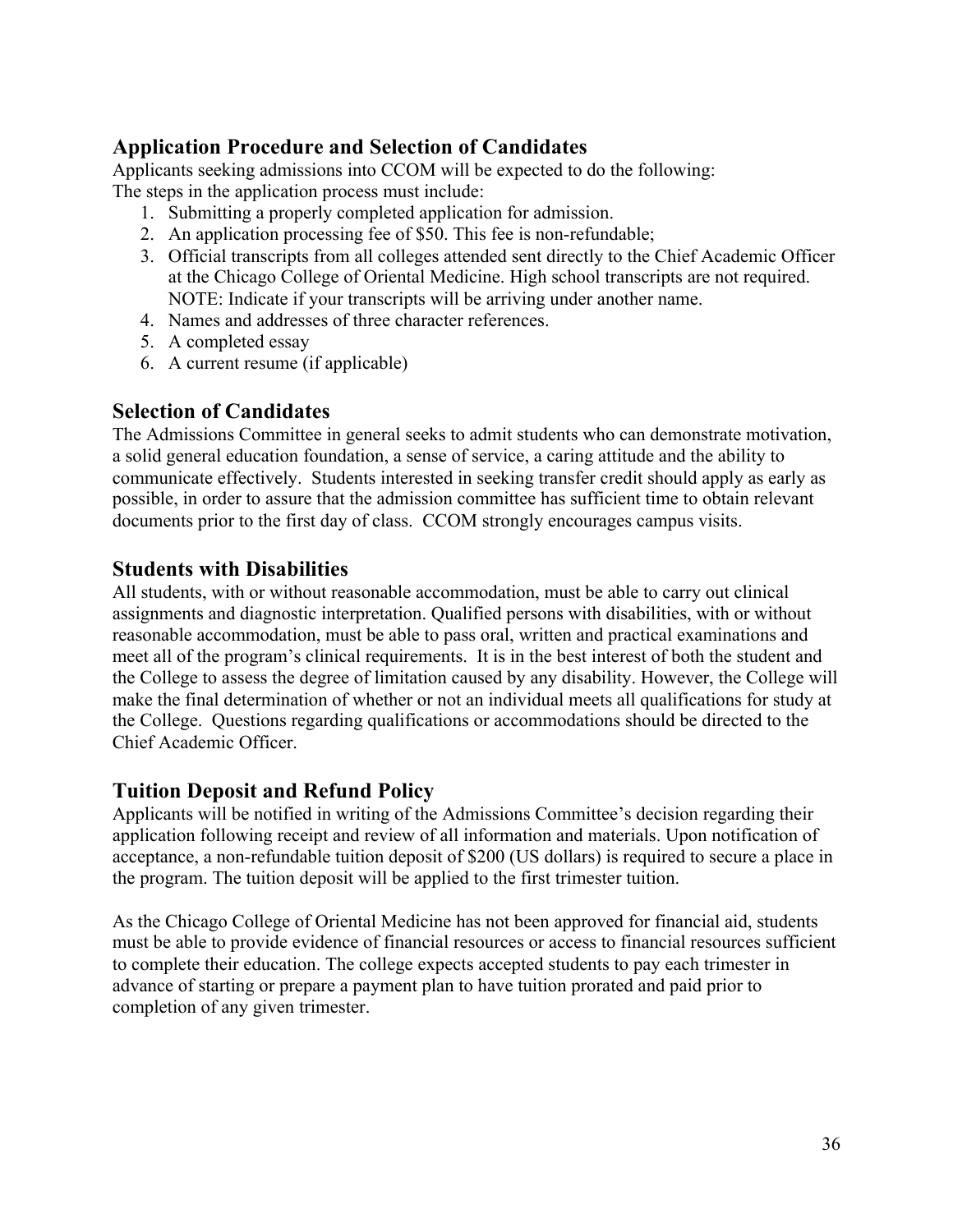| <b>Tuition</b>                                         |                        |  |  |
|--------------------------------------------------------|------------------------|--|--|
| Cost per Credit Hour (All Programs)                    | \$150                  |  |  |
| <b>Tuition per Program</b>                             |                        |  |  |
| Master's Degree in Acupuncture (8)                     | \$20,95.00             |  |  |
| Trimesters)                                            |                        |  |  |
| Master's Degree in Oriental Medicine<br>(9 Trimesters) | \$23,215.00            |  |  |
| <b>Books and Supplies*</b>                             |                        |  |  |
| Master's Degree in Acupuncture                         | \$3,200.00             |  |  |
| Master's Degree in Oriental Medicine                   | \$3,600.00             |  |  |
| *The above cost is an estimate based on                |                        |  |  |
| current requirements and processes                     |                        |  |  |
| <b>Other Fees</b>                                      |                        |  |  |
| <b>Application Fee</b>                                 | \$50.00                |  |  |
| Library Fee                                            | \$25.00 per trimester  |  |  |
| <b>Insurance Fee</b>                                   | \$50.00 per trimester  |  |  |
| Ventra Fee                                             | \$155.00 per trimester |  |  |
| Master's Tuition Deposit                               | \$200.00               |  |  |
| CPR / First Aid Certification (paid to provider)       | \$150.00               |  |  |
| <b>Graduation Fee</b>                                  | \$100.00               |  |  |
| <b>Late Tuition Fees</b>                               | \$25                   |  |  |

## **The Chicago College of Oriental Medicine Tuition and Fees Effective January 1st, 2019**

# **Tuition**

Tuition is quoted on a trimester basis and must be paid in advance unless other arrangements have been made. Trimester tuition is due and payable on or before the first day of each trimester. Deposits and down payments shall become a part of the tuition. Students are protected against tuition increases as long as they attend school without interruption. Current tuition rates will be charged for training repeated, for any reason, to complete the program. This refund policy will be applied to any student who has a tuition obligation.

## **CCOM's Refund Policy**

CCOM's refund policy has been constructed to balance students' occasional needs to change their education plans with the college's financial investment in providing the educational services required.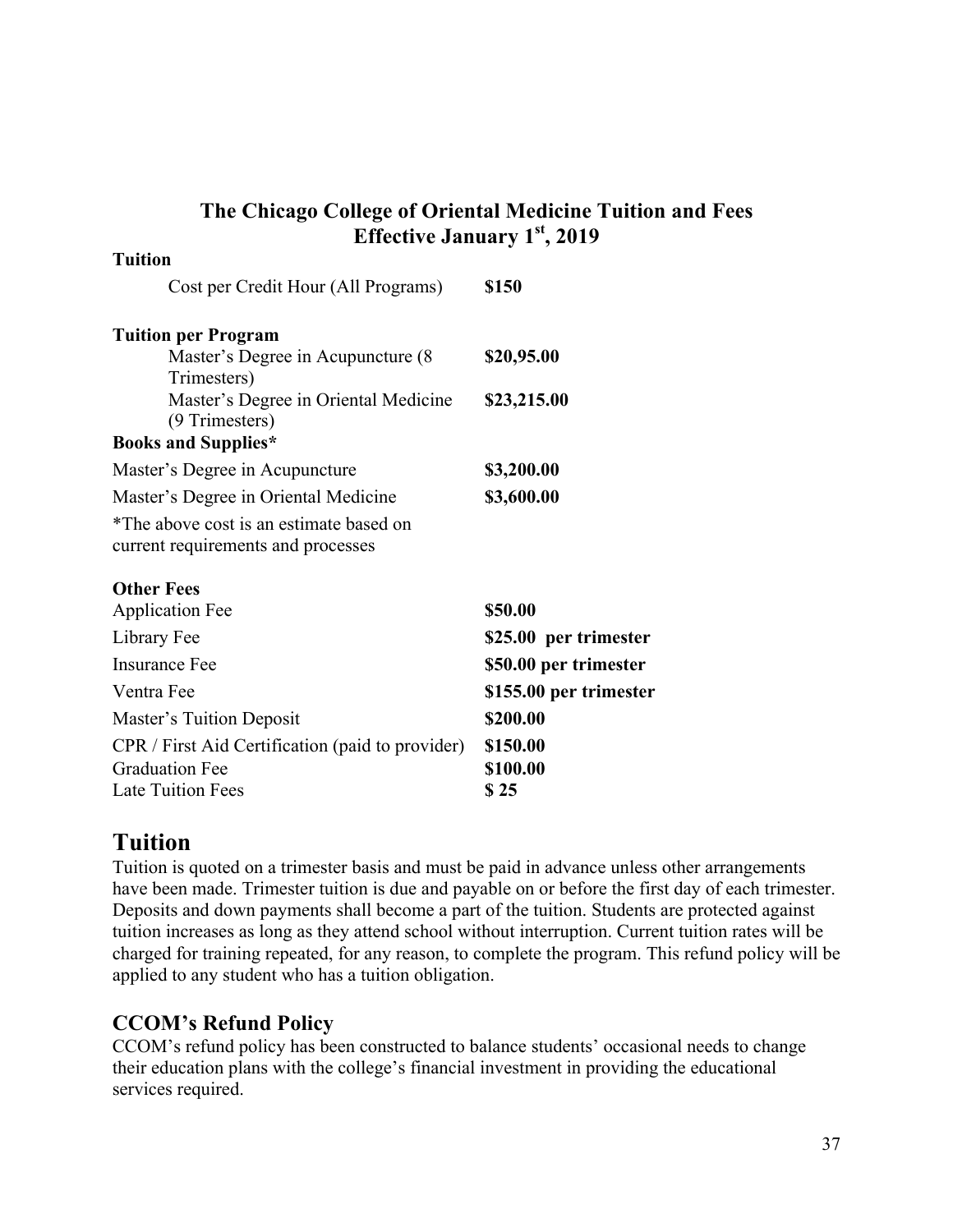Students should be aware that timely notice of cancellation or withdrawal is essential to securing the maximum refund. Students must take care to notify the college as soon as possible regarding their intention either to cancel their enrollment contract or withdraw from the college.

#### **Prior to Start of Classes**

All monies paid by the student, including the application fee, will be refunded in full provided the student cancels within three business days (up to midnight of the third day excluding Saturdays, Sundays, and legal holidays) after the student received final written notice of acceptance or signed the enrollment agreement, whichever occurred last. Additionally, if the student withdraws after three business days, yet prior to the first day of classes, all monies paid will be refunded in full. All refunds will be made within ten business days of any notice of cancellation.

A student's intent to withdraw may be written or provided orally. Written notices of withdrawal are recommended and should be addressed to:

> Yili Guo President / Chief Operating Officer The Chicago College of Oriental Medicine 180 N. Michigan Ave,  $19<sup>th</sup>$  floor Suite 1919 Chicago, IL, 60601

#### **Cancellation Policy**

A student's enrollment agreement will be considered cancelled, and all monies paid by the applicant will be refunded if, prior to the beginning of classes:

- 1. The school did not provide the prospective student with a copy of the student's valid enrollment agreement and a current catalog or bulletin;
- 2. The school cancels or discontinues the course of instruction in which the student has enrolled;
- 3. The school fails to conduct classes on days or times scheduled, detrimentally affecting the student;
- 4. The applicant presents medical evidence of inability to participate in the program;
- 5. The college does not accept the applicant;
- 6. The college cancels the agreement.

#### **After Commencement of Class**

If a student withdraws prior to the eight week of class, tuition will be calculated from the last date of attendance. A notification to withdraw may be either orally or in writing. The written withdrawal is preferred and should be mailed or delivered by hand to the attention of:

> Yili Guo President / Chief Operating Officer The Chicago College of Oriental Medicine 180 N. Michigan Ave,  $19<sup>th</sup>$  floor Suite 1919 Chicago, IL, 60601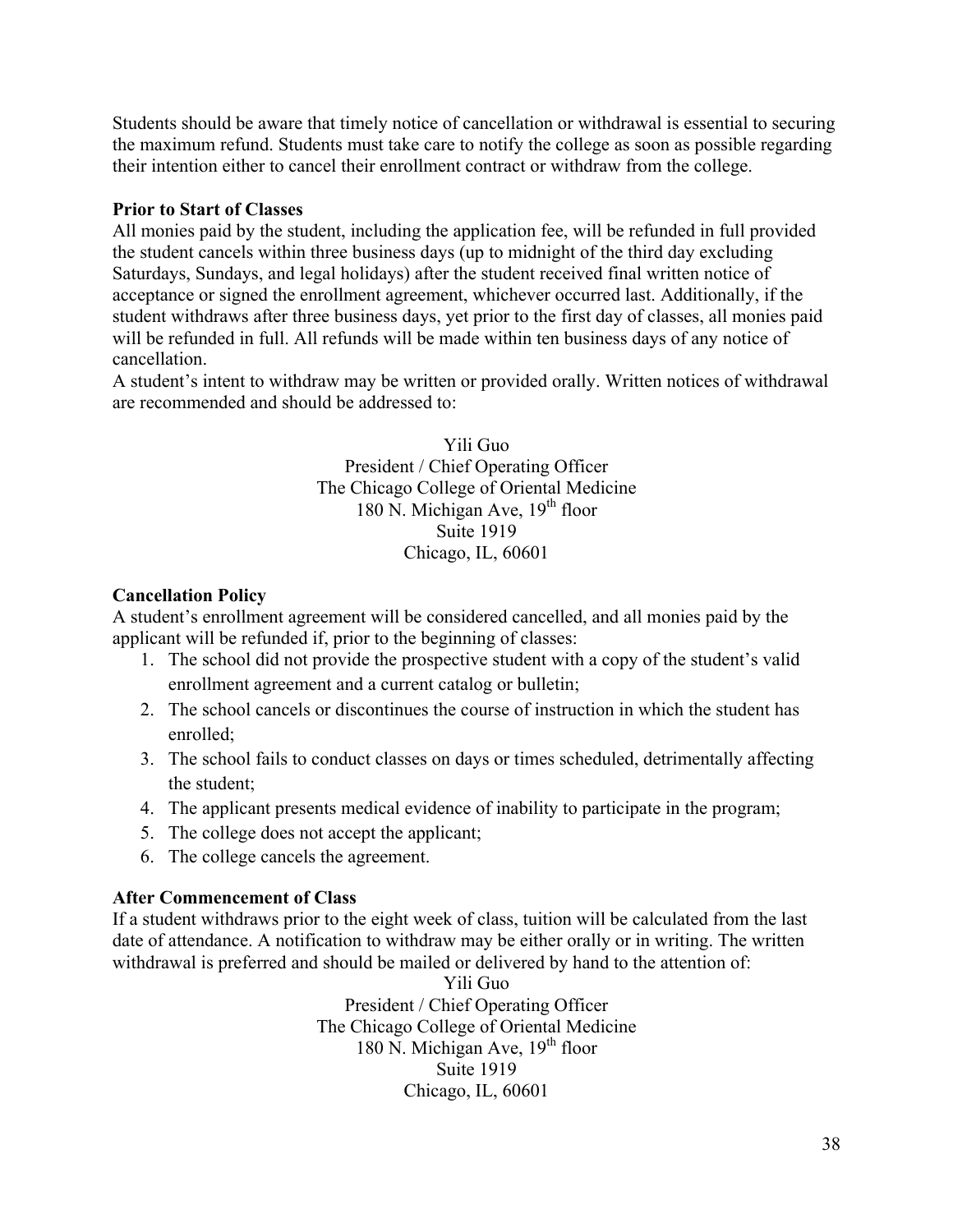Students may also be withdrawn by the college for failing to attend class. This is a constructive withdrawal and occurs when a student fails to attend class for ten consecutive scheduled class days without providing an explanation regarding the absences to the college's administration. The date of the tenth consecutive absence will be the date of withdrawal.

If a student terminates or withdraws from training, tuition will be refunded as follows:

| If the student withdraws                                      | CCOM will refund            |  |
|---------------------------------------------------------------|-----------------------------|--|
| Week 1                                                        | $90\%$                      |  |
| Week 2                                                        | 80%                         |  |
| Week 3                                                        | 70%                         |  |
| Week 4                                                        | 60%                         |  |
| Week 5                                                        | 50%                         |  |
| Week 6                                                        | 50%                         |  |
| Week 7                                                        | 40%                         |  |
| Week 8 and after                                              | No tuition will be refunded |  |
| Deposits and down payments will become a part of the tuition. |                             |  |

#### **Payment Plans**

The Chicago College of Oriental Medicine will tailor payment plans to fit student needs. Plans may be made for weekly, monthly, or trimester payments. All payments must be made in advance of the period for payment and must be paid as agreed to in the plan. Agreements may be made to extend payments beyond completion of the program in which the student is enrolled. Please see the president to establish an extended payment plan.

#### **Banks**

If the student is interested in personal loans, the college has available a list of banks that the prospective student may visit to inquire about the possibility of obtaining a loan.

## **Progress and Advancement**

#### **ACADEMIC STATUS**

Students who have questions regarding their academic status should consult the Chief Academic Officer.

### **CURRICULUM REVISIONS**

The college reserves the right to vary the sequence of courses and to revise course content for upgrading course material. Not all courses and programs are offered every quarter.

### **Trimester Credits**

The academic calendar includes fall, winter, and summer trimesters of 15 weeks each. In general, one credit represents one lecture hour, thirty laboratory hours, or thirty clinical hours.

### **Grading**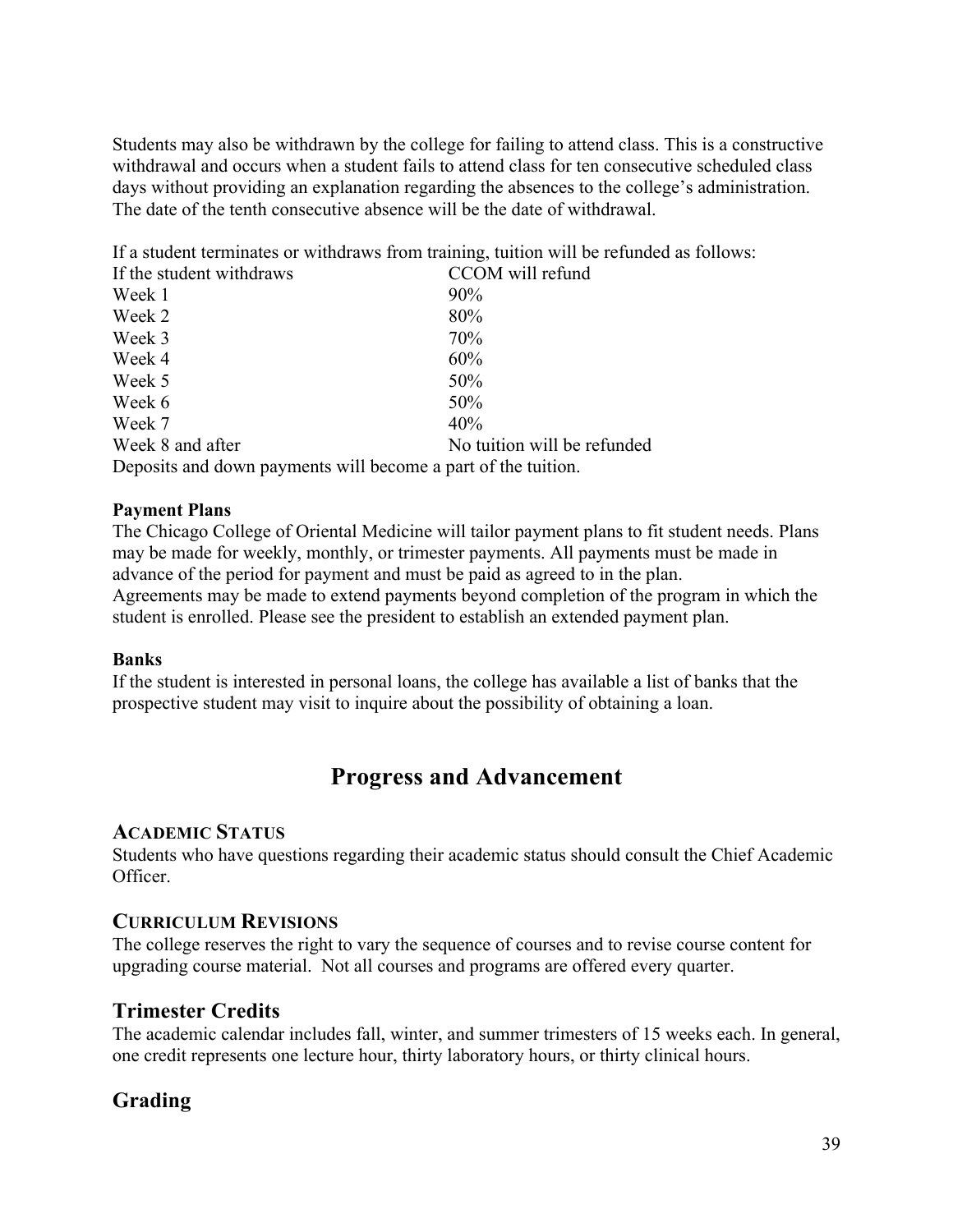Final grades will be posted at the end of each trimester. These grades will be based on what was provided in each student's syllabus and may represent a combination of attendance, tests, quizzes, homework, classroom and lab work, the clinical experience, midterms, and finals. The grading methodology will be described in each course syllabus.

Course work, unless otherwise specified, will be assigned letter grades. The exception would be clinical performance which will be assigned an S for satisfactory and U for unsatisfactory. S/U grades are not included in determining grade point average (GPA). A grade of U indicates that the student failed the course.

#### **Grading System Explication**

The Chicago College of Oriental Medicine operates on a four-point system and students are issued grades of:

| Letter<br>Grade  | Grade<br>Point | Percentage<br>Equivalent | <b>Progress</b><br>Indicator |
|------------------|----------------|--------------------------|------------------------------|
| $\boldsymbol{A}$ | 4.0            | $91 - 100$               | Excellent                    |
| B                | 3.0            | $81 - 90$                | Good                         |
| $\mathsf{C}$     | 2.0            | $71 - 80$                | Average                      |
| D                | 1.0            | $61 - 70$                | <b>Below Average</b>         |
| F                | 0.0            | 60 - Below               | Failure                      |
| $\mathbf{I}$     | 0.0            | 0.0                      | Incomplete                   |

Grades earned by students reflect the following criteria:

**A** = Indicates learning at the highest level. The student not only has demonstrated knowledge and understanding of the material but also has demonstrated an ability to analyze, synthesize, and evaluate the material with breadth and depth of understanding.

**B** = The student not only has demonstrated knowledge and understanding of the material, but, also applies the material. The student will be able, on occasion, to demonstrate an ability to analyze, synthesize, and evaluate the material.

**C** = The student has demonstrated a basic knowledge and understanding of the material and some ability to apply it.

**D** = The student has demonstrated a limited knowledge and limited understanding of the material and is not able to apply much of it.

**F** = The student has not demonstrated knowledge and understanding of the material, and therefore is not able to apply it.

### **Academic Honors**

Students receiving a grade point average (GPA) of 3.50 or better are placed on the College's President's List. Academic honors are determined according to the following grade point levels:

| Honor           | <b>GPA</b> Range |
|-----------------|------------------|
| Cum laude       | $3.50 - 3.69$    |
| Magna cum laude | $3.70 - 3.89$    |
| Summa cum laude | $390 - 400$      |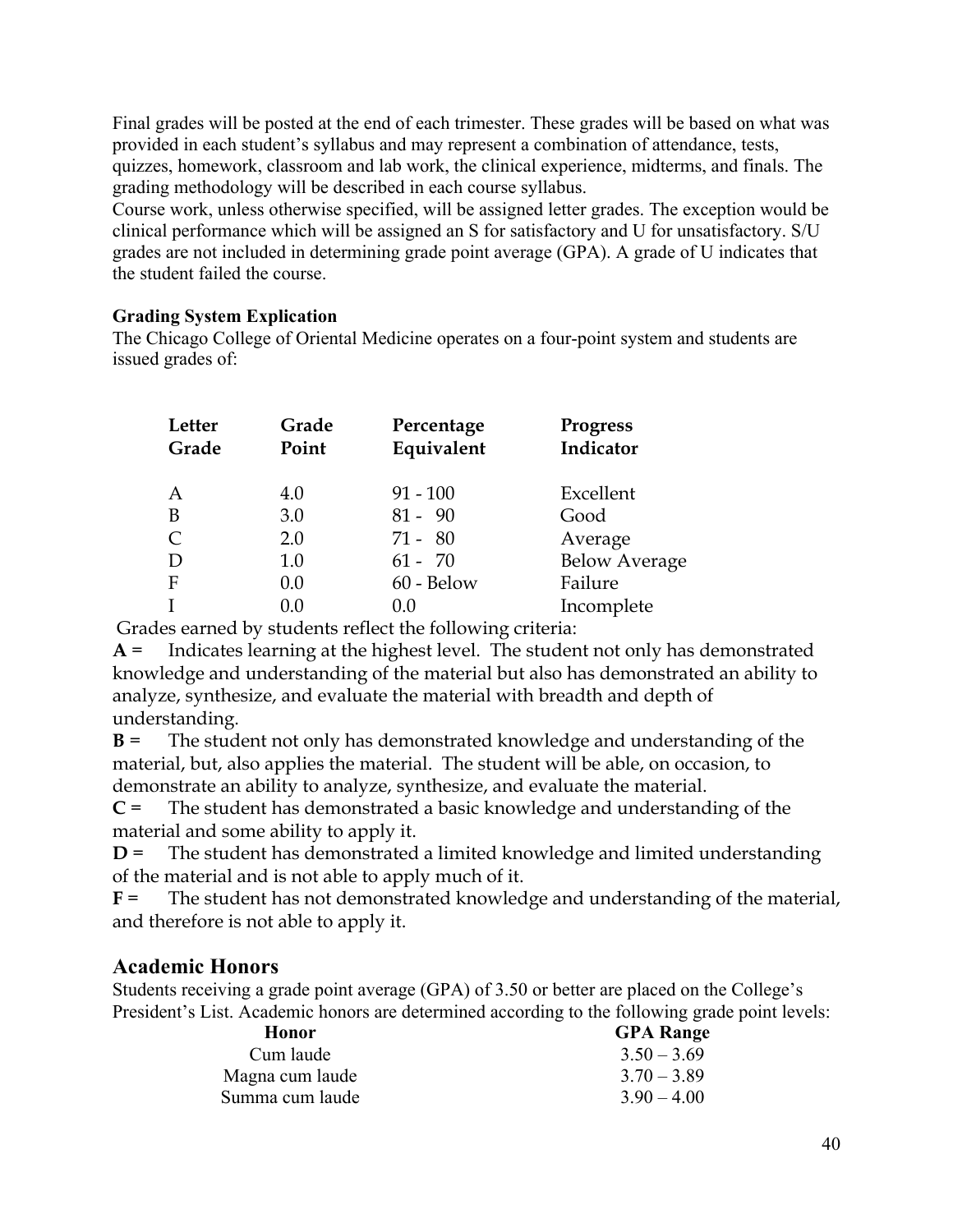### **Academic Standing**

Students are considered in good academic standing unless they are on academic probation or dismissed. Students in good academic standing may progress toward degree completion.

### **Attendance Policy**

It is expected that students will attend classes regularly in order to maintain satisfactory academic progress and achieve maximum comprehension of the material presented. Students who fail to attend classes regularly will be counseled and are expected to make up work missed. Students may also be withdrawn for failing to attend class. This is a constructive withdrawal and occurs when a student fails to attend class for ten consecutive scheduled class days without providing an explanation regarding the absence to the college's administration. The date of the tenth consecutive absence will be the date of withdrawal.

### **Satisfactory Academic Progress**

To be considered making satisfactory academic progress, students must maintain a cumulative grade point average (CGPA) of 3.0 or better. Satisfactory academic progress is evaluated at the conclusion of each academic trimester.

### **Provisional or Probationary Status**

Students are placed on provisional or probationary status who are delivering substandard academic performance. This occurs when the student's cumulative grade point average (CGPA) falls below 3.0 or any time the student fails a class. Students will have a probationary trimester to return to a CGPA of 3.0 or the student will be terminated from the program.

Additionally, after one academic year of attendance and at the end of each additional year thereafter, a student who has not passed at least 2/3 of all class hours attempted will be terminated from the program.

Students may appeal a dismissal for unsatisfactory progress before a committee that will be governed by the College, to consider the student's reinstatement.

### **Time limits for completion of programs**

Students attending the Chicago College of Oriental Medicine will be subject to the 200 percent rule. This rule means all students are allowed a maximum time frame of two times the prescribed length of their program or a maximum attempt of two-hundred percent (200%) of the credit hours needed to graduate from the program. If this cannot be achieved, the student will be terminated.

### **Honor Roll Recognition**

Chicago College of Oriental Medicine encourages excellence and officially recognizes outstanding student achievement by awarding certificates to students with a quarterly cumulative grade point average of 4.0 for Honor Roll and 3.0 to 3.9 for Honorable Mention. Record reviews occur at the end of each quarter to determine eligibility.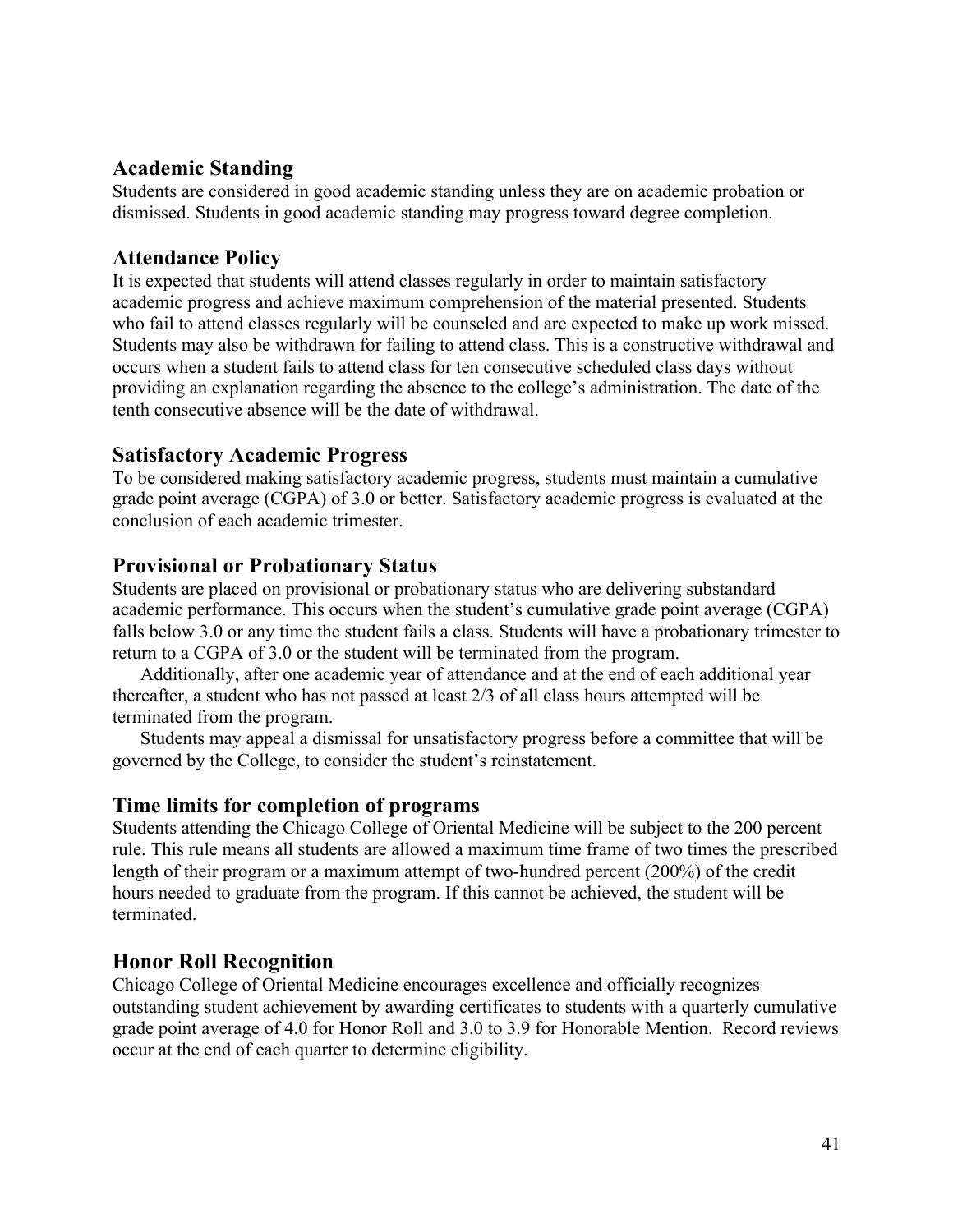### **Attendance Awards**

Attendance certificates are awarded to students with fewer than three days absence within a quarter.

## **Grade Reports**

At registration for each new trimester, students receive Grade Reports from the previous term.

### **Grade Appeal**

A student who believes his/her grade is not equitable must discuss the issue with the instructor within two weeks of receiving the grade. If an appeal is not made within the two-week period, the student waives the right to an appeal. If the issue is not resolved between the student and the instructor, the Chief Academic Officer will intervene.

## **Residency requirements**

### **Trimester Credits**

The Chicago College of Oriental Medicine measures its course work in trimesters. A trimester is 15 weeks. Three trimesters constitute an academic year.

In general, one trimester credit represents 15 hours of lecture class, or 30 hours of lab, or 30 hours of clinic experience. Outside homework is expected as well.

The following credit hours are expected for satisfactory completion of the following programs:

- 1) Master Degree in acupuncture **139.766** trimester credits
- 2) Master Degree in Oriental Medicine **154.766** trimester credits

A transfer student must complete at least 50% of the course work or 60 trimester credit hours in the Master's Degree in Acupuncture and 77 trimester credit hours in the Master's Degree in Oriental Medicine at CCOM. This policy assumes that all transfer credits reflect work that is comparable to the CCOM curriculum.

### **Language requirements**

English will be the medium for all program delivery. Students in both the Master's Degree in Acupuncture and the Master's Degree in Oriental Medicine will be expected to take and pass an Introduction to Chinese Language Course.

### **Research requirements (thesis, dissertation, research project)**

The Master's Degree in Oriental Medicine Program provides for a 1 credit / 15-hour lecture research and publication course which is a requirement to graduate. The expectation is not that the student "be" published, but that they produce a work that is publishable.

### **Practicum, clinical, or field experience requirements**

The Master's Degree in Acupuncture and Master's Degree in Oriental Medicine has 870 hours of clinical experience as a requirement to complete this program.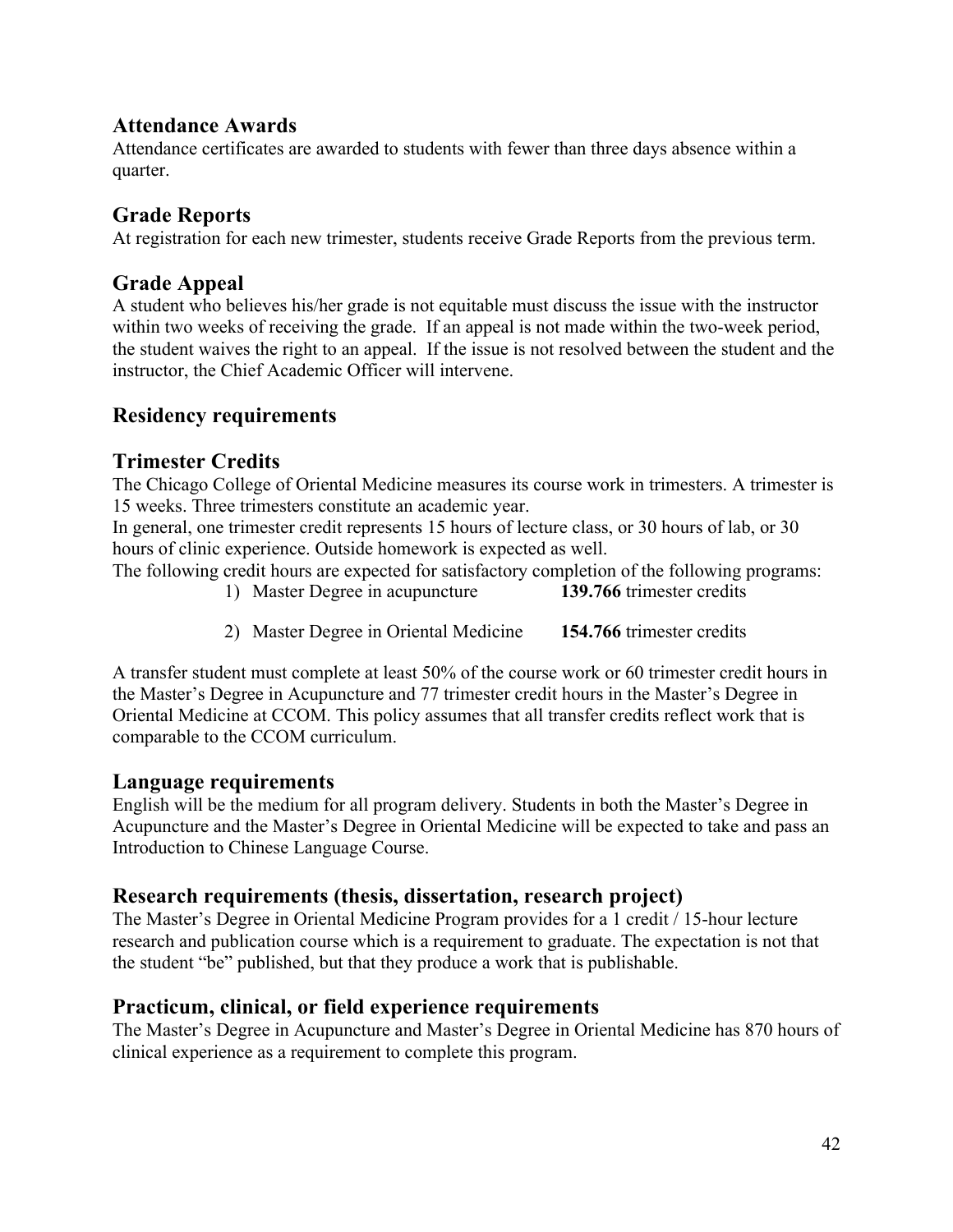### **Qualifying or comprehensive examination requirements**

Graduates from the Master's of Acupuncture or Master's of Oriental Medicine programs will exceed the eligibility requirements for the comprehensive national certification programs offered by the national certification commission for acupuncture and oriental medicine (NCCAOM) and should be eligible to take the Acupuncture Certification Program and Oriental Medicine Certification Program exam modules.

Professional requirements for the practice of acupuncture and oriental medicine vary by state. In Illinois, eligibility for licensure is through the Illinois Department of Financial and Professional Regulations and may be contacted at:

> 320 West Washington Street Springfield, IL, 62786 (217)-785-0820 Or 100 West Randolph,  $9^{th}$  Floor Chicago, IL, 60601 (312)-814-4502

#### **Minimum grade point average required for advancement and graduation**

The Master's Degree of Oriental Medicine and the Master's Degree of Acupuncture will be awarded to individuals who have:

- 1) Completed the required courses with at least 50% in residence at the Chicago College of Oriental Medicine
- 2) Demonstrated competency in clinic and satisfactory completion of internship requirements
- 3) Earned a cumulative grade point average (CGPA) of 3.0 or better, and
- 4) Is free of all debt to the college.

#### **Record Policy:**

A record of any and all techniques, points and herbs used by the students must be recorded on the appropriate diagnosis forms. Clear legible medico-legal records must be maintained. All patient information is confidential.

## **Student Services**

#### **FEES FOR STUDENT SERVICES**

Following are fees for which students may be charged on a trimester basis:

#### **Per Trimester**

| 1. U-Pass      | \$155 |
|----------------|-------|
| 2. Library Fee | \$25  |

#### **Tutoring Services**

Tutoring services are designed not only to assist with students who are struggling with a specific topic, but for any student who wants extra help or practice in any subject. These services are available to any student who wishes to seek them.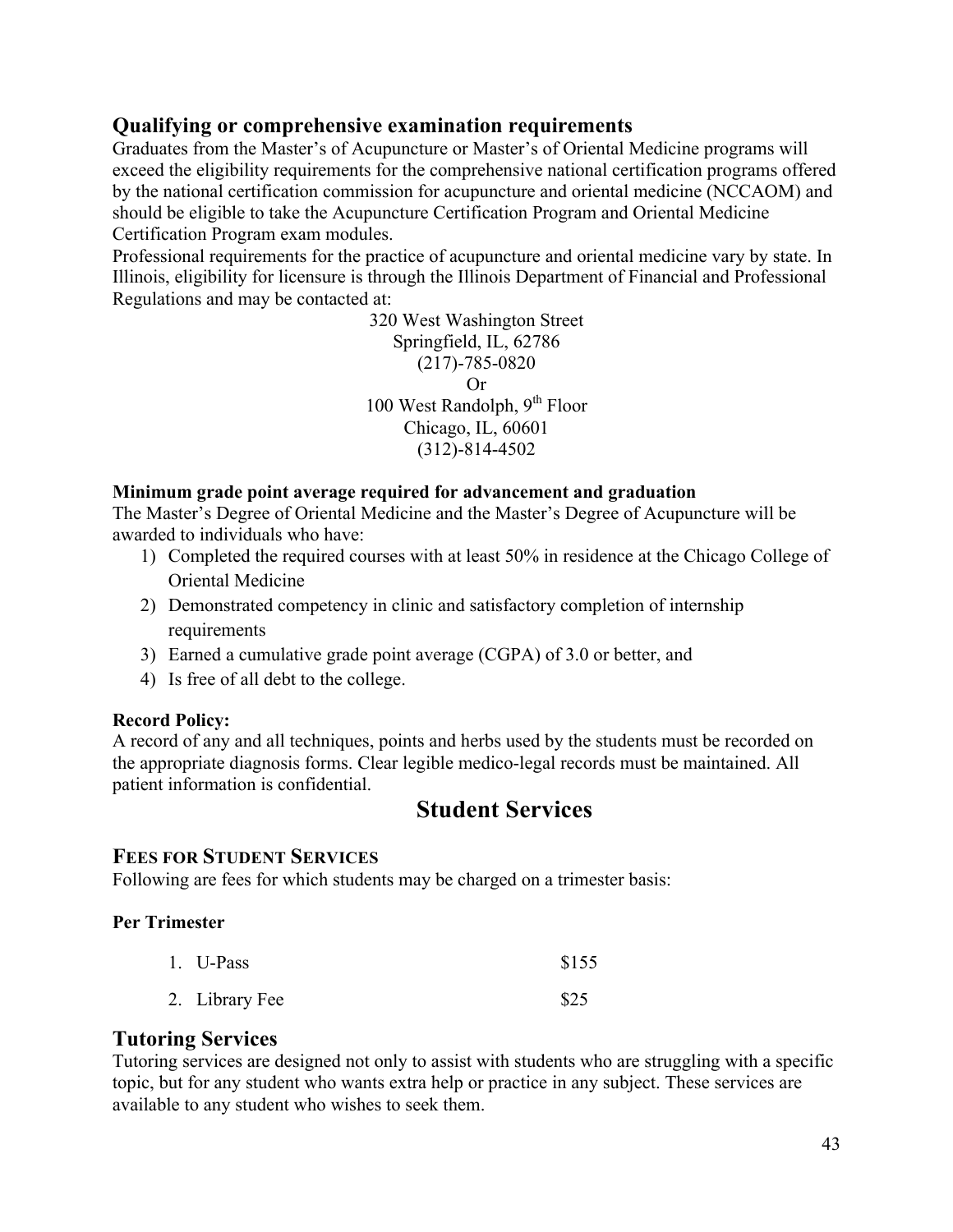Faculty Tutoring: Tutoring by faculty members is available to students upon request. Students must make an appointment with an instructor for this service.

Peer Tutoring: Peer tutoring is also available upon request. Tutoring sessions are available by appointment and must be scheduled with the Chief Academic Officer.

### **Academic Advising**

Instructors will provide the majority of academic advising services. These services are designed to provide guidance for the student's academic career. Advisement sessions can be made by appointment with instructors.

### **Student Counseling**

CCOM offers academic advising for all students who have academic or personal concerns. Counseling is provided in strict confidentiality with the following exceptions: risk of harm to either the student or others, by order from legal authorities, or in cases of abuse or neglect. Personal advising is often provided within in the framework of a student's academic advising. However, if the situation requires a professional counseling environment, referrals may be made to professional counseling services outside of the college. A fee may be required for outside counseling.

### **Career Services**

A healthcare professional will face many choices after graduation, such as where they will work, what they will specialize in, and other exciting yet challenging decisions. CCOM's Directors will serve as a resource for students seeking part-time employment. As CCOM is a new college it does not yet have graduates but anticipates graduate placement as a future need and will provide the needed career services its students will require. Career Seminars will be scheduled as a part of the college's Practice Management courses to assist students in opening and managing a practice.

### **Library**

CCOM shares Taylor Business Institute's (TBI) Library. TBI's library is located on the fifth floor of the 180 N. Wabash Office Building. This location is one block west of the CCOM campus. The library has program-specific volumes, general education books, reference materials, fiction and non-fiction volumes and current periodicals that support student learning in all programs. Other resources are available from the library in electronic and multimedia formats. Library services include reference and research, computer database searches, online support programs, library orientation and instruction in use of resources, materials and Internet access. In addition, TBI has lending relationships with other institutions in order to increase the resources available to the students.

All currently enrolled students are charged a library fee each trimester. Students may borrow certain books from the library. Audiovisual materials and books that belong to the Reference and Reserve Collection are restricted to in-house circulation. Students must present a college ID or a copy of their current schedule showing their library fee has been paid to borrow materials.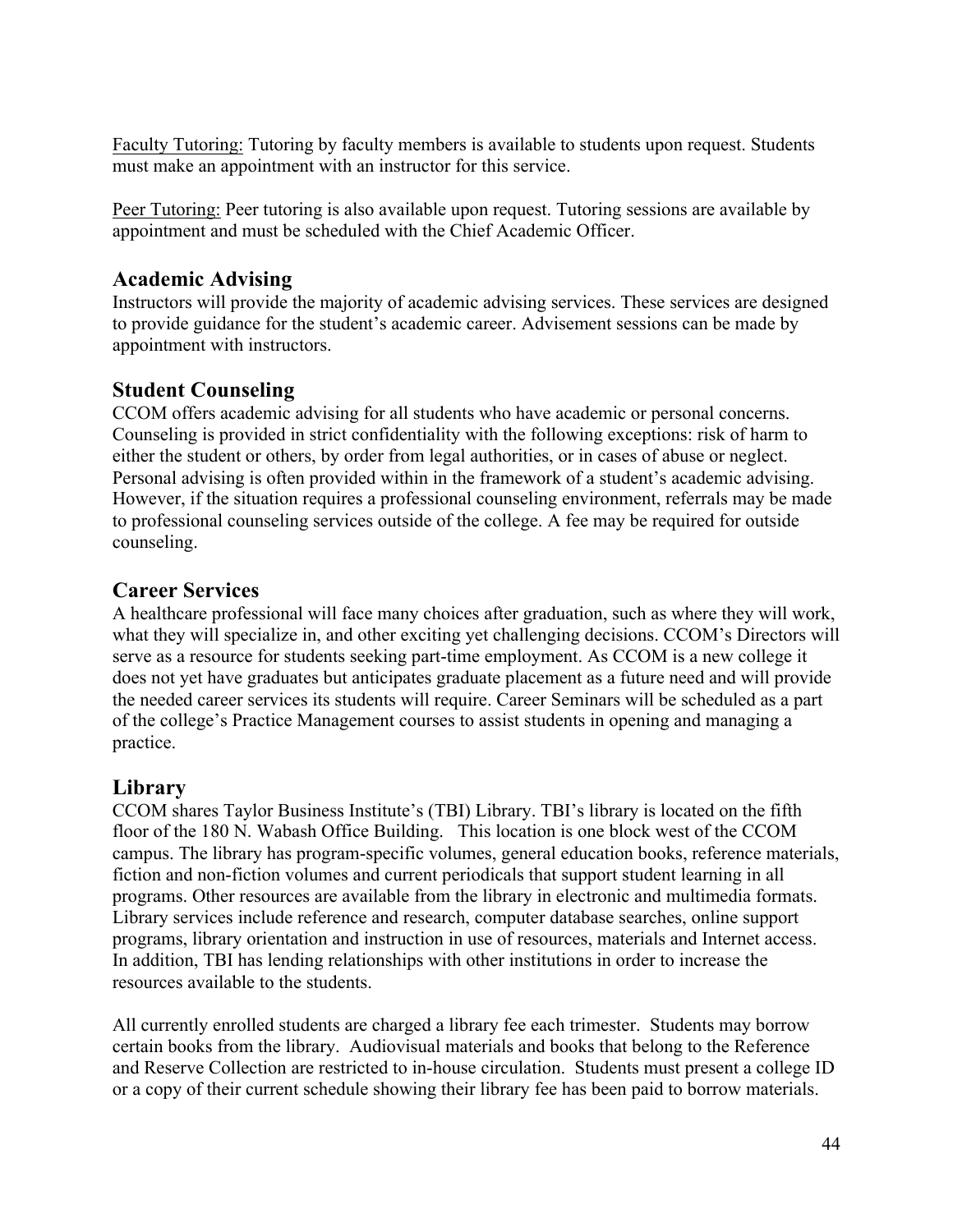Borrowing privileges will be revoked if library items are not returned or are damaged during the loan period. Students will be responsible for the replacement value of any damaged books or materials. Overdue titles incur fines. Fines are calculated at a rate of one dollar per day and recorded by the Registrar.

Students must replace the book value of any damaged book or materials and/or pay any overdue fines before they will be allowed to:

- 1. Enroll for their next quarter
- 2. Graduate
- 3. Participate in the graduation ceremony
- 4. Receive placement assistance
- 5. Be issued a transcript

The library is open:

| Monday thru Thursday | 9:00 a.m. to 9:00 p.m.  |
|----------------------|-------------------------|
| Friday               | 10:00 a.m. to 2:00 p.m. |
| Saturday             | By Appointment Only     |

For more details regarding use of the library, please see the librarian.

### **Orientation**

The purpose of New Student Orientation is to introduce students to one another as well as to their programs of study. Students get the chance to meet members of administration, faculty, and staff. Administrative tasks are also completed at the orientation, including payment of fees, acquisition of books, and the issuance of student ID's. Students are informed of the date and time of orientation upon enrollment.

### **Student Lounge**

CCOM students have break space within its facility and are also welcome to share TBI's student lounge located on the fifth floor of the 180 N. Wabash Office Building. Students are expected to treat all lounge areas with respect and to be considerate of other students.

#### **Announcements**

A student bulletin board is available in the lounge area for information students would like to share. All emergency announcements are sent through emails.

### **Transportation Assistance**

Chicago College of Oriental Medicine participates in the Chicago Transit Authority U-PASS program. All students enrolled full time at the Chicago College of Oriental Medicine are eligible for a U-PASS. These arrangements are made at registration.

Notices concerning the U-Pass, including expiration dates, new card distribution dates and information on replacing damaged, lost, or stolen cards will be emailed. If a U-Pass is lost or stolen, students need to bring his/her student ID card to the CTA's Customer Service Center located at 567 W. Lake,  $2^{nd}$  floor (Monday – Thursday 8:30 a.m.– 4:00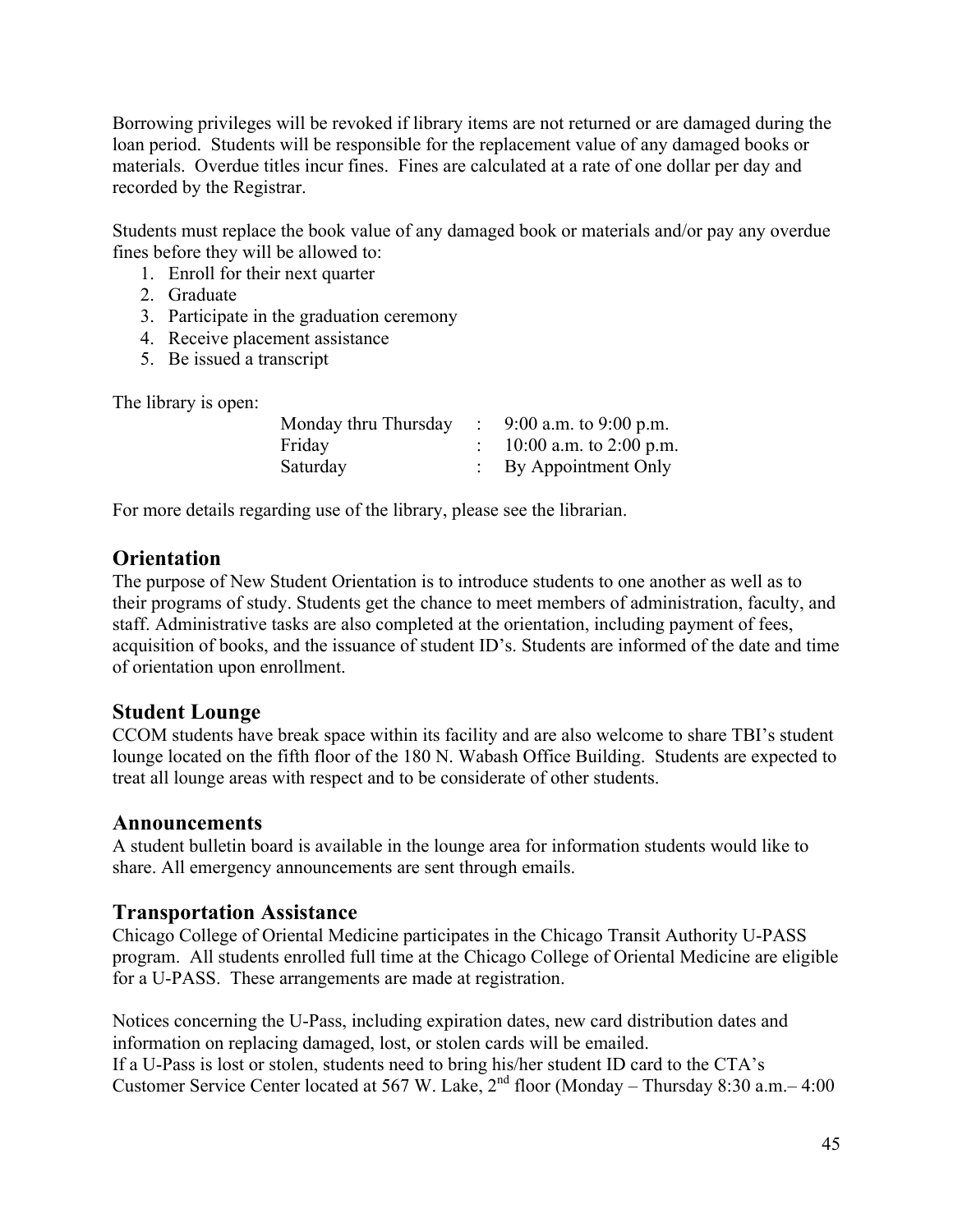p.m.). There is a \$50 replacement fee if the U-Pass is lost or stolen. The CTA will send the replacement card to the college within 5-7 business days.

If the U-Pass is damaged, CTA will replace the U-Pass if the student brings the damaged card to the CTA Customer Service Center.

There may be a time when a student loses his or her U-Pass due to a faulty turnstile on a bus or train and cannot get it back. If this happens to you, get the identification number of the bus operator, or the number of the turnstile where your U-Pass was taken. Take that information to the CTA office for a free replacement.

Students can contact the CTA directly via email at  $cta$ -upass $@$ transitchicago.com or at the U-Pass Hotline (312) 664-7200 ext.: 1308

### **Building and Facility**

Access to the building and use of the college's facilities is limited to employees, current students, and building occupants. Children, family, or friends **ARE NOT** allowed in classes nor should they accompany students to school.

Nothing can be removed from the building without an approval form issued by the college.

#### **Visitors**

For security reasons, guests/visitors must check in at the reception desk and will be given a visitor badge.

#### **Smoking Policy**

This is a no-smoking building. Smoking is not permitted in the building or in front of the building. Individuals wishing to smoke must leave the building and smoke in the space on the west side of the building.

#### **Food and Beverages**

Food and beverages are not permitted in classrooms. Students bringing food or beverages into the classroom will be asked to leave.

#### **Personal Belongings**

The Chicago College of Oriental Medicine has no lockers. Students are responsible for their coats and personal belongings. It is suggested that students not leave belongings unattended or wear expensive leather or fur coats to school.

#### **Change of Address, Phone Number or Name**

All changes to address, phone number or name must be reported to the Academic Affairs Department. This is critical for the college to contact the student with important information including school closings.

#### **Emergency Medical Situations**

If, during school hours, a student requires emergency medical attention, the student should contact the Office of the President or the Chief Academic Officer. If the emergency occurs at a time when these two individuals are not on campus, then the emergency should be referred to the appropriate person managing the college.